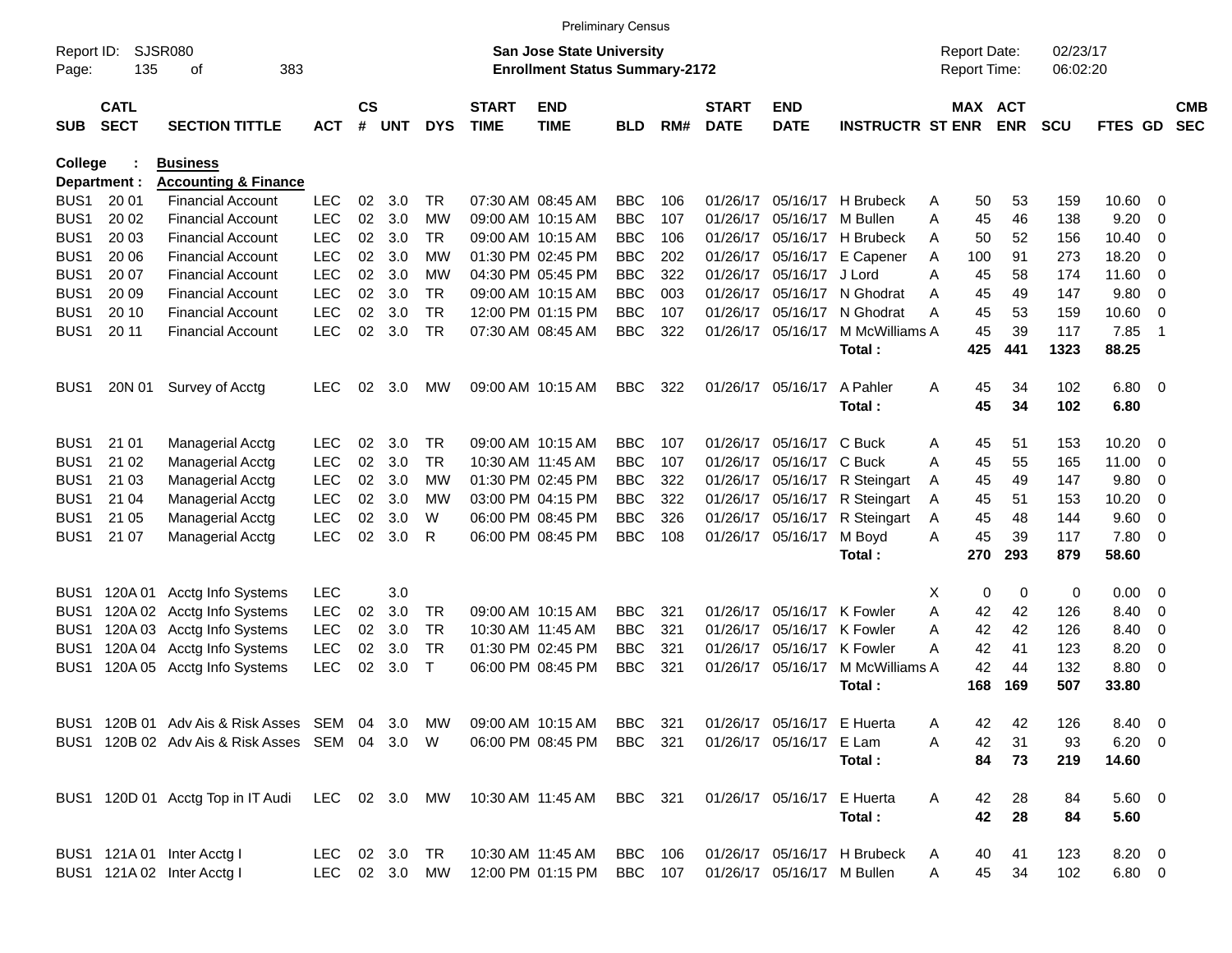|              |                            |                                                                    |                             |                    |            |                  |                             | <b>Preliminary Census</b>                                          |                          |            |                             |                                                        |                                                  |                                            |                 |                      |                                   |                          |                          |
|--------------|----------------------------|--------------------------------------------------------------------|-----------------------------|--------------------|------------|------------------|-----------------------------|--------------------------------------------------------------------|--------------------------|------------|-----------------------------|--------------------------------------------------------|--------------------------------------------------|--------------------------------------------|-----------------|----------------------|-----------------------------------|--------------------------|--------------------------|
| Page:        | Report ID: SJSR080<br>136  | 383<br>οf                                                          |                             |                    |            |                  |                             | San Jose State University<br><b>Enrollment Status Summary-2172</b> |                          |            |                             |                                                        |                                                  | <b>Report Date:</b><br><b>Report Time:</b> |                 | 02/23/17<br>06:02:20 |                                   |                          |                          |
| <b>SUB</b>   | <b>CATL</b><br><b>SECT</b> | <b>SECTION TITTLE</b>                                              | <b>ACT</b>                  | $\mathsf{cs}$<br># | <b>UNT</b> | <b>DYS</b>       | <b>START</b><br><b>TIME</b> | <b>END</b><br><b>TIME</b>                                          | <b>BLD</b>               | RM#        | <b>START</b><br><b>DATE</b> | <b>END</b><br><b>DATE</b>                              | <b>INSTRUCTR ST ENR</b>                          | <b>MAX ACT</b>                             | <b>ENR</b>      | <b>SCU</b>           | FTES GD                           |                          | <b>CMB</b><br><b>SEC</b> |
|              |                            | BUS1 121A 03 Inter Acctg I                                         | <b>LEC</b>                  | 02                 | 3.0        | MW               |                             | 01:30 PM 02:45 PM                                                  | <b>BBC</b>               | 107        |                             | 01/26/17 05/16/17                                      | M Bullen<br>Total:                               | 45<br>A<br>130                             | 29<br>104       | 87<br>312            | 5.85<br>20.85                     | - 1                      |                          |
| BUS1         |                            | BUS1 121B 01 Inter Acctg II<br>121B 02 Inter Acctg II              | LEC<br>LEC                  | 02<br>02           | 3.0<br>3.0 | TR.<br><b>TR</b> |                             | 10:30 AM 11:45 AM<br>12:00 PM 01:15 PM                             | BBC<br><b>BBC</b>        | 003<br>003 |                             | 01/26/17 05/16/17<br>01/26/17 05/16/17                 | D He<br>D He                                     | Α<br>45<br>А<br>45                         | 49<br>49        | 147<br>147           | $9.80 \quad 0$<br>9.80            | $\overline{\phantom{0}}$ |                          |
| BUS1         |                            | 121B 03 Inter Acctg II<br>BUS1 121B 04 Inter Acctg II              | <b>LEC</b><br><b>LEC</b>    | 02<br>02           | 3.0<br>3.0 | MW<br>M          |                             | 01:30 PM 02:45 PM<br>06:00 PM 08:45 PM                             | <b>BBC</b><br><b>BBC</b> | 106<br>106 |                             | 01/26/17 05/16/17<br>01/26/17 05/16/17                 | <b>B</b> Anderson<br><b>B</b> Anderson<br>Total: | 45<br>A<br>45<br>A<br>180                  | 47<br>47<br>192 | 141<br>141<br>576    | 9.40<br>$9.40 \quad 0$<br>38.40   | $\overline{0}$           |                          |
| BUS1<br>BUS1 |                            | 122A 01 Mgmt Actg Cntrl Sys<br>122A 02 Mgmt Actg Cntrl Sys         | <b>LEC</b><br><b>LEC</b>    | 03<br>03           | 3.0<br>3.0 | <b>MW</b><br>MW  |                             | 09:00 AM 10:15 AM<br>10:30 AM 11:45 AM                             | <b>BBC</b><br><b>BBC</b> | 021<br>021 |                             | 01/26/17 05/16/17<br>01/26/17 05/16/17                 | E Capener<br>E Capener                           | 45<br>Α<br>45<br>Α                         | 39<br>48        | 117<br>144           | 7.80 0<br>9.60                    | $\overline{\phantom{0}}$ |                          |
| BUS1<br>BUS1 |                            | 122A 03 Mgmt Actg Cntrl Sys<br>122A 04 Mgmt Actg Cntrl Sys         | <b>LEC</b><br><b>LEC</b>    | 03<br>03           | 3.0<br>3.0 | TR.<br><b>TR</b> |                             | 01:30 PM 02:45 PM<br>03:00 PM 04:15 PM                             | <b>BBC</b><br><b>BBC</b> | 106<br>106 |                             | 01/26/17 05/16/17 C Buck<br>01/26/17 05/16/17 C Buck   | Total:                                           | 45<br>A<br>45<br>А<br>180                  | 55<br>52<br>194 | 165<br>156<br>582    | 11.00<br>$10.40 \quad 0$<br>38.80 | $\overline{0}$           |                          |
| BUS1<br>BUS1 |                            | 123A 01 Tax Factor Bus Inv<br>123A 02 Tax Factor Bus Inv           | LEC.<br><b>LEC</b>          | 02<br>02           | 3.0<br>3.0 | TR.<br><b>TR</b> |                             | 01:30 PM 02:45 PM<br>03:00 PM 04:15 PM                             | BBC.<br><b>BBC</b>       | 322<br>322 |                             | 01/26/17 05/16/17<br>01/26/17 05/16/17                 | J Busch<br>J Busch                               | 45<br>Α<br>45<br>A                         | 44<br>40        | 132<br>120           | $8.80\quad 0$<br>8.00             | $\overline{\phantom{0}}$ |                          |
| BUS1<br>BUS1 | 123A 03                    | Tax Factor Bus Inv<br>123A 04 Tax Factor Bus Inv                   | <b>LEC</b><br><b>LEC</b>    | 02<br>02           | 3.0<br>3.0 | M<br>W           |                             | 06:00 PM 08:45 PM<br>06:00 PM 08:45 PM                             | <b>BBC</b><br><b>BBC</b> | 107<br>106 |                             | 01/26/17 05/16/17 M Barta<br>01/26/17 05/16/17         | L Boman                                          | 45<br>A<br>45<br>А                         | 45<br>45<br>174 | 135<br>135           | 9.00<br>$9.00 \t 0$               | $\overline{\phantom{0}}$ |                          |
| BUS1         |                            | 123C 01 Tax Indy Pass Ent                                          | SEM                         | 04                 | 3.0        | MW               |                             | 10:30 AM 11:45 AM                                                  | BBC                      | 107        |                             | 01/26/17 05/16/17                                      | Total:<br>C Chen                                 | 180<br>45<br>Α                             | 44              | 522<br>132           | 34.80<br>8.80 0                   |                          |                          |
| BUS1         |                            | 123C 02 Tax Indv Pass Ent                                          | <b>SEM</b>                  | 04                 | 3.0        | <b>TR</b>        |                             | 03:00 PM 04:15 PM                                                  | <b>BBC</b>               | 108        |                             | 01/26/17 05/16/17                                      | K Fowler<br>Total:                               | 45<br>А<br>90                              | 52<br>96        | 156<br>288           | $10.40 \quad 0$<br>19.20          |                          |                          |
|              |                            | BUS1 125A 01 WritingforAcctg                                       | <b>LEC</b>                  |                    | 03 3.0     | TBA              |                             |                                                                    |                          |            |                             | 01/26/17 05/16/17                                      | C Lycurgus<br>Total:                             | 20<br>A<br>20                              | 15<br>15        | 45<br>45             | $3.00 \ 0$<br>3.00                |                          |                          |
|              | BUS1 126 01                | Adv Acctg                                                          | <b>LEC</b>                  | 02                 | 3.0        | TR.              |                             | 09:00 AM 10:15 AM                                                  | <b>BBC</b>               | 322        |                             | 01/26/17 05/16/17                                      | M McWilliams A<br>Total :                        | 45<br>45                                   | 46<br>46        | 138<br>138           | $9.20 \ 0$<br>9.20                |                          |                          |
|              |                            | BUS1 127B 01 Adv Honors Practicum LEC 02 3.0 M                     |                             |                    |            |                  |                             | 06:00 PM 08:45 PM BBC 326                                          |                          |            |                             | 01/26/17 05/16/17                                      | <b>B</b> Parineh<br>Total:                       | A<br>40<br>40                              | 19<br>19        | 57<br>57             | 3.80 0<br>3.80                    |                          |                          |
|              | BUS1 128 01                | Acct Non-Prf Org                                                   | LEC 02 3.0 M                |                    |            |                  |                             | 06:00 PM 08:45 PM                                                  | BBC 322                  |            |                             | 01/26/17 05/16/17                                      | J Lord<br>Total:                                 | 45<br>Α<br>45                              | 60<br>60        | 180<br>180           | 12.00 0<br>12.00                  |                          |                          |
|              |                            | BUS1 129A 01 Financial Auditing<br>BUS1 129A 02 Financial Auditing | <b>LEC</b><br>LEC 02 3.0 TR |                    | 02 3.0 TR  |                  |                             | 10:30 AM 11:45 AM<br>12:00 PM 01:15 PM                             | BBC 302<br>BBC 302       |            |                             | 01/26/17 05/16/17 J Zhang<br>01/26/17 05/16/17 J Zhang |                                                  | 45<br>A<br>45<br>Α                         | 41<br>36        | 123<br>108           | 8.20 0<br>$7.20 \t 0$             |                          |                          |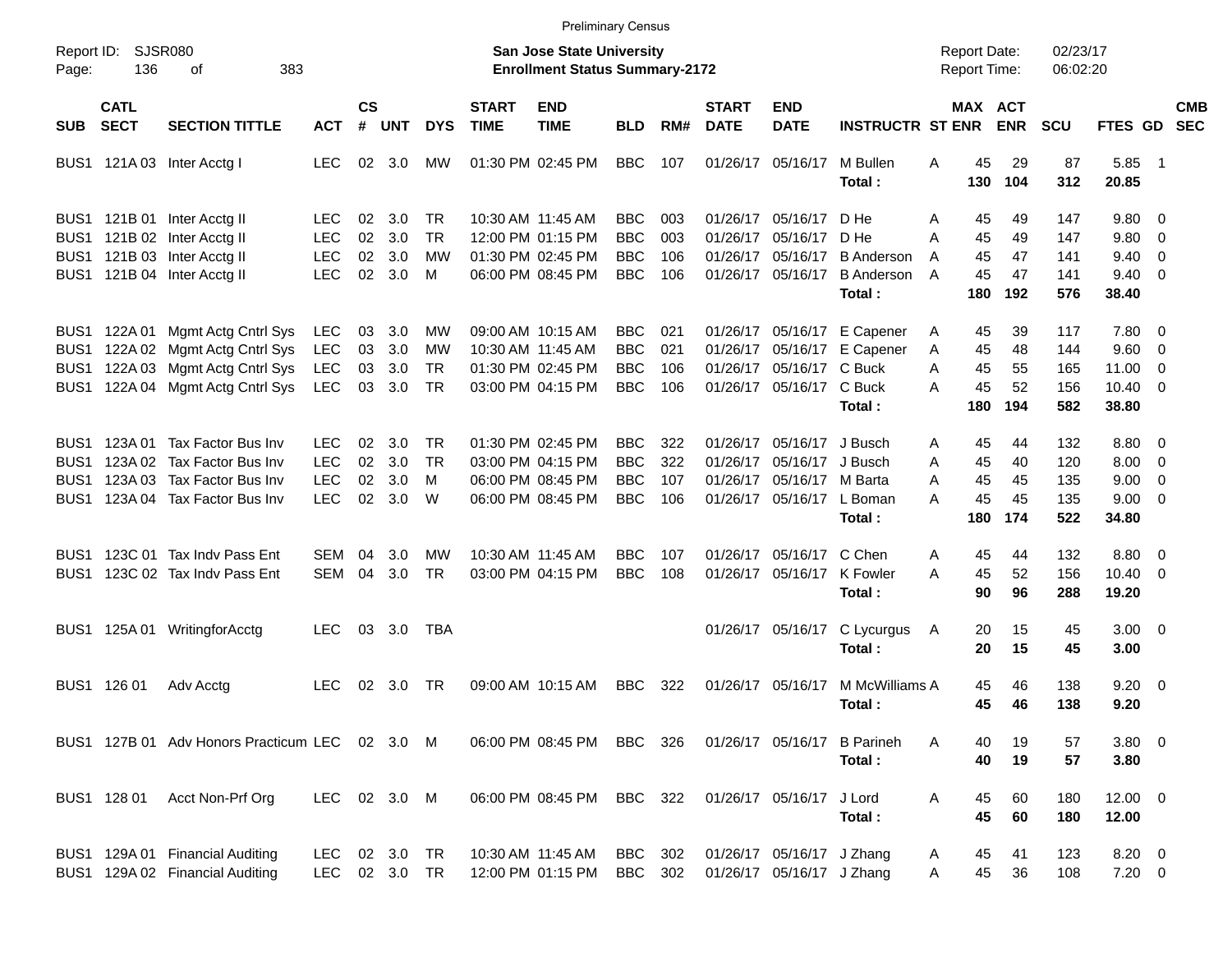|                     |                            |                                                                          |               |                             |            |              |                             |                                                                    | <b>Preliminary Census</b> |     |                             |                            |                                 |                                     |                              |                      |                 |                          |                          |
|---------------------|----------------------------|--------------------------------------------------------------------------|---------------|-----------------------------|------------|--------------|-----------------------------|--------------------------------------------------------------------|---------------------------|-----|-----------------------------|----------------------------|---------------------------------|-------------------------------------|------------------------------|----------------------|-----------------|--------------------------|--------------------------|
| Report ID:<br>Page: | 137                        | <b>SJSR080</b><br>383<br>οf                                              |               |                             |            |              |                             | San Jose State University<br><b>Enrollment Status Summary-2172</b> |                           |     |                             |                            |                                 | <b>Report Date:</b><br>Report Time: |                              | 02/23/17<br>06:02:20 |                 |                          |                          |
| <b>SUB</b>          | <b>CATL</b><br><b>SECT</b> | <b>SECTION TITTLE</b>                                                    | <b>ACT</b>    | $\mathbf{c}\mathbf{s}$<br># | <b>UNT</b> | <b>DYS</b>   | <b>START</b><br><b>TIME</b> | <b>END</b><br><b>TIME</b>                                          | <b>BLD</b>                | RM# | <b>START</b><br><b>DATE</b> | <b>END</b><br><b>DATE</b>  | <b>INSTRUCTR ST ENR</b>         |                                     | <b>MAX ACT</b><br><b>ENR</b> | <b>SCU</b>           | <b>FTES GD</b>  |                          | <b>CMB</b><br><b>SEC</b> |
| BUS1                |                            | 129A 03 Financial Auditing                                               | <b>LEC</b>    | 02                          | 3.0        | R            |                             | 06:00 PM 08:45 PM                                                  | <b>BBC</b>                | 106 |                             | 01/26/17 05/16/17          | M Williams<br>Total:            | Α<br>45<br>135                      | 39<br>116                    | 117<br>348           | 7.80 0<br>23.20 |                          |                          |
|                     | BUS1 170 01                | <b>Fund of Finance</b>                                                   | LEC           | 02                          | 3.0        | MW           |                             | 07:30 AM 08:45 AM                                                  | <b>BBC</b>                | 204 |                             | 01/26/17 05/16/17          | <b>B</b> Parineh                | 100<br>Α                            | 105                          | 315                  | 21.00           | - 0                      |                          |
| BUS1                | 170 02                     | <b>Fund of Finance</b>                                                   | <b>LEC</b>    | 02                          | 3.0        | MW           |                             | 09:00 AM 10:15 AM                                                  | <b>BBC</b>                | 108 | 01/26/17                    | 05/16/17                   | L Roden                         | 45<br>Α                             | 44                           | 132                  | 8.80            | $\overline{\phantom{0}}$ |                          |
| BUS1                | 170 03                     | Fund of Finance                                                          | LEC           | 02                          | 3.0        | TR.          |                             | 09:00 AM 10:15 AM                                                  | <b>BBC</b>                | 021 |                             | 01/26/17 05/16/17 M Burak  |                                 | 45<br>Α                             | 49                           | 147                  | 9.80            | 0                        |                          |
| BUS1                | 170 04                     | Fund of Finance                                                          | LEC           | 02                          | 3.0        | МW           |                             | 10:30 AM 11:45 AM                                                  | <b>BBC</b>                | 108 |                             | 01/26/17 05/16/17 L Roden  |                                 | 45<br>Α                             | 42                           | 126                  | 8.40            | 0                        |                          |
| BUS1                | 170 05                     | Fund of Finance                                                          | <b>LEC</b>    | 02                          | 3.0        | <b>TR</b>    |                             | 10:30 AM 11:45 AM                                                  | <b>BBC</b>                | 021 | 01/26/17                    | 05/16/17 X Xu              |                                 | Α<br>45                             | 51                           | 153                  | 10.20           | 0                        |                          |
|                     | BUS1 170 06                | Fund of Finance                                                          | <b>LEC</b>    | 02                          | 3.0        | <b>TR</b>    |                             | 10:30 AM 11:45 AM                                                  | <b>BBC</b>                | 204 |                             | 01/26/17 05/16/17 M Burak  |                                 | 100<br>A                            | 106                          | 318                  | 21.20           | $\overline{0}$           |                          |
|                     | BUS1 170 07                | Fund of Finance                                                          | <b>LEC</b>    | 02                          | 3.0        | МW           |                             | 12:00 PM 01:15 PM                                                  | <b>BBC</b>                | 108 |                             |                            | 01/26/17 05/16/17 T Rajkovic    | 45<br>Α                             | 54                           | 162                  | 10.80           | 0                        |                          |
|                     | BUS1 170 08                | Fund of Finance                                                          | <b>LEC</b>    | 02                          | 3.0        | MW           |                             | 12:00 PM 01:15 PM                                                  | <b>BBC</b>                | 106 |                             |                            | 01/26/17 05/16/17 A MeshcheryaA | 45                                  | 44                           | 132                  | 8.80            | $\overline{\mathbf{0}}$  |                          |
|                     | BUS1 170 09                | Fund of Finance                                                          | <b>LEC</b>    |                             | 3.0        |              |                             |                                                                    |                           |     |                             |                            |                                 |                                     | 0<br>0                       | 0                    | 0.00            | $\overline{\mathbf{0}}$  |                          |
|                     | BUS1 170 10                | Fund of Finance                                                          | <b>LEC</b>    | 02                          | 3.0        | MW           |                             | 03:00 PM 04:15 PM                                                  | BBC                       | 106 |                             | 01/26/17 05/16/17 L Roden  |                                 | х<br>45                             | 40                           | 120                  | 8.00            | $\overline{\mathbf{0}}$  |                          |
|                     | BUS1 170 11                | Fund of Finance                                                          | <b>LEC</b>    | 02                          | 3.0        |              |                             | 06:00 PM 08:45 PM                                                  | <b>BBC</b>                | 108 | 01/26/17                    | 05/16/17                   | D Abbott                        | Α<br>45                             | 51                           | 153                  | 10.20           | 0                        |                          |
|                     |                            |                                                                          |               |                             |            | м            |                             |                                                                    |                           |     |                             |                            |                                 | Α                                   |                              |                      |                 |                          |                          |
|                     | BUS1 170 12                | Fund of Finance                                                          | <b>LEC</b>    | 02                          | 3.0        | $\mathsf{T}$ |                             | 06:00 PM 08:45 PM                                                  | <b>BBC</b>                | 108 | 01/26/17                    | 05/16/17                   | D Abbott                        | 45<br>Α                             | 50                           | 150                  | 10.00           | 0                        |                          |
|                     | BUS1 170 13                | Fund of Finance                                                          | <b>LEC</b>    | 02                          | 3.0        | W            |                             | 06:00 PM 08:45 PM                                                  | <b>BBC</b>                | 108 |                             | 01/26/17 05/16/17 E Webb   |                                 | 45<br>Α                             | 54                           | 162                  | 10.80           | 0                        |                          |
|                     | BUS1 170 14                | <b>Fund of Finance</b>                                                   | <b>LEC</b>    | 02                          | 3.0        | <b>TBA</b>   |                             |                                                                    |                           |     |                             | 01/26/17 05/16/17 X Xu     |                                 | 45<br>А                             | 51                           | 153                  | 10.20           | - 0                      |                          |
|                     |                            |                                                                          |               |                             |            |              |                             |                                                                    |                           |     |                             |                            | Total:                          | 695                                 | 741                          | 2223                 | 148.20          |                          |                          |
| BUS1                |                            | 171A 01 Financial Instit                                                 | LEC           | 02                          | 3.0        | TR.          |                             | 09:00 AM 10:15 AM                                                  | <b>BBC</b>                | 108 |                             | 01/26/17 05/16/17          | S Ivanov                        | 45<br>Α                             | 47                           | 141                  | 9.40            | $\overline{\phantom{0}}$ |                          |
| BUS1                |                            | 171A 02 Financial Instit                                                 | LEC           | 02                          | 3.0        | <b>TR</b>    |                             | 10:30 AM 11:45 AM                                                  | <b>BBC</b>                | 108 | 01/26/17                    | 05/16/17                   | S Ivanov                        | Α<br>45                             | 46                           | 138                  | 9.20            | 0                        |                          |
| BUS1                |                            | 171A 03 Financial Instit                                                 | <b>LEC</b>    | 02                          | 3.0        | TR           |                             | 01:30 PM 02:45 PM                                                  | <b>BBC</b>                | 107 |                             | 01/26/17 05/16/17 X Xu     |                                 | 45<br>А                             | 50                           | 150                  | 10.00           | $\overline{\phantom{0}}$ |                          |
|                     |                            |                                                                          |               |                             |            |              |                             |                                                                    |                           |     |                             |                            | Total:                          | 135                                 | 143                          | 429                  | 28.60           |                          |                          |
|                     |                            |                                                                          |               |                             |            |              |                             |                                                                    |                           |     |                             |                            |                                 |                                     |                              |                      |                 |                          |                          |
| BUS1                |                            | 171B 01 Commercial Banking                                               | LEC           |                             | 02 3.0     | МW           |                             | 12:00 PM 01:15 PM                                                  | BBC                       | 322 |                             | 01/26/17 05/16/17          | M Pagani                        | 45<br>A                             | 43                           | 129                  | $8.60$ 0        |                          |                          |
|                     |                            |                                                                          |               |                             |            |              |                             |                                                                    |                           |     |                             |                            | Total:                          | 45                                  | 43                           | 129                  | 8.60            |                          |                          |
| BUS1                | 172A 01                    | Investmt Analysis                                                        | <b>LEC</b>    | 02                          | 3.0        | TR.          |                             | 01:30 PM 02:45 PM                                                  | <b>BBC</b>                | 108 | 01/26/17                    | 05/16/17                   | J Cho                           | 45<br>Α                             | 48                           | 144                  | 9.60            | $\overline{\phantom{0}}$ |                          |
| BUS <sub>1</sub>    | 172A 02                    | Investmt Analysis                                                        | LEC           | 02                          | 3.0        | MW           |                             | 10:30 AM 11:45 AM                                                  | <b>BBC</b>                | 106 | 01/26/17                    | 05/16/17                   | A MeshcheryaA                   | 45                                  | 52                           | 156                  | 10.40           | $\overline{\mathbf{0}}$  |                          |
|                     |                            | BUS1 172A 03 Investmt Analysis                                           | <b>LEC</b>    | 02                          | 3.0        | $\mathsf{T}$ |                             | 06:00 PM 08:45 PM                                                  | <b>BBC</b>                | 106 |                             | 01/26/17 05/16/17          | J Cho                           | 45<br>Α                             | 46                           | 138                  | 9.20            | - 0                      |                          |
|                     |                            |                                                                          |               |                             |            |              |                             |                                                                    |                           |     |                             |                            | Total:                          |                                     | 135 146                      | 438                  | 29.20           |                          |                          |
|                     |                            |                                                                          |               |                             |            |              |                             |                                                                    |                           |     |                             |                            |                                 |                                     |                              |                      |                 |                          |                          |
|                     |                            | BUS1 172B 01 Portfolio Mgmt                                              |               |                             |            |              |                             | LEC 02 3.0 MW 09:00 AM 10:15 AM BBC 003                            |                           |     |                             | 01/26/17 05/16/17          | F Jones                         | 45<br>A                             | 46                           | 138                  | $9.20 \ 0$      |                          |                          |
|                     |                            |                                                                          |               |                             |            |              |                             |                                                                    |                           |     |                             |                            | Total:                          | 45                                  | 46                           | 138                  | 9.20            |                          |                          |
|                     |                            | BUS1 172C 01 Futures and Options LEC 02 3.0 TR 12:00 PM 01:15 PM BBC 108 |               |                             |            |              |                             |                                                                    |                           |     |                             | 01/26/17 05/16/17          | J Cho                           | 45<br>Α                             | 34                           | 102                  | $6.80$ 0        |                          |                          |
|                     |                            |                                                                          |               |                             |            |              |                             |                                                                    |                           |     |                             |                            | Total:                          | 45                                  | 34                           | 102                  | 6.80            |                          |                          |
|                     |                            |                                                                          |               |                             |            |              |                             |                                                                    |                           |     |                             |                            |                                 |                                     |                              |                      |                 |                          |                          |
|                     |                            | BUS1 172D 01 Student Fund                                                | LEC 03 3.0 TR |                             |            |              |                             | 01:30 PM 02:45 PM BBC 303                                          |                           |     |                             | 01/26/17 05/16/17 S Ivanov |                                 | 20<br>A                             | 18                           | 54                   | $3.60 \ 0$      |                          |                          |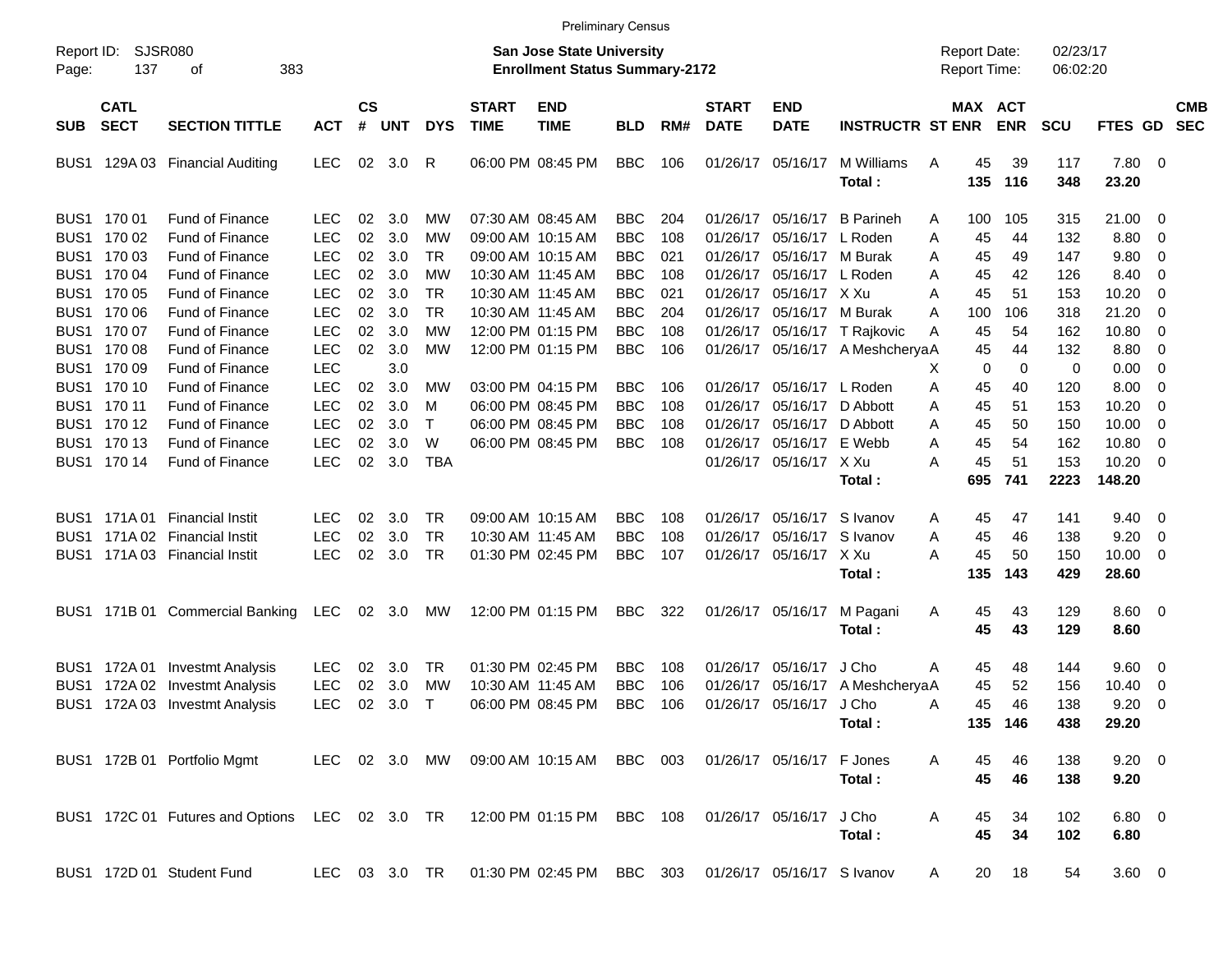|            |                            |                                                                                                                                          |                                                |                   |                             |                                   |                             | <b>Preliminary Census</b>                                                        |                                                      |                          |                             |                                                  |                                                                                                              |                                            |                             |                               |                                |                                                       |                          |                          |
|------------|----------------------------|------------------------------------------------------------------------------------------------------------------------------------------|------------------------------------------------|-------------------|-----------------------------|-----------------------------------|-----------------------------|----------------------------------------------------------------------------------|------------------------------------------------------|--------------------------|-----------------------------|--------------------------------------------------|--------------------------------------------------------------------------------------------------------------|--------------------------------------------|-----------------------------|-------------------------------|--------------------------------|-------------------------------------------------------|--------------------------|--------------------------|
| Page:      | Report ID: SJSR080<br>138  | 383<br>of                                                                                                                                |                                                |                   |                             |                                   |                             | San Jose State University<br><b>Enrollment Status Summary-2172</b>               |                                                      |                          |                             |                                                  |                                                                                                              | <b>Report Date:</b><br><b>Report Time:</b> |                             |                               | 02/23/17<br>06:02:20           |                                                       |                          |                          |
| <b>SUB</b> | <b>CATL</b><br><b>SECT</b> | <b>SECTION TITTLE</b>                                                                                                                    | <b>ACT</b>                                     | <b>CS</b><br>$\#$ | <b>UNT</b>                  | <b>DYS</b>                        | <b>START</b><br><b>TIME</b> | <b>END</b><br><b>TIME</b>                                                        | <b>BLD</b>                                           | RM#                      | <b>START</b><br><b>DATE</b> | <b>END</b><br><b>DATE</b>                        | <b>INSTRUCTR ST ENR</b>                                                                                      |                                            |                             | MAX ACT<br><b>ENR</b>         | <b>SCU</b>                     | <b>FTES GD</b>                                        |                          | <b>CMB</b><br><b>SEC</b> |
|            |                            |                                                                                                                                          |                                                |                   |                             |                                   |                             |                                                                                  |                                                      |                          |                             |                                                  | Total:                                                                                                       |                                            | 20                          | 18                            | 54                             | 3.60                                                  |                          |                          |
|            |                            | BUS1 173A 01 Fin Mgt Theory Pol<br>BUS1 173A 02 Fin Mgt Theory Pol<br>BUS1 173A 03 Fin Mgt Theory Pol<br>BUS1 173A 04 Fin Mgt Theory Pol | LEC.<br><b>LEC</b><br><b>LEC</b><br><b>LEC</b> | 02<br>02<br>02    | 3.0<br>3.0<br>3.0<br>02 3.0 | MW<br><b>TR</b><br><b>TR</b><br>W |                             | 09:00 AM 10:15 AM<br>10:30 AM 11:45 AM<br>12:00 PM 01:15 PM<br>06:00 PM 08:45 PM | <b>BBC</b><br><b>BBC</b><br><b>BBC</b><br><b>BBC</b> | 106<br>322<br>322<br>107 |                             | 01/26/17 05/16/17<br>01/26/17 05/16/17           | 01/26/17 05/16/17 T Rajkovic<br><b>B Campsey</b><br><b>B Campsey</b><br>01/26/17 05/16/17 M Pagani<br>Total: | A<br>Α<br>Α<br>A                           | 45<br>45<br>45<br>45<br>180 | 54<br>42<br>38<br>33<br>167   | 162<br>126<br>114<br>99<br>501 | $10.80 \t 0$<br>8.40<br>$7.60$ 0<br>$6.60$ 0<br>33.40 | $\overline{\phantom{0}}$ |                          |
|            |                            | BUS1 173B 01 Prob in Fin Mgmt                                                                                                            | LEC.                                           | 02                | 3.0                         | W                                 |                             | 06:00 PM 08:45 PM                                                                | BBC                                                  | 302                      |                             | 01/26/17 05/16/17                                | A Vuorikoski A<br>Total:                                                                                     |                                            | 45<br>45                    | 40<br>40                      | 120<br>120                     | $8.00 \quad 0$<br>8.00                                |                          |                          |
|            |                            | BUS1 173C 01 Entrepreneurial Fina                                                                                                        | LEC                                            |                   | 02 3.0                      | МW                                |                             | 12:00 PM 01:15 PM                                                                | BBC.                                                 | 301                      |                             | 01/26/17 05/16/17                                | <b>B</b> Parineh<br>Total:                                                                                   | Α                                          | 45<br>45                    | 49<br>49                      | 147<br>147                     | $9.80 \quad 0$<br>9.80                                |                          |                          |
|            | BUS1 175 01                | <b>Real Est Finance</b>                                                                                                                  | <b>LEC</b>                                     |                   | 02 3.0                      | M                                 |                             | 06:00 PM 08:45 PM                                                                | BBC.                                                 | 220                      |                             |                                                  | 01/26/17 05/16/17 S Daugherty A<br>Total:                                                                    |                                            | 45<br>45                    | 52<br>52                      | 156<br>156                     | $10.40 \quad 0$<br>10.40                              |                          |                          |
|            | BUS1 177 01<br>BUS1 177 02 | Inter Bus Fin<br>Inter Bus Fin                                                                                                           | <b>LEC</b><br><b>LEC</b>                       | 02                | 3.0<br>02 3.0               | W<br>$\top$                       |                             | 01:30 PM 04:15 PM<br>06:00 PM 08:45 PM                                           | <b>BBC</b><br><b>BBC</b>                             | 302<br>302               |                             | 01/26/17 05/16/17<br>01/26/17 05/16/17           | A Vuorikoski A<br>A Vuorikoski A<br>Total:                                                                   |                                            | 45<br>45<br>90              | 45<br>35<br>80                | 135<br>105<br>240              | 9.00<br>$7.00 \t 0$<br>16.00                          | $\overline{\phantom{0}}$ |                          |
|            |                            | BUS1 179B 01 Selec Top Bus Fin                                                                                                           | <b>LEC</b>                                     |                   | 02 3.0                      | MW                                |                             | 10:30 AM 11:45 AM                                                                | BBC.                                                 | 003                      |                             | 01/26/17 05/16/17                                | F Jones<br>Total :                                                                                           | A                                          | 45<br>45                    | 50<br>50                      | 150<br>150                     | $10.00 \t 0$<br>10.00                                 |                          |                          |
|            |                            | BUS1 180A 01 Indiv Study Acctg                                                                                                           | <b>SUP</b>                                     |                   | 36 1.0                      | TBA                               |                             |                                                                                  |                                                      |                          |                             | 01/26/17 05/16/17                                | E Grace<br>Total:                                                                                            | A                                          | 4<br>4                      | $\overline{c}$<br>$\mathbf 2$ | 2<br>$\mathbf{2}$              | $0.13 \quad 0$<br>0.13                                |                          |                          |
|            |                            | BUS1 180C 01 Indiv Study Finan                                                                                                           | <b>SUP</b>                                     |                   | 36 1.0                      | TBA                               |                             |                                                                                  |                                                      |                          |                             | 01/26/17 05/16/17                                | Total:                                                                                                       | Α                                          | 5<br>5                      | 0<br>$\bf{0}$                 | 0<br>$\bf{0}$                  | $0.00 \quad 0$<br>0.00                                |                          |                          |
|            |                            | Department: Accounting & Finance                                                                                                         |                                                |                   |                             |                                   |                             |                                                                                  |                                                      |                          |                             | <b>Lower Division:</b><br><b>Upper Division:</b> | <b>Department Total:</b>                                                                                     |                                            | 3658<br>740                 | 768<br>2918 2897              | 3665 10991<br>2304<br>8687     | 732.83<br>153.65<br>579.18                            |                          |                          |

**Graduate Division : 0 0 0 0.00**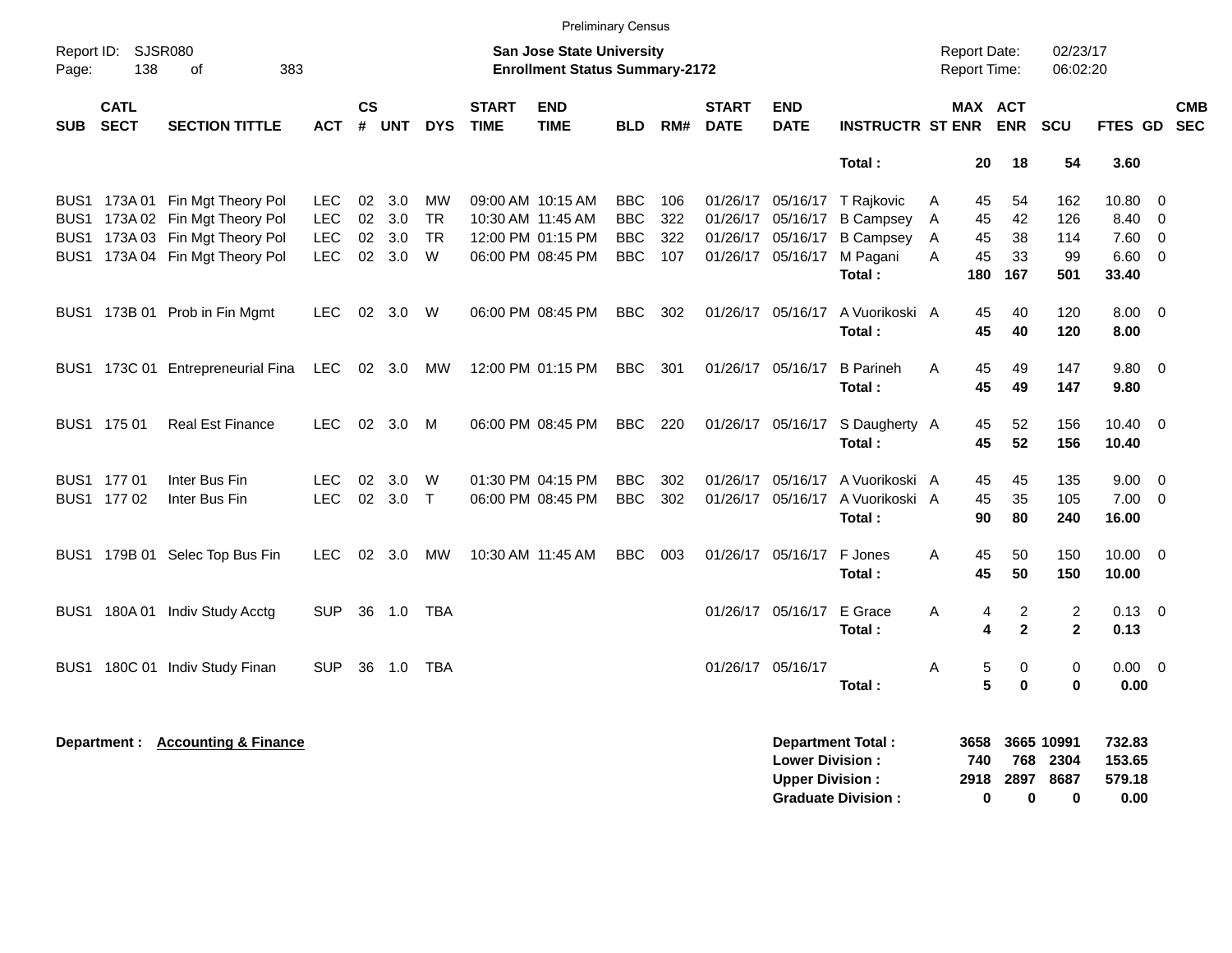|                     |                            |                                                      |              |               |           |            |                             | <b>Preliminary Census</b>                                                 |            |     |                             |                           |                             |                                            |         |                      |             |            |
|---------------------|----------------------------|------------------------------------------------------|--------------|---------------|-----------|------------|-----------------------------|---------------------------------------------------------------------------|------------|-----|-----------------------------|---------------------------|-----------------------------|--------------------------------------------|---------|----------------------|-------------|------------|
| Report ID:<br>Page: | 139                        | <b>SJSR080</b><br>383<br>οf                          |              |               |           |            |                             | <b>San Jose State University</b><br><b>Enrollment Status Summary-2172</b> |            |     |                             |                           |                             | <b>Report Date:</b><br><b>Report Time:</b> |         | 02/23/17<br>06:02:20 |             |            |
| <b>SUB</b>          | <b>CATL</b><br><b>SECT</b> | <b>SECTION TITTLE</b>                                | <b>ACT</b>   | $\mathsf{cs}$ | # UNT     | <b>DYS</b> | <b>START</b><br><b>TIME</b> | <b>END</b><br><b>TIME</b>                                                 | <b>BLD</b> | RM# | <b>START</b><br><b>DATE</b> | <b>END</b><br><b>DATE</b> | <b>INSTRUCTR ST ENR ENR</b> |                                            | MAX ACT | <b>SCU</b>           | FTES GD SEC | <b>CMB</b> |
| College             | Department :               | <b>Business</b><br><b>Business Graduate Programs</b> |              |               |           |            |                             |                                                                           |            |     |                             |                           |                             |                                            |         |                      |             |            |
| <b>BUS</b>          | 202 01                     | Managing Glob Econ LEC 02 3.0 S                      |              |               |           |            |                             | 01:30 PM 06:00 PM                                                         | <b>BBC</b> | 021 |                             | 03/20/17 05/16/17         |                             | 40<br>Α                                    | 41      | 123                  | 10.25 41    |            |
| <b>BUS</b>          | 202 02                     | Managing Glob Econ LEC                               |              |               | 02 3.0 S  |            |                             | 01:30 PM 06:00 PM                                                         | <b>BBC</b> | 022 |                             | 03/20/17 05/16/17         |                             | 40<br>Α                                    | 40      | 120                  | 10.00 40    |            |
|                     |                            |                                                      |              |               |           |            |                             |                                                                           |            |     |                             |                           | Total:                      | 80                                         | 81      | 243                  | 20.25       |            |
| <b>BUS</b>          | 210 01                     | Devel & Mng People                                   | LEC          |               | 02 3.0 S  |            |                             | 08:30 AM 01:00 PM                                                         | <b>BBC</b> | 205 |                             | 01/25/17 03/18/17         |                             | 40<br>Α                                    | 18      | 54                   | 4.50 18     |            |
|                     |                            |                                                      |              |               |           |            |                             |                                                                           |            |     |                             |                           | Total:                      | 40                                         | 18      | 54                   | 4.50        |            |
| <b>BUS</b>          |                            | 220K 01 Practicum                                    | LEC.         |               | 02 3.0    | TBA        |                             |                                                                           |            |     |                             | 01/26/17 05/16/17         | C Lycurgus                  | A<br>40                                    | 16      | 48                   | 4.00 16     |            |
|                     |                            |                                                      |              |               |           |            |                             |                                                                           |            |     |                             |                           | Total:                      | 40                                         | 16      | 48                   | 4.00        |            |
| <b>BUS</b>          |                            | 220M 01 Accounting Ethics                            | LEC.         | 01            | 3.0       | TBA        |                             |                                                                           |            |     |                             | 01/26/17 05/16/17         | J Zhang                     | 40<br>A                                    | 23      | 69                   | 5.75 23     |            |
|                     |                            |                                                      |              |               |           |            |                             |                                                                           |            |     |                             |                           | Total:                      | 40                                         | 23      | 69                   | 5.75        |            |
| <b>BUS</b>          |                            | 220P 01 Tax Indiv Flow Thru                          | LEC.         | 02            | 3.0       |            |                             | MTRF 01:30 PM 05:30 PM                                                    | <b>BBC</b> | 003 |                             | 05/09/17 05/16/17         | C Chen                      | A<br>40                                    | 23      | 69                   | 5.75 23     |            |
|                     |                            |                                                      |              |               |           |            |                             |                                                                           |            |     |                             |                           | Total:                      | 40                                         | 23      | 69                   | 5.75        |            |
| <b>BUS</b>          |                            | 220U 01 IT Audit & Int Contr                         | <b>LEC</b>   |               | 02 3.0 F  |            |                             | 09:00 AM 01:00 PM                                                         | <b>BBC</b> | 003 |                             | 04/03/17 05/05/17         |                             | 40<br>Α                                    | 26      | 78                   | 6.50 26     |            |
|                     |                            |                                                      |              |               |           |            |                             |                                                                           |            |     |                             |                           | Total:                      | 40                                         | 26      | 78                   | 6.50        |            |
| <b>BUS</b>          |                            | 220V 01 Spec Topics in Accnt LEC                     |              |               | 02 3.0 TR |            |                             | 01:30 PM 05:30 PM                                                         | <b>BBC</b> | 003 |                             | 04/04/17 05/04/17         | M McWilliams A              | 40                                         | 15      | 45                   | 3.75 15     |            |
|                     |                            |                                                      |              |               |           |            |                             |                                                                           |            |     |                             |                           | Total:                      | 40                                         | 15      | 45                   | 3.75        |            |
| <b>BUS</b>          |                            | 220X 01 Bus Anal & Val Fin                           | <b>LEC</b>   | 02            | 3.0       | -S         |                             | 08:30 AM 01:30 PM                                                         | <b>BBC</b> | 022 |                             | 03/20/17 05/16/17         |                             | 25<br>Α                                    | 9       | 27                   | $2.25$ 9    |            |
|                     |                            |                                                      |              |               |           |            |                             |                                                                           |            |     |                             |                           | Total:                      | 25                                         | 9       | 27                   | 2.25        |            |
| <b>BUS</b>          | 230 01                     | <b>Marketing Mgmt</b>                                | <b>LEC</b>   | 02            | 3.0       | S.         |                             | 08:30 AM 01:00 PM                                                         | <b>BBC</b> | 021 |                             | 01/25/17 03/18/17         |                             | 35<br>Α                                    | 35      | 105                  | 8.75 35     |            |
| <b>BUS</b>          | 230 02                     | <b>Marketing Mgmt</b>                                | <b>LEC</b>   | 02            | 3.0       | S          |                             | 01:30 PM 06:00 PM                                                         | <b>BBC</b> | 021 |                             | 01/25/17 03/18/17         |                             | 35<br>Α                                    | 34      | 102                  | 8.50 34     |            |
|                     |                            |                                                      |              |               |           |            |                             |                                                                           |            |     |                             |                           | Total:                      | 70                                         | 69      | 207                  | 17.25       |            |
|                     | BUS 250 01                 | Law & Ethics                                         | LEC 02 3.0 S |               |           |            |                             | 01:30 PM 06:00 PM                                                         | BBC 022    |     |                             | 01/25/17 03/18/17         |                             | 30<br>A                                    | 32      | 96                   | 8.00 32     |            |
|                     | BUS 250 02                 | Law & Ethics                                         | LEC 02 3.0 S |               |           |            |                             | 08:30 AM 01:00 PM                                                         | BBC 022    |     |                             | 01/25/17 03/18/17         |                             | A<br>30                                    | 20      | 60                   | 5.00 20     |            |
|                     |                            |                                                      |              |               |           |            |                             |                                                                           |            |     |                             |                           | Total:                      | 60                                         | 52      | 156                  | 13.00       |            |
|                     | BUS 268 04                 | Mang Across Cult                                     | LEC 02 3.0 F |               |           |            |                             | 06:00 PM 10:00 PM BBC 205                                                 |            |     |                             | 01/25/17 03/18/17         |                             | A<br>40                                    | 24      | 72                   | 6.00 24     |            |
|                     |                            |                                                      |              |               |           |            |                             |                                                                           |            |     |                             |                           | Total:                      | 40                                         | 24      | 72                   | 6.00        |            |
| BUS                 | 27304                      | <b>Bus Valuation</b>                                 | LEC 03 3.0 S |               |           |            |                             | 08:30 AM 01:00 PM BBC 021 03/20/17 05/16/17                               |            |     |                             |                           |                             | A                                          | 18 22   | 66                   | 5.50 22     |            |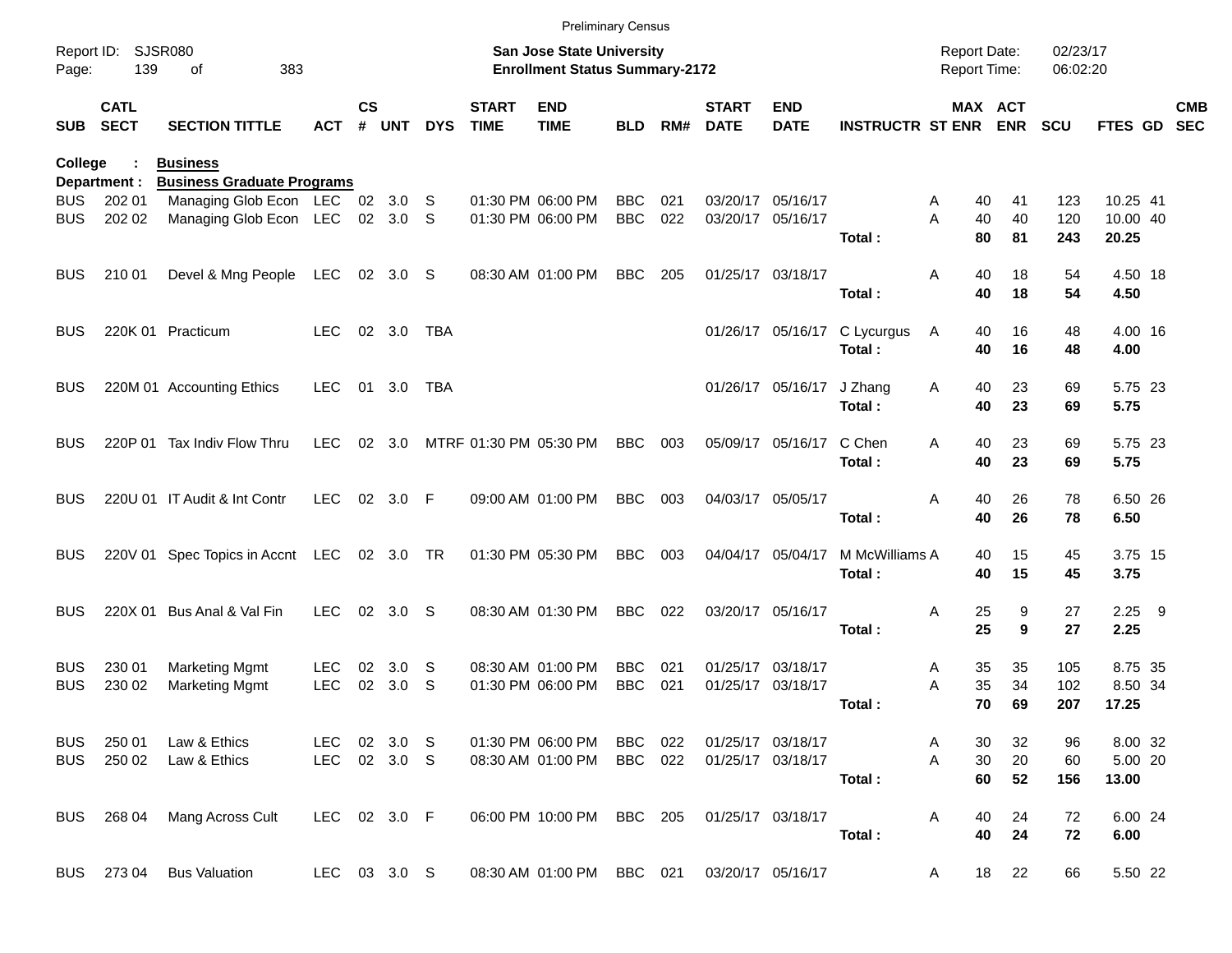|                          |                                                                                                                     |                                                                    |                          |                |                  |                          |                             | <b>Preliminary Census</b>              |                          |            |                               |                                                  |                                                       |                                            |                                                                    |                               |                                  |                            |
|--------------------------|---------------------------------------------------------------------------------------------------------------------|--------------------------------------------------------------------|--------------------------|----------------|------------------|--------------------------|-----------------------------|----------------------------------------|--------------------------|------------|-------------------------------|--------------------------------------------------|-------------------------------------------------------|--------------------------------------------|--------------------------------------------------------------------|-------------------------------|----------------------------------|----------------------------|
| Page:                    | Report ID: SJSR080<br><b>San Jose State University</b><br>140<br>383<br><b>Enrollment Status Summary-2172</b><br>of |                                                                    |                          |                |                  |                          |                             |                                        |                          |            |                               |                                                  |                                                       | <b>Report Date:</b><br><b>Report Time:</b> |                                                                    | 02/23/17<br>06:02:20          |                                  |                            |
| <b>SUB</b>               | <b>CATL</b><br><b>SECT</b>                                                                                          | <b>SECTION TITTLE</b>                                              | <b>ACT</b>               | <b>CS</b><br># | <b>UNT</b>       | <b>DYS</b>               | <b>START</b><br><b>TIME</b> | <b>END</b><br><b>TIME</b>              | <b>BLD</b>               | RM#        | <b>START</b><br><b>DATE</b>   | <b>END</b><br><b>DATE</b>                        | <b>INSTRUCTR ST ENR</b>                               |                                            | MAX ACT<br><b>ENR</b>                                              | SCU                           | FTES GD                          | <b>CMB</b><br><b>SEC</b>   |
|                          |                                                                                                                     |                                                                    |                          |                |                  |                          |                             |                                        |                          |            |                               |                                                  | Total:                                                | 18                                         | 22                                                                 | 66                            | 5.50                             |                            |
| <b>BUS</b><br><b>BUS</b> | 290 01<br>290 02                                                                                                    | <b>Strategic Thinking</b><br><b>Strategic Thinking</b>             | <b>LEC</b><br><b>LEC</b> | 02<br>02       | 3.0<br>3.0       | $\top$<br>$\mathsf{T}$   |                             | 06:00 PM 10:00 PM<br>06:00 PM 10:00 PM | <b>BBC</b><br><b>BBC</b> | 205<br>130 | 01/25/17<br>01/25/17          | 05/16/17<br>05/16/17                             | T Kothari<br>G Radine<br>Total:                       | 25<br>Α<br>25<br>A<br>50                   | 9<br>25<br>34                                                      | 27<br>75<br>102               | 2.25<br>6.25 25<br>8.50          | - 9                        |
| <b>BUS</b>               | 294 04                                                                                                              | Mgmt Sim Comp                                                      | <b>LEC</b>               |                | 02 3.0           | <b>TBA</b>               |                             |                                        |                          |            |                               | 03/20/17 05/16/17                                | S Rodan<br>Total:                                     | 40<br>Α<br>40                              | 6<br>6                                                             | 18<br>18                      | 1.50 6<br>1.50                   |                            |
| <b>BUS</b><br><b>BUS</b> |                                                                                                                     | 297D 04 Spec Topics Bus Adm LEC<br>297D 09 Spec Topics Bus Adm LEC |                          |                | 02 3.0<br>02 3.0 | F<br>TBA                 |                             | 06:00 PM 10:00 PM                      | <b>BBC</b>               | 205        | 01/25/17 03/18/17             | 03/20/17 05/16/17                                | Total:                                                | A<br>40<br>A<br>40<br>80                   | 36<br>$\mathbf 0$<br>36                                            | 108<br>0<br>108               | 9.00 36<br>0.00<br>9.00          | $\overline{\mathbf{0}}$    |
| <b>BUS</b><br><b>BUS</b> | 298 01<br>298 03                                                                                                    | Ind Study Prob<br>Ind Study Prob                                   | <b>SUP</b><br><b>SUP</b> | 24             | 3.0<br>24 1.0    | <b>TBA</b><br><b>TBA</b> |                             |                                        |                          |            | 01/26/17<br>01/26/17 05/16/17 | 05/16/17                                         | <b>B</b> Boveda<br>Total:                             | Α<br>A                                     | 5<br>1<br>$\mathbf{1}$<br>$\mathbf 0$<br>6<br>$\blacktriangleleft$ | 3<br>$\mathbf 0$<br>3         | 0.25<br>$0.00 \t 0$<br>0.25      | $\overline{\phantom{0}}$ 1 |
| <b>BUS</b>               |                                                                                                                     | 298C 01 CMBA Internship                                            | <b>SUP</b>               | 48             | 3.0              | <b>TBA</b>               |                             |                                        |                          |            |                               | 01/26/17 05/16/17                                | M Pagani<br>Total:                                    | Α                                          | 5<br>7<br>5<br>$\overline{7}$                                      | 21<br>21                      | $1.75$ 7<br>1.75                 |                            |
| <b>BUS</b>               | 298101                                                                                                              | Applied Bus Intern                                                 | <b>SUP</b>               | 48             | 1.0              | <b>TBA</b>               |                             |                                        |                          |            | 01/26/17                      | 05/16/17                                         | M Pagani<br>Total:                                    | Α                                          | 5<br>-1<br>5<br>$\blacktriangleleft$                               | $\mathbf 1$<br>$\overline{1}$ | $0.08$ 1<br>0.08                 |                            |
|                          | Department :                                                                                                        | <b>Business Graduate Programs</b>                                  |                          |                |                  |                          |                             |                                        |                          |            |                               | <b>Lower Division:</b><br><b>Upper Division:</b> | <b>Department Total:</b><br><b>Graduate Division:</b> | 719<br>719                                 | 463<br>0<br>0<br>0<br>0<br>463                                     | 1387<br>0<br>0<br>1387        | 115.58<br>0.00<br>0.00<br>115.58 |                            |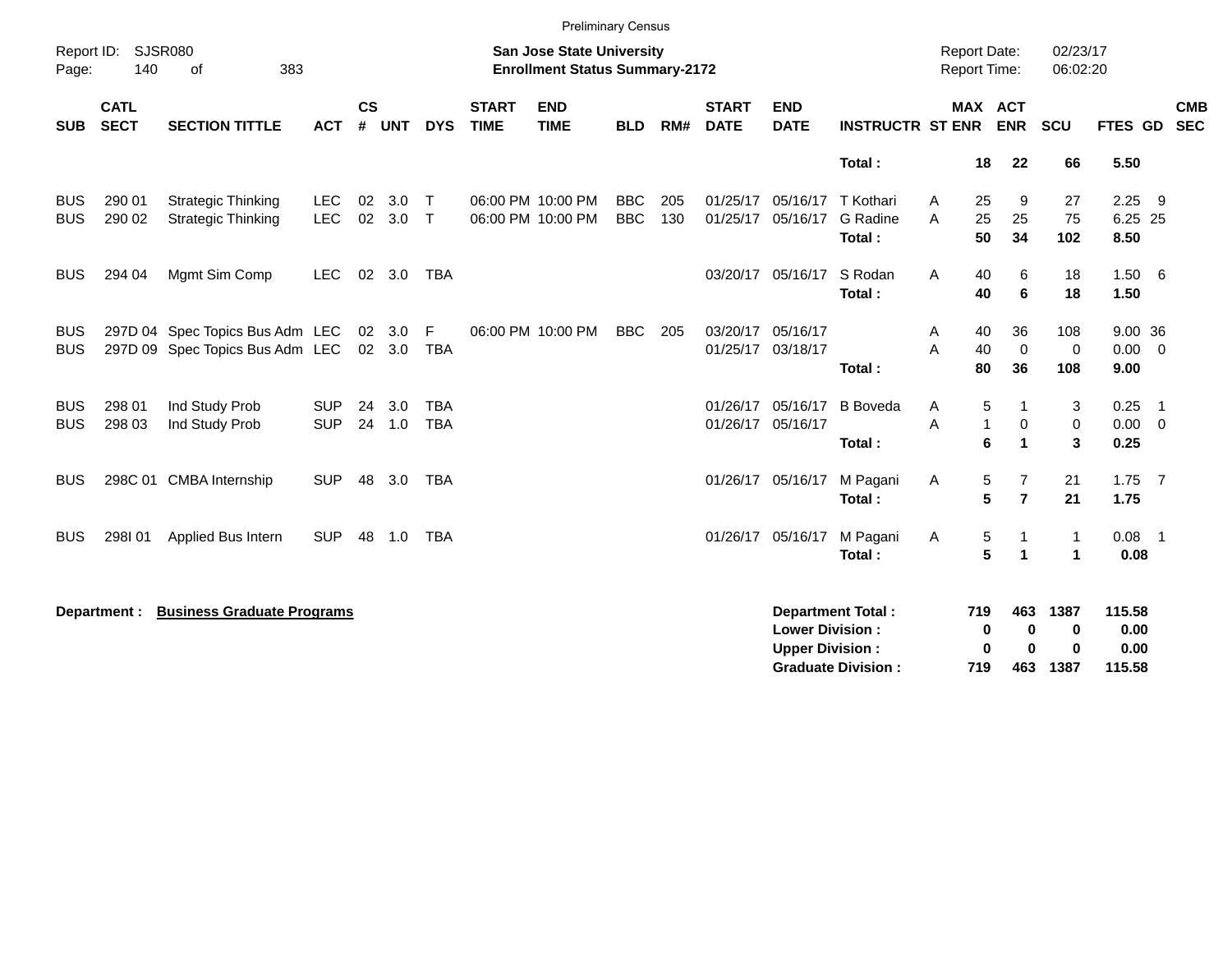|                     |                            |                                                     |                |               |        |              |                             |                                                                           | <b>Preliminary Census</b> |     |                             |                           |                             |   |                                            |               |                      |                      |                         |                          |
|---------------------|----------------------------|-----------------------------------------------------|----------------|---------------|--------|--------------|-----------------------------|---------------------------------------------------------------------------|---------------------------|-----|-----------------------------|---------------------------|-----------------------------|---|--------------------------------------------|---------------|----------------------|----------------------|-------------------------|--------------------------|
| Report ID:<br>Page: | 141                        | <b>SJSR080</b><br>383<br>οf                         |                |               |        |              |                             | <b>San Jose State University</b><br><b>Enrollment Status Summary-2172</b> |                           |     |                             |                           |                             |   | <b>Report Date:</b><br><b>Report Time:</b> |               | 02/23/17<br>06:02:20 |                      |                         |                          |
| <b>SUB</b>          | <b>CATL</b><br><b>SECT</b> | <b>SECTION TITTLE</b>                               | <b>ACT</b>     | $\mathsf{cs}$ | # UNT  | <b>DYS</b>   | <b>START</b><br><b>TIME</b> | <b>END</b><br><b>TIME</b>                                                 | <b>BLD</b>                | RM# | <b>START</b><br><b>DATE</b> | <b>END</b><br><b>DATE</b> | <b>INSTRUCTR ST ENR</b>     |   | MAX ACT                                    | <b>ENR</b>    | <b>SCU</b>           | <b>FTES GD</b>       |                         | <b>CMB</b><br><b>SEC</b> |
| <b>College</b>      |                            | <b>Business</b>                                     |                |               |        |              |                             |                                                                           |                           |     |                             |                           |                             |   |                                            |               |                      |                      |                         |                          |
|                     | Department :               | <b>School of Global Innovation &amp; Leadership</b> |                |               |        |              |                             |                                                                           |                           |     |                             |                           |                             |   |                                            |               |                      |                      |                         |                          |
| BUS <sub>5</sub>    | 1601                       | Intro Lrdshp & Innov                                | LEC            | 02            | 3.0    | W            |                             | 03:00 PM 05:45 PM                                                         | <b>BBC</b>                | 323 | 01/26/17                    | 05/16/17                  | L Dunn-Jense A              |   | 40                                         | 22            | 66                   | 4.40                 | 0                       |                          |
| BUS <sub>5</sub>    | 16 02                      | Intro Lrdshp & Innov                                | <b>LEC</b>     |               | 02 3.0 | W            |                             | 06:00 PM 08:45 PM                                                         | <b>BBC</b>                | 323 | 01/26/17                    | 05/16/17                  | R Pollard<br>Total:         | A | 40<br>80                                   | 16<br>38      | 48<br>114            | 3.20<br>7.60         | - 0                     |                          |
| BUS <sub>5</sub>    | 140 01                     | Fund of Oper Mgmt                                   | <b>LEC</b>     | 02            | 3.0    | МW           |                             | 09:00 AM 10:15 AM                                                         | <b>BBC</b>                | 326 | 01/26/17                    | 05/16/17                  | C Lim                       | A | 45                                         | 45            | 135                  | 9.00                 | - 0                     |                          |
| BUS <sub>5</sub>    | 140 02                     | Fund of Oper Mgmt                                   | <b>LEC</b>     | 02            | 3.0    | МW           |                             | 10:30 AM 11:45 AM                                                         | <b>BBC</b>                | 226 | 01/26/17                    | 05/16/17 S Lee            |                             | A | 45                                         | 45            | 135                  | 9.00                 | - 0                     |                          |
| BUS <sub>5</sub>    | 140 03                     | Fund of Oper Mgmt                                   | <b>LEC</b>     | 02            | 3.0    | МW           |                             | 01:30 PM 02:45 PM                                                         | <b>BBC</b>                | 226 | 01/26/17                    | 05/16/17 S Lee            |                             | A | 45                                         | 48            | 144                  | 9.60                 | 0                       |                          |
| BUS <sub>5</sub>    | 140 04                     | Fund of Oper Mgmt                                   | <b>LEC</b>     | 02            | 3.0    | МW           |                             | 07:30 AM 08:45 AM                                                         | <b>BBC</b>                | 326 | 01/26/17                    | 05/16/17 C Lim            |                             | A | 45                                         | 43            | 129                  | 8.60                 | 0                       |                          |
| BUS <sub>5</sub>    | 140 05                     | Fund of Oper Mgmt                                   | <b>LEC</b>     | 02            | 3.0    | м            |                             | 06:00 PM 08:45 PM                                                         | <b>BBC</b>                | 226 | 01/26/17                    | 05/16/17 J Sung           |                             | A | 45                                         | 43            | 129                  | 8.60                 | 0                       |                          |
| BUS <sub>5</sub>    | 140 06                     | Fund of Oper Mgmt                                   | <b>LEC</b>     | 02            | 3.0    | TBA          |                             |                                                                           |                           |     | 01/26/17                    |                           | 05/16/17 A Loomba           | A | 45                                         | 42            | 126                  | 8.40                 | 0                       |                          |
| BUS <sub>5</sub>    | 140 07                     | Fund of Oper Mgmt                                   | <b>LEC</b>     | 02            | 3.0    | <b>TBA</b>   |                             |                                                                           |                           |     | 01/26/17                    |                           | 05/16/17 A Loomba           | A | 45                                         | 45            | 135                  | 9.00                 | 0                       |                          |
| BUS <sub>5</sub>    | 140 08                     | Fund of Oper Mgmt                                   | <b>LEC</b>     | 02            | 3.0    | <b>TBA</b>   |                             |                                                                           |                           |     | 01/26/17                    | 05/16/17 S Zhou           |                             | A | 45                                         | 45            | 135                  | 9.00                 | 0                       |                          |
| BUS <sub>5</sub>    | 140 09                     | Fund of Oper Mgmt                                   | <b>LEC</b>     | 02            | 3.0    | <b>TR</b>    |                             | 07:30 AM 08:45 AM                                                         | <b>BBC</b>                | 226 | 01/26/17                    | 05/16/17 C Lim            |                             | A | 45                                         | 44            | 132                  | 8.80                 | 0                       |                          |
| BUS <sub>5</sub>    | 140 10                     | Fund of Oper Mgmt                                   | <b>LEC</b>     | 02            | 3.0    | R            |                             | 03:00 PM 05:45 PM                                                         | <b>BBC</b>                | 226 | 01/26/17                    | 05/16/17 S Zhou           |                             | A | 45                                         | 44            | 132                  | 8.80                 | 0                       |                          |
| BUS <sub>5</sub>    | 140 11                     | Fund of Oper Mgmt                                   | <b>LEC</b>     | 02            | 3.0    | R            |                             | 06:00 PM 08:45 PM                                                         | <b>BBC</b>                | 222 | 01/26/17                    |                           | 05/16/17 G Pundoor          | A | 45                                         | 47            | 141                  | 9.40                 | 0                       |                          |
| BUS <sub>5</sub>    | 140 12                     | Fund of Oper Mgmt                                   | <b>LEC</b>     | 02            | 3.0    | TR           |                             | 12:00 PM 01:15 PM                                                         | <b>BBC</b>                | 204 | 01/26/17                    | 05/16/17 D Gilliss        |                             | A | 119                                        | 114           | 342                  | 22.80                | 0                       |                          |
| BUS <sub>5</sub>    | 140 13                     | Fund of Oper Mgmt                                   | <b>LEC</b>     | 02            | 3.0    | TR           |                             | 01:30 PM 02:45 PM                                                         | <b>BBC</b>                | 226 | 01/26/17                    | 05/16/17 D Gilliss        |                             | A | 45                                         | 44            | 132                  | 8.80                 | 0                       |                          |
|                     | BUS5 140 14                | Fund of Oper Mgmt                                   | <b>LEC</b>     | 02            | 3.0    | $\mathsf{T}$ |                             | 06:00 PM 08:45 PM                                                         | <b>BBC</b>                | 222 | 01/26/17                    | 05/16/17 D Gilliss        |                             | A | 45                                         | 38            | 114                  | 7.60                 | 0                       |                          |
|                     | BUS5 140 15                | Fund of Oper Mgmt                                   | <b>LEC</b>     | 02            | 3.0    | TR           |                             | 09:00 AM 10:15 AM                                                         | <b>BBC</b>                | 220 | 01/26/17                    |                           | 05/16/17 R Kepple           | A | 45                                         | 45            | 135                  | 9.00                 | 0                       |                          |
|                     | BUS5 140 16                | Fund of Oper Mgmt                                   | <b>LEC</b>     | 02            | 3.0    | <b>TBA</b>   |                             |                                                                           |                           |     | 01/26/17                    | 05/16/17 X Qi             |                             | A | 45                                         | 45            | 135                  | 9.00                 | - 0                     |                          |
|                     | BUS5 140 17                | Fund of Oper Mgmt                                   | <b>LEC</b>     | 02            | 3.0    | <b>TBA</b>   |                             |                                                                           |                           |     | 01/26/17                    | 05/16/17                  | <b>B</b> Makani             | A | 45                                         | 40            | 120                  | 8.00                 | - 0                     |                          |
|                     |                            |                                                     |                |               |        |              |                             |                                                                           |                           |     |                             |                           | Total:                      |   | 839                                        | 817           | 2451                 | 163.40               |                         |                          |
| BUS5                | 141 01                     | Proc & Supply Mgmt                                  | LEC            |               | 02 3.0 | TR           |                             | 09:00 AM 10:15 AM                                                         | BBC                       | 226 | 01/26/17                    | 05/16/17                  | C Lim<br>Total:             | Α | 45<br>45                                   | 44<br>44      | 132<br>132           | 8.80 0<br>8.80       |                         |                          |
|                     |                            |                                                     |                |               |        |              |                             |                                                                           |                           |     |                             |                           |                             |   |                                            |               |                      |                      |                         |                          |
|                     | BUS5 142 01                | <b>Total Quality Mgmt</b>                           | <b>LEC</b>     | 02            | 3.0    | W            |                             | 06:00 PM 08:45 PM                                                         | <b>BBC</b>                | 220 | 01/26/17                    | 05/16/17                  | G Naroola                   | A | 45                                         | 46            | 138                  | 9.20                 | $\overline{\mathbf{0}}$ |                          |
|                     | BUS5 142 02                | <b>Total Quality Mgmt</b>                           | <b>LEC</b>     | 02            | 3.0    | R            |                             | 03:00 PM 05:45 PM                                                         | <b>BBC</b>                | 105 | 01/26/17                    |                           | 05/16/17 S Ramakrishn A     |   | 45                                         | 24            | 72                   | 4.80                 | - 0                     |                          |
|                     | BUS5 142 03                | <b>Total Quality Mgmt</b>                           |                |               |        |              |                             | LEC 02 3.0 MW 12:00 PM 01:15 PM BBC 326 01/26/17 05/16/17 T Shi           |                           |     |                             |                           | Total:                      | Α | 45                                         | 45<br>135 115 | 135<br>345           | $9.00 \t 0$<br>23.00 |                         |                          |
|                     | BUS5 144 01                | Supply Chain Mgmt                                   | LEC 02 3.0 M   |               |        |              |                             | 06:00 PM 08:45 PM BBC 222                                                 |                           |     |                             | 01/26/17 05/16/17 M Zhou  |                             | A | 45                                         | 45            | 135                  | $9.00 \t 0$          |                         |                          |
|                     | BUS5 144 02                | Supply Chain Mgmt                                   | LEC 02 3.0 TBA |               |        |              |                             |                                                                           |                           |     |                             | 01/26/17 05/16/17 M Zhou  |                             | A | 45                                         | 42            | 126                  | 8.40 0               |                         |                          |
|                     |                            |                                                     |                |               |        |              |                             |                                                                           |                           |     |                             |                           | Total:                      |   | 90                                         | 87            | 261                  | 17.40                |                         |                          |
|                     | BUS5 145 01                | Global Operations St LEC 02 3.0 T                   |                |               |        |              |                             | 06:00 PM 08:45 PM BBC 220                                                 |                           |     |                             |                           | 01/26/17 05/16/17 G Naroola | A | 45                                         | 38            | 114                  | $7.60$ 0             |                         |                          |
|                     |                            |                                                     |                |               |        |              |                             |                                                                           |                           |     |                             |                           | Total:                      |   | 45                                         | 38            | 114                  | 7.60                 |                         |                          |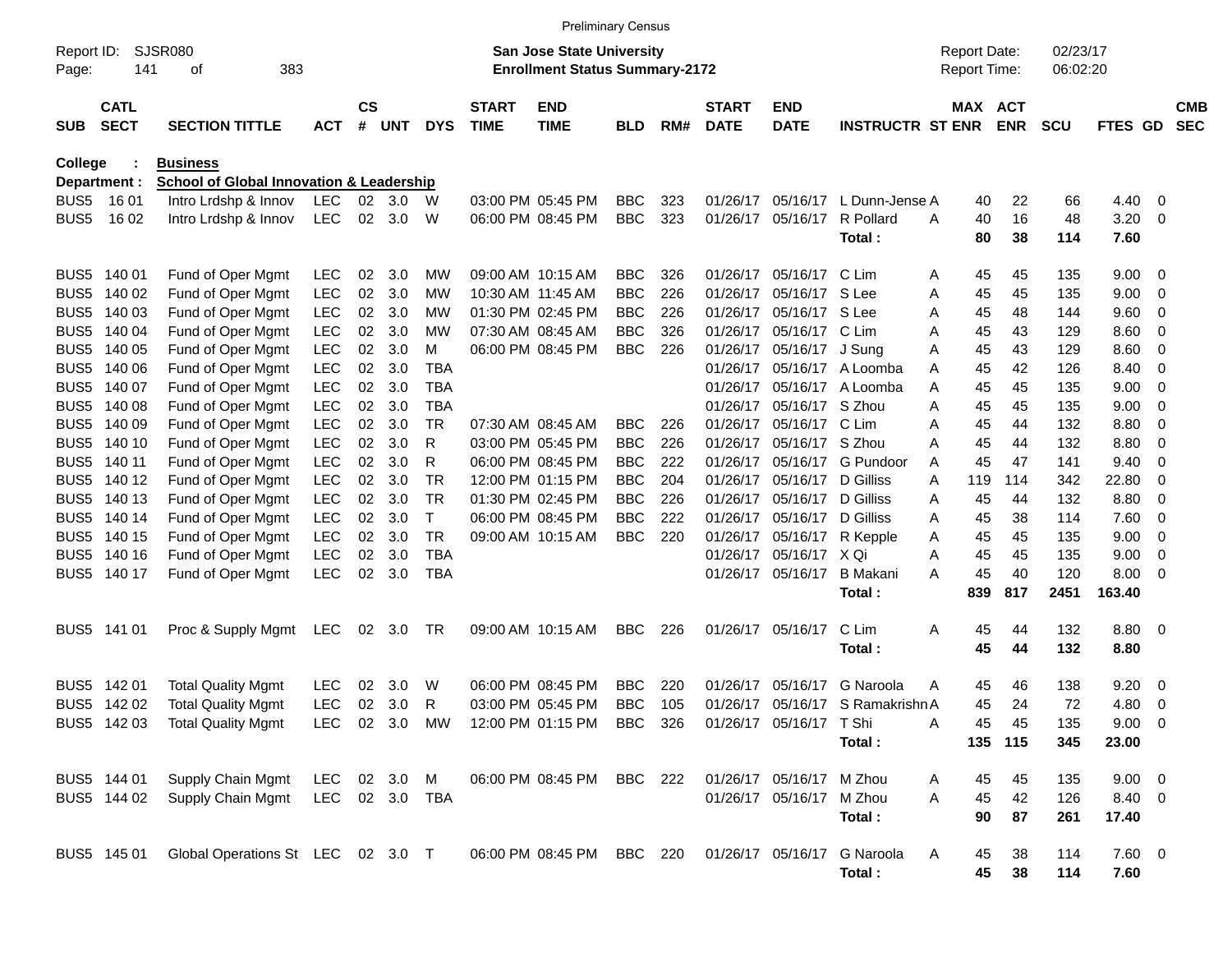|                       |                                           |                                                                                                               |                                                      |                      |                          |                                 |                             | <b>Preliminary Census</b>                                          |                                        |                   |                             |                                                                                            |                                                  |                                                 |                                         |                         |                                                                        |                          |                          |
|-----------------------|-------------------------------------------|---------------------------------------------------------------------------------------------------------------|------------------------------------------------------|----------------------|--------------------------|---------------------------------|-----------------------------|--------------------------------------------------------------------|----------------------------------------|-------------------|-----------------------------|--------------------------------------------------------------------------------------------|--------------------------------------------------|-------------------------------------------------|-----------------------------------------|-------------------------|------------------------------------------------------------------------|--------------------------|--------------------------|
| Page:                 | Report ID: SJSR080<br>142                 | 383<br>οf                                                                                                     |                                                      |                      |                          |                                 |                             | San Jose State University<br><b>Enrollment Status Summary-2172</b> |                                        |                   |                             |                                                                                            |                                                  | <b>Report Date:</b><br><b>Report Time:</b>      |                                         | 02/23/17<br>06:02:20    |                                                                        |                          |                          |
| <b>SUB</b>            | <b>CATL</b><br><b>SECT</b>                | <b>SECTION TITTLE</b>                                                                                         | ACT                                                  | $\mathsf{cs}$<br>#   | <b>UNT</b>               | <b>DYS</b>                      | <b>START</b><br><b>TIME</b> | <b>END</b><br><b>TIME</b>                                          | <b>BLD</b>                             | RM#               | <b>START</b><br><b>DATE</b> | <b>END</b><br><b>DATE</b>                                                                  | <b>INSTRUCTR ST ENR</b>                          | MAX ACT                                         | <b>ENR</b>                              | <b>SCU</b>              | FTES GD                                                                |                          | <b>CMB</b><br><b>SEC</b> |
|                       | BUS5 146 01<br>BUS5 146 02                | Global Project Manag LEC<br>Global Project Manag LEC                                                          |                                                      |                      | 02 3.0<br>02 3.0         | TR<br>TBA                       |                             | 12:00 PM 01:15 PM                                                  | BBC                                    | 220               |                             | 01/26/17 05/16/17 X Qi<br>01/26/17 05/16/17 X Qi                                           | Total:                                           | 45<br>Α<br>45<br>A<br>90                        | 48<br>43<br>91                          | 144<br>129<br>273       | $9.60 \quad 0$<br>$8.60 \quad 0$<br>18.20                              |                          |                          |
|                       | BUS5 147 01                               | Servic Oper Mgmt                                                                                              | <b>LEC</b>                                           | 02                   | 3.0                      | TR                              |                             | 10:30 AM 11:45 AM                                                  | BBC                                    | 220               |                             | 01/26/17 05/16/17 X Qi                                                                     | Total:                                           | Α<br>45<br>45                                   | 41<br>41                                | 123<br>123              | $8.20 \ 0$<br>8.20                                                     |                          |                          |
|                       | BUS5 162 01<br>BUS5 162 02<br>BUS5 162 03 | Intl & Compar Mgmt<br>Intl & Compar Mgmt<br>Intl & Compar Mgmt                                                | <b>LEC</b><br><b>LEC</b><br><b>LEC</b>               | 02<br>02             | 3.0<br>3.0<br>02 3.0     | MW<br>MW<br><b>TR</b>           |                             | 09:00 AM 10:15 AM<br>10:30 AM 11:45 AM<br>10:30 AM 11:45 AM        | <b>BBC</b><br><b>BBC</b><br><b>BBC</b> | 226<br>302<br>326 |                             | 01/26/17 05/16/17 T Shirley<br>01/26/17 05/16/17                                           | 01/26/17 05/16/17 A Semenov<br>C Reade<br>Total: | 45<br>A<br>45<br>A<br>45<br>А<br>135            | 44<br>27<br>45<br>116                   | 132<br>81<br>135<br>348 | 8.80 0<br>$5.40 \ 0$<br>$9.00 \t 0$<br>23.20                           |                          |                          |
|                       |                                           | BUS5 162A 01 IB Strategy                                                                                      | SEM 05 3.0                                           |                      |                          | МW                              |                             | 12:00 PM 01:15 PM                                                  | <b>BBC</b>                             | 302               |                             | 01/26/17 05/16/17                                                                          | A Semenov<br>Total:                              | 45<br>A<br>45                                   | 16<br>16                                | 48<br>48                | $3.20 \ 0$<br>3.20                                                     |                          |                          |
|                       |                                           | BUS5 165A 01 Global Leadership                                                                                | <b>LEC</b>                                           |                      | 02 3.0 R                 |                                 |                             | 06:00 PM 08:45 PM                                                  | <b>BBC</b>                             | 323               |                             | 01/26/17 05/16/17                                                                          | K Nam<br>Total:                                  | A<br>40<br>40                                   | 16<br>16                                | 48<br>48                | $3.20 \ 0$<br>3.20                                                     |                          |                          |
|                       |                                           | BUS5 169B 01 Honors Seminar                                                                                   | <b>LEC</b>                                           |                      | 02 3.0                   | M                               |                             | 04:30 PM 07:15 PM                                                  | <b>BBC</b>                             | 302               |                             | 01/26/17 05/16/17                                                                          | A Basu<br>Total:                                 | A<br>45<br>45                                   | 14<br>14                                | 42<br>42                | $2.80 \ 0$<br>2.80                                                     |                          |                          |
| BUS5<br>BUS5<br>BUS5. |                                           | BUS5 180D 01 Individ Studies<br>180D 02 Individ Studies<br>180D 03 Individ Studies<br>180D 04 Individ Studies | <b>SUP</b><br><b>SUP</b><br><b>SUP</b><br><b>SUP</b> | 36<br>36<br>36<br>36 | 1.0<br>3.0<br>3.0<br>2.0 | TBA<br>TBA<br>TBA<br><b>TBA</b> |                             |                                                                    |                                        |                   |                             | 01/26/17 05/16/17<br>01/26/17 05/16/17 R Pollard<br>01/26/17 05/16/17<br>01/26/17 05/16/17 | Total:                                           | 30<br>Α<br>30<br>Α<br>30<br>Α<br>А<br>30<br>120 | 0<br>2<br>$\Omega$<br>0<br>$\mathbf{2}$ | 0<br>6<br>0<br>0<br>6   | $0.00 \quad 0$<br>$0.40 \quad 0$<br>$0.00 \t 0$<br>$0.00 \t 0$<br>0.40 |                          |                          |
|                       | BUS5 181 01<br>BUS5 181 02                | Intro to Entrepreneu<br>Intro to Entrepreneu                                                                  | <b>LEC</b><br><b>LEC</b>                             | 02                   | 3.0<br>02 3.0            | МW<br>МW                        |                             | 01:30 PM 02:45 PM<br>03:00 PM 04:15 PM                             | <b>BBC</b><br><b>BBC</b>               | 220<br>220        | 01/26/17                    | 05/16/17 X Quan<br>01/26/17 05/16/17 X Quan                                                | Total:                                           | 45<br>Α<br>45<br>Α<br>90                        | 34<br>21<br>55                          | 102<br>63<br>165        | $6.80\quad 0$<br>4.20<br>11.00                                         | $\overline{\phantom{0}}$ |                          |
|                       | BUS5 182 01<br>BUS5 182 02                | Bus Plan for New Ven LEC<br>Bus Plan for New Ven LEC 02 3.0 W                                                 |                                                      |                      | 02 3.0 MW                |                                 | 10:30 AM 11:45 AM           | 03:00 PM 05:45 PM                                                  | BBC<br><b>BBC</b> 326                  | 326               |                             | 01/26/17 05/16/17 A Basu                                                                   | 01/26/17 05/16/17 A Forbrich<br>Total:           | 45<br>A<br>45<br>A<br>90                        | 34<br>31<br>65                          | 102<br>93<br>195        | $6.80$ 0<br>$6.25$ 1<br>13.05                                          |                          |                          |
|                       | BUS5 183 01<br>BUS5 183 02                | Global Entreneurship LEC<br>Global Entreneurship LEC 02 3.0 MW                                                |                                                      |                      | 02 3.0                   | MW                              | 10:30 AM 11:45 AM           | 09:00 AM 10:15 AM                                                  | <b>BBC</b> 220<br><b>BBC</b> 220       |                   |                             | 01/26/17 05/16/17 S Pruthi<br>01/26/17 05/16/17 S Pruthi                                   | Total:                                           | 45<br>A<br>45<br>A<br>90                        | 19<br>29<br>48                          | 57<br>87<br>144         | $3.85$ 1<br>5.80 0<br>9.65                                             |                          |                          |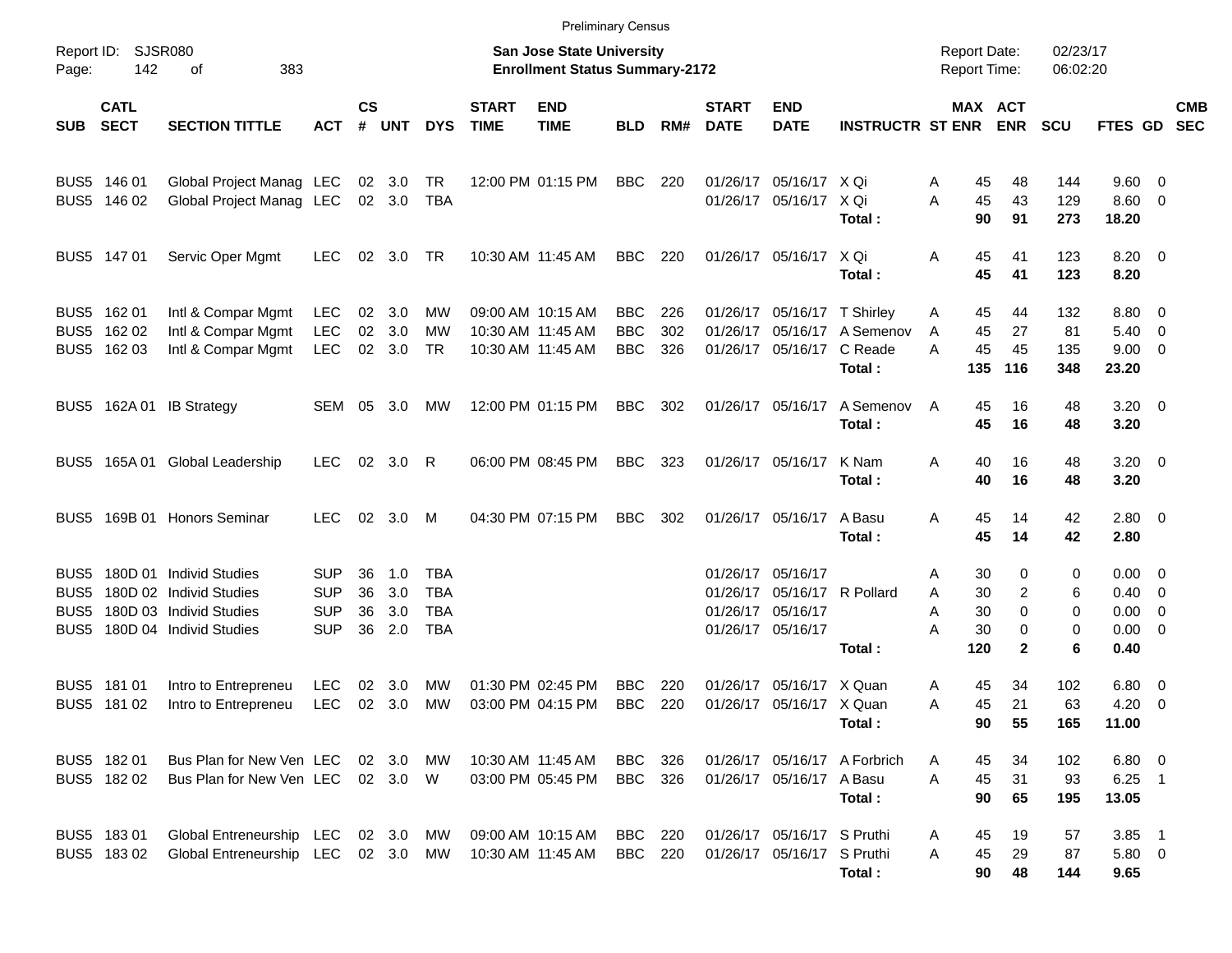|                     |                            |                             |            |                |            |            |                             | <b>Preliminary Census</b>                                                 |            |     |                             |                           |                         |                                            |          |            |                      |              |     |                          |
|---------------------|----------------------------|-----------------------------|------------|----------------|------------|------------|-----------------------------|---------------------------------------------------------------------------|------------|-----|-----------------------------|---------------------------|-------------------------|--------------------------------------------|----------|------------|----------------------|--------------|-----|--------------------------|
| Report ID:<br>Page: | 143                        | <b>SJSR080</b><br>383<br>οf |            |                |            |            |                             | <b>San Jose State University</b><br><b>Enrollment Status Summary-2172</b> |            |     |                             |                           |                         | <b>Report Date:</b><br><b>Report Time:</b> |          |            | 02/23/17<br>06:02:20 |              |     |                          |
| <b>SUB</b>          | <b>CATL</b><br><b>SECT</b> | <b>SECTION TITTLE</b>       | <b>ACT</b> | <b>CS</b><br># | <b>UNT</b> | <b>DYS</b> | <b>START</b><br><b>TIME</b> | <b>END</b><br><b>TIME</b>                                                 | <b>BLD</b> | RM# | <b>START</b><br><b>DATE</b> | <b>END</b><br><b>DATE</b> | <b>INSTRUCTR ST ENR</b> | <b>MAX ACT</b>                             |          | <b>ENR</b> | <b>SCU</b>           | FTES GD      |     | <b>CMB</b><br><b>SEC</b> |
| BUS <sub>5</sub>    | 186H 01                    | E-Lab                       | <b>SEM</b> | 05             | 3.0        | Т          |                             | 06:00 PM 08:45 PM                                                         | <b>BBC</b> | 323 | 01/26/17                    | 05/16/17                  | S Bennet<br>Total:      | A                                          | 35<br>35 | 14<br>14   | 42<br>42             | 2.80<br>2.80 | - 0 |                          |
| BUS <sub>5</sub>    | 18701                      | <b>Global Dimensn Bus</b>   | <b>LEC</b> | 02             | 3.0        | TBA        |                             |                                                                           |            |     | 01/26/17                    | 05/16/17                  |                         | A                                          | 45       | 41         | 123                  | 8.20         | - 0 |                          |
| BUS <sub>5</sub>    | 18702                      | <b>Global Dimensn Bus</b>   | <b>LEC</b> | 02             | 3.0        | <b>TBA</b> |                             |                                                                           |            |     | 01/26/17                    | 05/16/17                  |                         | A                                          | 45       | 46         | 138                  | 9.20         | - 0 |                          |
| BUS <sub>5</sub>    | 18703                      | <b>Global Dimensn Bus</b>   | <b>LEC</b> | 02             | 3.0        | <b>MW</b>  |                             | 09:00 AM 10:15 AM                                                         | <b>BBC</b> | 320 | 01/26/17                    | 05/16/17                  | A Musgrave              | A                                          | 45       | 46         | 138                  | 9.20         | - 0 |                          |
| BUS <sub>5</sub>    | 18704                      | Global Dimensn Bus          | <b>LEC</b> | 02             | 3.0        | <b>MW</b>  |                             | 10:30 AM 11:45 AM                                                         | <b>BBC</b> | 202 | 01/26/17                    | 05/16/17                  | A Musgrave              | A                                          | 119      | 114        | 342                  | 22.80        | -0  |                          |
| BUS <sub>5</sub>    | 18705                      | <b>Global Dimensn Bus</b>   | <b>LEC</b> | 02             | 3.0        | <b>MW</b>  |                             | 12:00 PM 01:15 PM                                                         | <b>BBC</b> | 220 | 01/26/17                    | 05/16/17                  | <b>B</b> Makani         | A                                          | 45       | 47         | 141                  | 9.40         | - 0 |                          |
| BUS <sub>5</sub>    | 18706                      | <b>Global Dimensn Bus</b>   | <b>LEC</b> | 02             | 3.0        | <b>MW</b>  |                             | 03:00 PM 04:15 PM                                                         | <b>BBC</b> | 107 | 01/26/17                    | 05/16/17                  | T Shirley               | A                                          | 45       | 44         | 132                  | 8.80         | - 0 |                          |
| BUS <sub>5</sub>    | 18707                      | Global Dimensn Bus          | <b>LEC</b> | 02             | 3.0        | <b>TBA</b> |                             |                                                                           |            |     | 01/26/17                    | 05/16/17                  | I Yang                  | A                                          | 45       | 45         | 135                  | 9.00         | - 0 |                          |
| BUS <sub>5</sub>    | 18708                      | <b>Global Dimensn Bus</b>   | <b>LEC</b> | 02             | 3.0        | <b>TBA</b> |                             |                                                                           |            |     | 01/26/17                    | 05/16/17                  | A Osland                | A                                          | 45       | 55         | 165                  | 11.00        | 0   |                          |
| BUS <sub>5</sub>    | 18709                      | <b>Global Dimensn Bus</b>   | <b>LEC</b> | 02             | 3.0        | R          |                             | 06:00 PM 08:45 PM                                                         | <b>BBC</b> | 226 | 01/26/17                    | 05/16/17                  | W Van Hooff             | A                                          | 45       | 32         | 96                   | 6.40         | - 0 |                          |
| BUS <sub>5</sub>    | 187 10                     | <b>Global Dimensn Bus</b>   | <b>LEC</b> | 02             | 3.0        | TR         |                             | 07:30 AM 08:45 AM                                                         | <b>BBC</b> | 105 | 01/26/17                    | 05/16/17                  | S Francis               | A                                          | 45       | 20         | 60                   | 4.00         | - 0 |                          |
| BUS <sub>5</sub>    | 187 11                     | <b>Global Dimensn Bus</b>   | <b>LEC</b> | 02             | 3.0        | TR         |                             | 09:00 AM 10:15 AM                                                         | <b>BBC</b> | 326 | 01/26/17                    | 05/16/17                  | S Francis               | A                                          | 45       | 42         | 126                  | 8.40         | - 0 |                          |
| BUS <sub>5</sub>    | 187 12                     | <b>Global Dimensn Bus</b>   | <b>LEC</b> | 02             | 3.0        | <b>TR</b>  |                             | 09:00 AM 10:15 AM                                                         | <b>BBC</b> | 204 | 01/26/17                    | 05/16/17                  | C Reade                 | A                                          | 119      | 112        | 336                  | 22.40        | -0  |                          |
| BUS <sub>5</sub>    | 187 13                     | <b>Global Dimensn Bus</b>   | <b>LEC</b> | 02             | 3.0        | TR         |                             | 01:30 PM 02:45 PM                                                         | <b>BBC</b> | 220 | 01/26/17                    | 05/16/17                  | I Yang                  | A                                          | 45       | 44         | 132                  | 8.80         | - 0 |                          |
| BUS <sub>5</sub>    | 187 14                     | <b>Global Dimensn Bus</b>   | <b>LEC</b> | 02             | 3.0        | <b>TR</b>  |                             | 03:00 PM 04:15 PM                                                         | <b>BBC</b> | 220 | 01/26/17                    | 05/16/17                  | I Yang                  | A                                          | 45       | 45         | 135                  | 9.00         | - 0 |                          |
| BUS <sub>5</sub>    | 187 15                     | Global Dimensn Bus          | <b>LEC</b> | 02             | 3.0        |            |                             | 03:00 PM 05:45 PM                                                         | <b>BBC</b> | 226 | 01/26/17                    | 05/16/17                  | W Van Hooff             | A                                          | 45       | 41         | 123                  | 8.20         | 0   |                          |
| BUS <sub>5</sub>    | 187 16                     | <b>Global Dimensn Bus</b>   | <b>LEC</b> | 02             | 3.0        | Т          |                             | 06:00 PM 08:45 PM                                                         | <b>BBC</b> | 226 | 01/26/17                    | 05/16/17                  | W Van Hooff A           |                                            | 45       | 42         | 126                  | 8.40         | - 0 |                          |
| BUS <sub>5</sub>    | 187 17                     | <b>Global Dimensn Bus</b>   | <b>LEC</b> |                | 3.0        |            |                             |                                                                           |            |     |                             |                           |                         | х                                          | $\Omega$ | $\Omega$   | 0                    | 0.00         | - 0 |                          |
|                     |                            |                             |            |                |            |            |                             |                                                                           |            |     |                             |                           | Total:                  |                                            | 868      | 816        | 2448                 | 163.20       |     |                          |

**Department : School of Global Innovation & Leadership Department Total : 2927 2433 7299 486.70 Lower Division : Upper Division : 2847 2395 7185 479.10<br>
Graduate Division : 0 0 0 0 0.00** Graduate Division : 0 0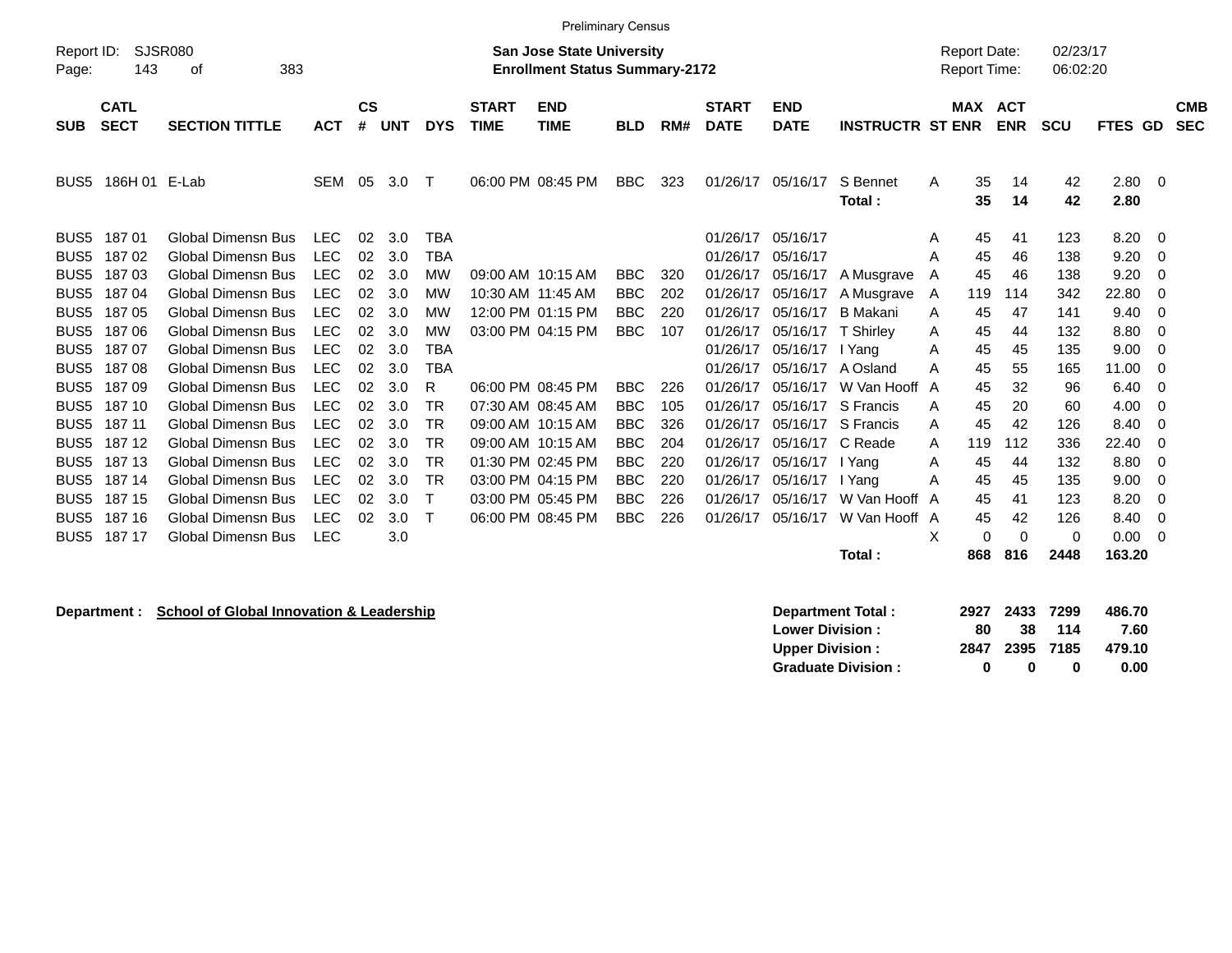|                     |                            |                                                         |            |                    |            |            |                             | <b>Preliminary Census</b>                                                 |            |     |                             |                           |                               |              |                                     |            |                      |                |                          |                          |
|---------------------|----------------------------|---------------------------------------------------------|------------|--------------------|------------|------------|-----------------------------|---------------------------------------------------------------------------|------------|-----|-----------------------------|---------------------------|-------------------------------|--------------|-------------------------------------|------------|----------------------|----------------|--------------------------|--------------------------|
| Report ID:<br>Page: | 144                        | <b>SJSR080</b><br>383<br>οf                             |            |                    |            |            |                             | <b>San Jose State University</b><br><b>Enrollment Status Summary-2172</b> |            |     |                             |                           |                               |              | <b>Report Date:</b><br>Report Time: |            | 02/23/17<br>06:02:20 |                |                          |                          |
| <b>SUB</b>          | <b>CATL</b><br><b>SECT</b> | <b>SECTION TITTLE</b>                                   | <b>ACT</b> | $\mathsf{cs}$<br># | <b>UNT</b> | <b>DYS</b> | <b>START</b><br><b>TIME</b> | <b>END</b><br><b>TIME</b>                                                 | <b>BLD</b> | RM# | <b>START</b><br><b>DATE</b> | <b>END</b><br><b>DATE</b> | <b>INSTRUCTR ST ENR</b>       |              | MAX ACT                             | <b>ENR</b> | <b>SCU</b>           | FTES GD        |                          | <b>CMB</b><br><b>SEC</b> |
| <b>College</b>      |                            | <b>Business</b>                                         |            |                    |            |            |                             |                                                                           |            |     |                             |                           |                               |              |                                     |            |                      |                |                          |                          |
| BUS3                | Department :<br>10 01      | <b>School of Management</b><br><b>Discover Business</b> | <b>LEC</b> | 02                 | 3.0        | TR         |                             | 07:30 AM 08:45 AM                                                         | <b>BBC</b> | 326 | 01/26/17                    | 05/16/17                  | R Kepple<br>Total:            | A            | 45<br>45                            | 26<br>26   | 78<br>78             | 5.20<br>5.20   | $\overline{\mathbf{0}}$  |                          |
| BUS3                | 12 01                      | <b>Money Matters</b>                                    | <b>LEC</b> | 01                 | 3.0        | <b>TBA</b> |                             |                                                                           |            |     | 01/26/17                    | 05/16/17                  | R Okumoto                     | A            | 110                                 | 117        | 351                  | 23.40          | -0                       |                          |
| BUS3                | 12 02                      | <b>Money Matters</b>                                    | <b>LEC</b> | 01                 | 3.0        | R          |                             | 06:00 PM 08:45 PM                                                         | <b>BBC</b> | 104 | 01/26/17                    | 05/16/17                  | J Jain                        | Α            | 40                                  | 41         | 123                  | 8.20           | 0                        |                          |
| BUS3                | 1203                       | <b>Money Matters</b>                                    | <b>LEC</b> | 01                 | 3.0        | <b>TR</b>  |                             | 01:30 PM 02:45 PM                                                         | <b>BBC</b> | 104 | 01/26/17                    | 05/16/17                  | G Radine                      | A            | 45                                  | 51         | 153                  | 10.20          | 0                        |                          |
| BUS3                | 12 04                      | <b>Money Matters</b>                                    | <b>LEC</b> | 01                 | 3.0        | <b>TBA</b> |                             |                                                                           |            |     | 01/26/17                    | 05/16/17                  | M Hill<br>Total:              | Α            | 110<br>305                          | 114<br>323 | 342<br>969           | 22.85<br>64.65 | -1                       |                          |
|                     |                            |                                                         |            |                    |            |            |                             |                                                                           |            |     |                             |                           |                               |              |                                     |            |                      |                |                          |                          |
| BUS3                | 80 01                      | Legal Environment of LEC                                |            | 03                 | 3.0        | МW         |                             | 10:30 AM 11:45 AM                                                         | <b>BBC</b> | 104 | 01/26/17                    | 05/16/17                  | N Clinch                      | Α            | 45                                  | 45         | 135                  | 9.00           | 0                        |                          |
| BUS3                | 80 02                      | Legal Environment of LEC                                |            | 03                 | 3.0        | TR         |                             | 07:30 AM 08:45 AM                                                         | <b>BBC</b> | 102 | 01/26/17                    | 05/16/17                  | J Dworak                      | Α            | 45                                  | 44         | 132                  | 8.80           | 0                        |                          |
| BUS3                | 80 03                      | Legal Environment of LEC                                |            | 03                 | 3.0        | W          |                             | 06:00 PM 08:45 PM                                                         | <b>BBC</b> | 222 | 01/26/17                    | 05/16/17                  | J Dworak                      | A            | 45                                  | 44         | 132                  | 8.80           | 0                        |                          |
| BUS3                | 80 04                      | Legal Environment of LEC                                |            | 03                 | 3.0        | МW         |                             | 09:00 AM 10:15 AM                                                         | <b>BBC</b> | 202 | 01/26/17                    | 05/16/17                  | N Clinch                      | A            | 119                                 | 66         | 198                  | 13.20          | 0                        |                          |
| BUS3                | 80 05                      | Legal Environment of LEC                                |            | 03                 | 3.0        | M          |                             | 06:00 PM 08:45 PM                                                         | <b>BBC</b> | 102 | 01/26/17                    | 05/16/17                  | A Casey                       | Α            | 45                                  | 45         | 135                  | 9.00           | 0                        |                          |
| BUS3                | 80 06                      | Legal Environment of LEC                                |            | 03                 | 3.0        | МW         |                             | 12:00 PM 01:15 PM                                                         | <b>BBC</b> | 104 | 01/26/17                    | 05/16/17                  | N Clinch                      | A            | 45                                  | 42         | 126                  | 8.40           | 0                        |                          |
| BUS3                | 80 07                      | Legal Environment of LEC                                |            | 03                 | 3.0        | <b>TBA</b> |                             |                                                                           |            |     | 01/26/17                    | 05/16/17                  | I Yang                        | Α            | 45                                  | 44         | 132                  | 8.80           | 0                        |                          |
|                     |                            |                                                         |            |                    |            |            |                             |                                                                           |            |     |                             |                           | Total:                        |              | 389                                 | 330        | 990                  | 66.00          |                          |                          |
| BUS3                | 149 01                     | Negotn & Cnflct Reso LEC                                |            | 02                 | 3.0        | F          |                             | 12:30 PM 03:15 PM                                                         | <b>BBC</b> | 302 | 01/26/17                    | 05/16/17                  | M Ingerson                    | A            | 45                                  | 34         | 102                  | 6.80           | $\overline{\phantom{0}}$ |                          |
|                     |                            |                                                         |            |                    |            |            |                             |                                                                           |            |     |                             |                           | Total:                        |              | 45                                  | 34         | 102                  | 6.80           |                          |                          |
| BUS3                | 150 01                     | Fund of HR Mgmt                                         | <b>LEC</b> | 02                 | 3.0        | TR         |                             | 01:30 PM 02:45 PM                                                         | <b>BBC</b> | 102 | 01/26/17                    | 05/16/17                  | M Gavino                      | Α            | 45                                  | 43         | 129                  | 8.60           | $\overline{\mathbf{0}}$  |                          |
| BUS3                | 150 02                     | Fund of HR Mgmt                                         | <b>LEC</b> | 02                 | 3.0        | <b>TR</b>  |                             | 03:00 PM 04:15 PM                                                         | <b>BBC</b> | 102 | 01/26/17                    | 05/16/17                  | M Gavino                      | Α            | 45                                  | 39         | 117                  | 7.80           | 0                        |                          |
| BUS3                | 150 03                     | Fund of HR Mgmt                                         | <b>LEC</b> | 02                 | 3.0        | T          |                             | 06:00 PM 08:45 PM                                                         | <b>BBC</b> | 104 | 01/26/17                    | 05/16/17                  | D Fairchild                   | A            | 45                                  | 39         | 117                  | 7.80           | 0                        |                          |
| BUS3                | 150 04                     | Fund of HR Mgmt                                         | <b>LEC</b> | 02                 | 3.0        | Т          |                             | 03:00 PM 05:45 PM                                                         | <b>BBC</b> | 104 | 01/26/17                    | 05/16/17                  | N Long                        | Α            | 45                                  | 41         | 123                  | 8.20           | 0                        |                          |
|                     |                            |                                                         |            |                    |            |            |                             |                                                                           |            |     |                             |                           | Total:                        |              | 180                                 | 162        | 486                  | 32.40          |                          |                          |
| BUS3                | 152 01                     | <b>HR Info Systems</b>                                  | SEM        | 05                 | 3.0        | TR         |                             | 10:30 AM 11:45 AM                                                         | <b>BBC</b> | 301 | 01/26/17                    | 05/16/17                  | N Da Silva                    | Α            | 45                                  | 40         | 120                  | 8.00           | $\overline{\mathbf{0}}$  |                          |
|                     |                            |                                                         |            |                    |            |            |                             |                                                                           |            |     |                             |                           | Total:                        |              | 45                                  | 40         | 120                  | 8.00           |                          |                          |
|                     | BUS3 153 01                | Mgmt of Diversity                                       | LEC 02 3.0 |                    |            | MW         |                             | 03:00 PM 04:15 PM                                                         | BBC 021    |     |                             |                           | 01/26/17 05/16/17 R Partridge | <sup>A</sup> | 45                                  | 42         | 126                  | 8.40 0         |                          |                          |
|                     |                            |                                                         |            |                    |            |            |                             |                                                                           |            |     |                             |                           | Total:                        |              | 45                                  | 42         | 126                  | 8.40           |                          |                          |
|                     | BUS3 154 01                | Wkfrce Plan Staff &                                     | LEC 02 3.0 |                    |            | MW         |                             | 01:30 PM 02:45 PM                                                         | BBC 021    |     |                             |                           | 01/26/17 05/16/17 R Partridge | <sup>A</sup> | 45                                  | 48         | 144                  | 9.60 0         |                          |                          |
|                     |                            |                                                         |            |                    |            |            |                             |                                                                           |            |     |                             |                           | Total:                        |              | 45                                  | 48         | 144                  | 9.60           |                          |                          |
|                     | BUS3 157 01                | Legal Issues in Hrm LEC 02 3.0 T                        |            |                    |            |            |                             | 06:00 PM 08:45 PM                                                         | BBC 102    |     |                             | 01/26/17 05/16/17 A Casey |                               | A            | 45                                  | 46         | 138                  | $9.20 \ 0$     |                          |                          |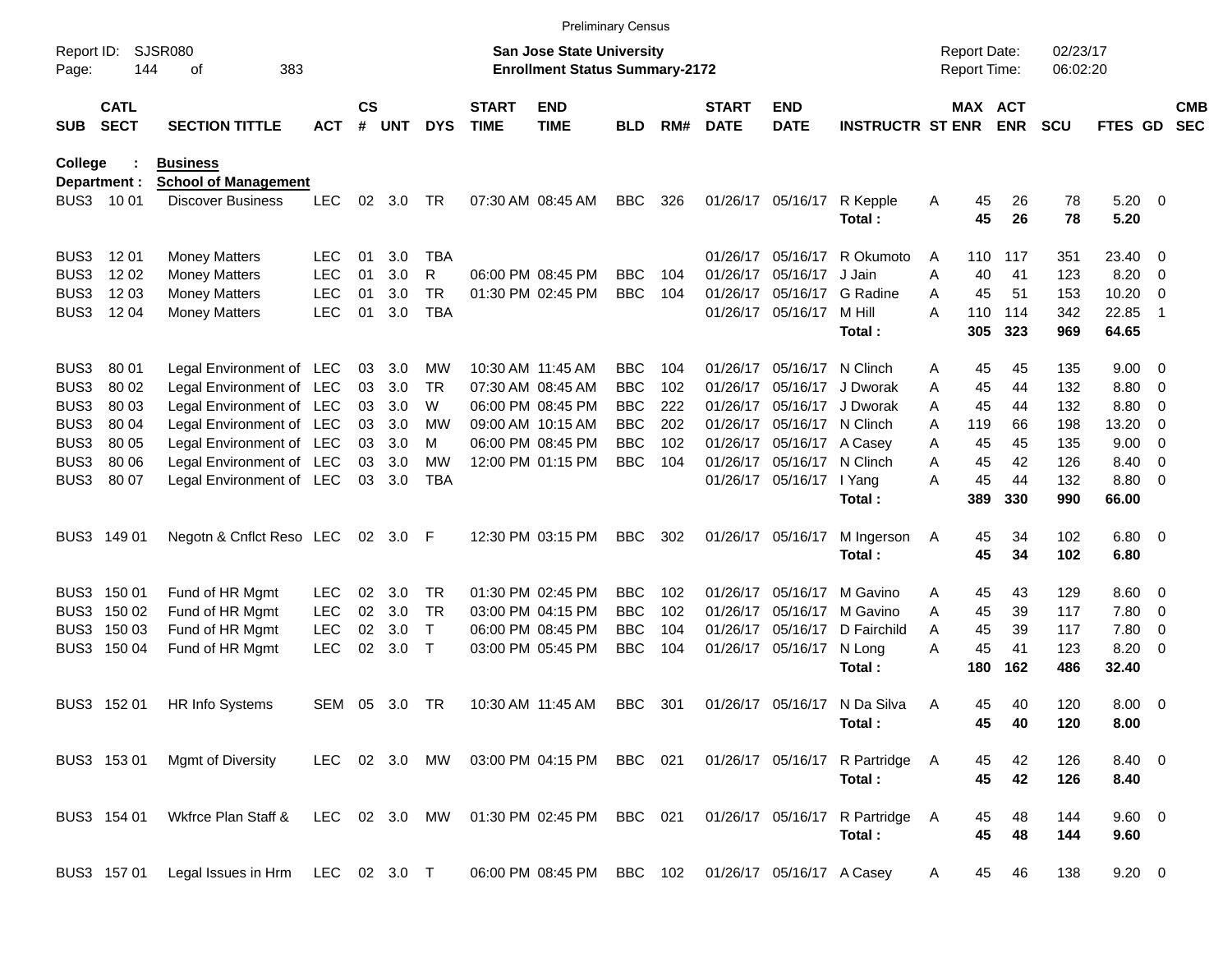|                     |                            |                                       |            |                    |            |            |                             |                                                                           | <b>Preliminary Census</b> |     |                             |                             |                             |   |                                     |          |                      |                        |                          |                          |
|---------------------|----------------------------|---------------------------------------|------------|--------------------|------------|------------|-----------------------------|---------------------------------------------------------------------------|---------------------------|-----|-----------------------------|-----------------------------|-----------------------------|---|-------------------------------------|----------|----------------------|------------------------|--------------------------|--------------------------|
| Report ID:<br>Page: | 145                        | <b>SJSR080</b><br>383<br>οf           |            |                    |            |            |                             | <b>San Jose State University</b><br><b>Enrollment Status Summary-2172</b> |                           |     |                             |                             |                             |   | <b>Report Date:</b><br>Report Time: |          | 02/23/17<br>06:02:20 |                        |                          |                          |
| <b>SUB</b>          | <b>CATL</b><br><b>SECT</b> | <b>SECTION TITTLE</b>                 | <b>ACT</b> | $\mathsf{cs}$<br># | <b>UNT</b> | <b>DYS</b> | <b>START</b><br><b>TIME</b> | <b>END</b><br><b>TIME</b>                                                 | <b>BLD</b>                | RM# | <b>START</b><br><b>DATE</b> | <b>END</b><br><b>DATE</b>   | <b>INSTRUCTR ST ENR ENR</b> |   | MAX ACT                             |          | <b>SCU</b>           | FTES GD                |                          | <b>CMB</b><br><b>SEC</b> |
|                     |                            |                                       |            |                    |            |            |                             |                                                                           |                           |     |                             |                             | Total:                      |   | 45                                  | 46       | 138                  | 9.20                   |                          |                          |
|                     | BUS3 158 01                | Compensatn & Rewd St.EC               |            |                    | 02 3.0 R   |            |                             | 03:00 PM 05:45 PM                                                         | <b>BBC</b>                | 104 |                             | 01/26/17 05/16/17           | T Brown<br>Total:           | Α | 45<br>45                            | 48<br>48 | 144<br>144           | $9.75 \quad 3$<br>9.75 |                          |                          |
|                     | BUS3 159 01                | Senior Sem in HRM                     | SEM        |                    | 05 3.0     | W          |                             | 06:00 PM 08:45 PM                                                         | <b>BBC</b>                | 003 |                             | 01/26/17 05/16/17           | S Malos<br>Total:           | Α | 45<br>45                            | 45<br>45 | 135<br>135           | $9.00 \t 0$<br>9.00    |                          |                          |
|                     | BUS3 160 01                | Fund Mgmt & Org Beh LEC               |            |                    | 02 3.0     | TR         |                             | 12:00 PM 01:15 PM                                                         | <b>BBC</b>                | 202 | 01/26/17                    |                             | 05/16/17 N Da Silva         | A | 119                                 | 120      | 360                  | 24.00 0                |                          |                          |
|                     | BUS3 160 02                | Fund Mgmt & Org Beh LEC               |            | 02                 | 3.0        | м          |                             | 06:00 PM 08:45 PM                                                         | <b>BBC</b>                | 104 | 01/26/17                    |                             | 05/16/17 N Bussani          | A | 45                                  | 50       | 150                  | $10.00 \t 0$           |                          |                          |
|                     | BUS3 160 03                | Fund Mgmt & Org Beh LEC               |            |                    | 02 3.0     | Τ          |                             | 06:00 PM 08:45 PM                                                         | <b>BBC</b>                | 326 | 01/26/17                    | 05/16/17 P Wells            |                             | A | 45                                  | 46       | 138                  | 9.20                   | - 0                      |                          |
|                     | BUS3 160 04                | Fund Mgmt & Org Beh LEC               |            |                    | 02 3.0     | <b>MW</b>  |                             | 01:30 PM 02:45 PM                                                         | <b>BBC</b>                | 108 | 01/26/17                    |                             | 05/16/17 A Musgrave         | A | 45                                  | 44       | 132                  | 8.80 0                 |                          |                          |
|                     | BUS3 160 05                | Fund Mgmt & Org Beh LEC               |            | 02                 | 3.0        | R          |                             | 06:00 PM 08:45 PM                                                         | <b>BBC</b>                | 102 | 01/26/17                    |                             | 05/16/17 S Moore            | A | 45                                  | 41       | 123                  | 8.20                   | - 0                      |                          |
|                     | BUS3 160 06                | Fund Mgmt & Org Beh LEC               |            |                    | 02 3.0     | W          |                             | 03:00 PM 05:45 PM                                                         | <b>BBC</b>                | 204 | 01/26/17                    | 05/16/17 P Wells            |                             | A | 119                                 | 116      | 348                  | 23.20                  | $\overline{0}$           |                          |
|                     | BUS3 160 07                | Fund Mgmt & Org Beh LEC               |            |                    | 02 3.0     | МW         |                             | 07:30 AM 08:45 AM                                                         | <b>BBC</b>                | 104 | 01/26/17                    |                             | 05/16/17 R Kepple           | A | 45                                  | 19       | 57                   | $3.80\ 0$              |                          |                          |
|                     | BUS3 160 08                | Fund Mgmt & Org Beh LEC               |            | 02                 | 3.0        | МW         |                             | 09:00 AM 10:15 AM                                                         | <b>BBC</b>                | 204 | 01/26/17                    | 05/16/17                    | R Kepple                    | A | 119                                 | 76       | 228                  | 15.20                  | $\overline{0}$           |                          |
|                     | BUS3 160 09                | Fund Mgmt & Org Beh LEC               |            |                    | 02 3.0     | W          |                             | 06:00 PM 08:45 PM                                                         | <b>BBC</b>                | 104 |                             | 01/26/17 05/16/17 R Blitzer |                             | A | 45                                  | 40       | 120                  | 8.05                   | $\overline{1}$           |                          |
|                     |                            |                                       |            |                    |            |            |                             |                                                                           |                           |     |                             |                             | Total:                      |   | 627                                 | 552      | 1656                 | 110.45                 |                          |                          |
|                     | BUS3 161A01                | Applied Org Behavr                    | SEM        | 05                 | 3.0        | м          |                             | 03:00 PM 05:45 PM                                                         | <b>BBC</b>                | 326 | 01/26/17                    |                             | 05/16/17 R Pollard          | A | 40                                  | 35       | 105                  | $7.00 \t 0$            |                          |                          |
| BUS3                |                            | 161A 02 Applied Org Behavr            | <b>SEM</b> | 05                 | 3.0        | Τ          |                             | 06:00 PM 08:45 PM                                                         | <b>BBC</b>                | 107 |                             | 01/26/17 05/16/17 R Pollard |                             | Α | 40                                  | 34       | 102                  | $6.80$ 0               |                          |                          |
| BUS3                |                            | 161A 03 Applied Org Behavr            | <b>SEM</b> |                    | 3.0        |            |                             |                                                                           |                           |     |                             |                             |                             | X | $\mathbf 0$                         | $\Omega$ | 0                    | 0.00                   | $\overline{\phantom{0}}$ |                          |
| BUS3                |                            | 161A 04 Applied Org Behavr            | <b>SEM</b> | 05                 | 3.0        | MW         |                             | 12:00 PM 01:15 PM                                                         | <b>BBC</b>                | 323 |                             | 01/26/17 05/16/17           | <b>G</b> Lester             | А | 40                                  | 23       | 69                   | $4.60 \ 0$             |                          |                          |
|                     |                            |                                       |            |                    |            |            |                             |                                                                           |                           |     |                             |                             | Total:                      |   | 120                                 | 92       | 276                  | 18.40                  |                          |                          |
|                     |                            | BUS3 161B 01 Org Theory, Design & LEC |            |                    | 02 3.0     | TR         |                             | 10:30 AM 11:45 AM                                                         | <b>BBC</b>                | 102 | 01/26/17                    | 05/16/17 T Altura           |                             | A | 45                                  | 45       | 135                  | $9.00 \t 0$            |                          |                          |
|                     |                            | BUS3 161B 02 Org Theory, Design & LEC |            |                    | 02 3.0     | TR         |                             | 12:00 PM 01:15 PM                                                         | <b>BBC</b>                | 102 | 01/26/17                    | 05/16/17 T Altura           |                             | A | 45                                  | 43       | 129                  | 8.60 0                 |                          |                          |
|                     |                            | BUS3 161B 03 Org Theory, Design & LEC |            |                    | 02 3.0     | М          |                             | 06:00 PM 08:45 PM                                                         | <b>BBC</b>                | 003 |                             | 01/26/17 05/16/17 R Pollard |                             | A | 45                                  | 46       | 138                  | $9.20 \ 0$             |                          |                          |
|                     |                            |                                       |            |                    |            |            |                             |                                                                           |                           |     |                             |                             | Total:                      |   | 135                                 | 134      | 402                  | 26.80                  |                          |                          |
|                     | BUS3 166 01                | Bus, Govt, Society                    | <b>LEC</b> |                    | 02 3.0     | TBA        |                             |                                                                           |                           |     |                             | 01/26/17 05/16/17 R Stross  |                             | A | 45                                  | 42       | 126                  | 8.40 0                 |                          |                          |
|                     | BUS3 166 02                | Bus, Govt, Society                    | <b>LEC</b> |                    | 02 3.0     | TBA        |                             |                                                                           |                           |     |                             | 01/26/17 05/16/17 R Stross  |                             | A | 45                                  | 41       | 123                  | $8.20 \ 0$             |                          |                          |
|                     | BUS3 166 03                | Bus, Govt, Society                    | <b>LEC</b> |                    | 02 3.0     | MW         |                             | 10:30 AM 11:45 AM                                                         | <b>BBC</b> 102            |     |                             | 01/26/17 05/16/17 R Stross  |                             | Α | 45                                  | 44       | 132                  | 8.80 0                 |                          |                          |
|                     |                            |                                       |            |                    |            |            |                             |                                                                           |                           |     |                             |                             | Total:                      |   | 135                                 | 127      | 381                  | 25.40                  |                          |                          |
|                     |                            | BUS3 180D 01 Indiv St Org Mgmt        | <b>SUP</b> |                    | 36 3.0     | TBA        |                             |                                                                           |                           |     |                             | 01/26/17 05/16/17           |                             | Α | 0                                   | 0        | 0                    | $0.00 \t 0$            |                          |                          |
|                     |                            | BUS3 180D 02 Indiv St Org Mgmt        | <b>SUP</b> |                    | 36 1.0     | TBA        |                             |                                                                           |                           |     |                             | 01/26/17 05/16/17 M Virick  |                             | Α | 10                                  |          | 1                    | $0.07$ 0               |                          |                          |
|                     |                            | BUS3 180D 03 Indiv St Org Mgmt        | <b>SUP</b> |                    | 36 1.0     | TBA        |                             |                                                                           |                           |     |                             | 01/26/17 05/16/17 M Virick  |                             | Α | 10                                  | 0        | 0                    | $0.00 \t 0$            |                          |                          |
|                     |                            | BUS3 180D 04 Indiv St Org Mgmt        | <b>SUP</b> |                    |            | 36 1.0 TBA |                             |                                                                           |                           |     |                             | 01/26/17 05/16/17 M Virick  |                             | A | 10                                  | 0        | 0                    | $0.00 \t 0$            |                          |                          |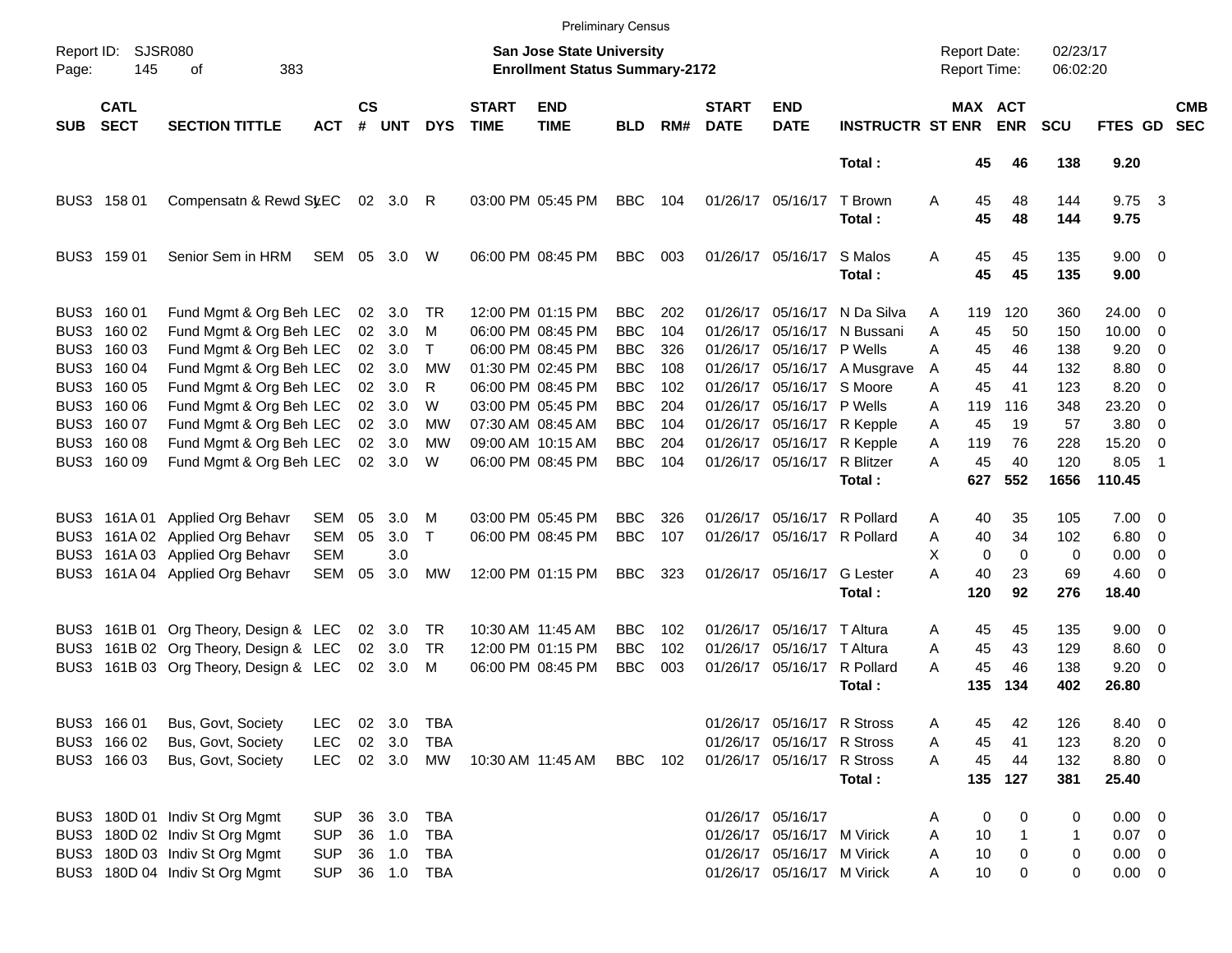|                     |                            |                                |            |                   |            |              |                             | <b>Preliminary Census</b>                                                 |            |     |                             |                             |                         |                                            |                       |                      |         |                |                          |
|---------------------|----------------------------|--------------------------------|------------|-------------------|------------|--------------|-----------------------------|---------------------------------------------------------------------------|------------|-----|-----------------------------|-----------------------------|-------------------------|--------------------------------------------|-----------------------|----------------------|---------|----------------|--------------------------|
| Report ID:<br>Page: | 146                        | SJSR080<br>383<br>0f           |            |                   |            |              |                             | <b>San Jose State University</b><br><b>Enrollment Status Summary-2172</b> |            |     |                             |                             |                         | <b>Report Date:</b><br><b>Report Time:</b> |                       | 02/23/17<br>06:02:20 |         |                |                          |
| <b>SUB</b>          | <b>CATL</b><br><b>SECT</b> | <b>SECTION TITTLE</b>          | <b>ACT</b> | <b>CS</b><br>$\#$ | <b>UNT</b> | <b>DYS</b>   | <b>START</b><br><b>TIME</b> | <b>END</b><br>TIME                                                        | <b>BLD</b> | RM# | <b>START</b><br><b>DATE</b> | <b>END</b><br><b>DATE</b>   | <b>INSTRUCTR ST ENR</b> |                                            | MAX ACT<br><b>ENR</b> | <b>SCU</b>           | FTES GD |                | <b>CMB</b><br><b>SEC</b> |
| BUS3                |                            | 180D 05 Indiv St Org Mgmt      | SUP        | 36                | 1.0        | TBA          |                             |                                                                           |            |     | 01/26/17                    | 05/16/17 M Virick           |                         | 10<br>Α                                    | 0                     | 0                    | 0.00    | - 0            |                          |
|                     |                            | BUS3 180D 06 Indiv St Org Mgmt | <b>SUP</b> | 36                | 3.0        | <b>TBA</b>   |                             |                                                                           |            |     | 01/26/17                    |                             | 05/16/17 S Rodan        | 10<br>A                                    | 5                     | 15                   | 1.00    | $\overline{0}$ |                          |
| BUS3                |                            | 180D 07 Indiv St Org Mgmt      | SUP        | 36                | 3.0        | <b>TBA</b>   |                             |                                                                           |            |     | 01/26/17                    | 05/16/17 M Virick           |                         | Α<br>10                                    | 0                     | $\mathbf 0$          | 0.00    | $\overline{0}$ |                          |
|                     |                            | BUS3 180D 08 Indiv St Org Mgmt | <b>SUP</b> | 36                | 2.0        | <b>TBA</b>   |                             |                                                                           |            |     |                             | 01/26/17 05/16/17 M Virick  |                         | 5<br>A                                     | $\mathbf 0$           | $\mathbf 0$          | 0.00    | $\overline{0}$ |                          |
|                     |                            |                                |            |                   |            |              |                             |                                                                           |            |     |                             |                             | Total :                 | 65                                         | 6                     | 16                   | 1.07    |                |                          |
|                     | BUS3 189 01                | <b>Strategic Mgmt</b>          | <b>SEM</b> | 05                | 3.0        | $\top$       |                             | 06:00 PM 08:45 PM                                                         | <b>BBC</b> | 003 | 01/26/17                    | 05/16/17 S Chou             |                         | 30<br>Α                                    | 32                    | 96                   | 6.40    | - 0            |                          |
|                     | BUS3 189 02                | <b>Strategic Mgmt</b>          | <b>SEM</b> | 05                | 3.0        | <b>TR</b>    |                             | 01:30 PM 02:45 PM                                                         | <b>BBC</b> | 021 | 01/26/17                    | 05/16/17 W Fruin            |                         | 30<br>A                                    | 36                    | 108                  | 7.20    | $\overline{0}$ |                          |
|                     | BUS3 189 03                | <b>Strategic Mgmt</b>          | SEM        | 05                | 3.0        | <b>TR</b>    |                             | 03:00 PM 04:15 PM                                                         | <b>BBC</b> | 021 | 01/26/17                    | 05/16/17 W Fruin            |                         | 30<br>Α                                    | 39                    | 117                  | 7.80    | $\mathbf 0$    |                          |
|                     | BUS3 189 04                | <b>Strategic Mgmt</b>          | <b>SEM</b> | 05                | 3.0        | <b>MW</b>    |                             | 09:00 AM 10:15 AM                                                         | <b>BBC</b> | 104 | 01/26/17                    | 05/16/17                    | R Roman                 | 30<br>A                                    | 30                    | 90                   | 6.00    | $\mathbf 0$    |                          |
|                     | BUS3 189 05                | <b>Strategic Mgmt</b>          | SEM        | 05                | 3.0        | W            |                             | 06:00 PM 08:45 PM                                                         | <b>BBC</b> | 102 |                             | 01/26/17 05/16/17 R Wood    |                         | Α<br>30                                    | 26                    | 78                   | 5.20    | -0             |                          |
|                     | BUS3 189 06                | <b>Strategic Mgmt</b>          | <b>SEM</b> | 05                | 3.0        | MW           |                             | 12:00 PM 01:15 PM                                                         | <b>BBC</b> | 021 |                             | 01/26/17 05/16/17 C Wang    |                         | A<br>30                                    | 30                    | 90                   | 6.00    | $\overline{0}$ |                          |
|                     | BUS3 189 07                | <b>Strategic Mgmt</b>          | SEM        | 05                | 3.0        | MW           |                             | 01:30 PM 02:45 PM                                                         | <b>BBC</b> | 102 |                             | 01/26/17 05/16/17 Y No      |                         | A<br>30                                    | 26                    | 78                   | 5.20    | $\mathbf 0$    |                          |
|                     | BUS3 189 08                | <b>Strategic Mgmt</b>          | <b>SEM</b> | 05                | 3.0        | $\mathsf{R}$ |                             | 06:00 PM 08:45 PM                                                         | <b>BBC</b> | 003 | 01/26/17                    | 05/16/17 L Gee              |                         | 30<br>A                                    | 33                    | 99                   | 6.60    | $\overline{0}$ |                          |
|                     | BUS3 189 09                | <b>Strategic Mgmt</b>          | <b>SEM</b> | 05                | 3.0        | <b>TR</b>    |                             | 03:00 PM 04:15 PM                                                         | <b>BBC</b> | 326 | 01/26/17                    |                             | 05/16/17 G Radine       | A<br>30                                    | 31                    | 93                   | 6.20    | 0              |                          |
|                     | BUS3 189 10                | <b>Strategic Mgmt</b>          | <b>SEM</b> | 05                | 3.0        | <b>MW</b>    |                             | 12:00 PM 01:15 PM                                                         | <b>BBC</b> | 102 | 01/26/17                    | 05/16/17 Y No               |                         | 30<br>A                                    | 29                    | 87                   | 5.80    | $\mathbf 0$    |                          |
|                     | BUS3 189 12                | <b>Strategic Mgmt</b>          | SEM        | 05                | 3.0        | <b>MW</b>    |                             | 07:30 AM 08:45 AM                                                         | <b>BBC</b> | 102 |                             | 01/26/17 05/16/17 C Wang    |                         | 30<br>Α                                    | 28                    | 84                   | 5.60    | $\mathbf 0$    |                          |
|                     | BUS3 189 13                | <b>Strategic Mgmt</b>          | <b>SEM</b> | 05                | 3.0        | М            |                             | 06:00 PM 08:45 PM                                                         | <b>BBC</b> | 130 | 01/26/17                    | 05/16/17 R Wood             |                         | 30<br>A                                    | 31                    | 93                   | 6.20    | $\overline{0}$ |                          |
|                     | BUS3 189 14                | <b>Strategic Mgmt</b>          | SEM        | 05                | 3.0        | <b>MW</b>    |                             | 09:00 AM 10:15 AM                                                         | <b>BBC</b> | 102 |                             | 01/26/17 05/16/17 C Wang    |                         | 30<br>Α                                    | 30                    | 90                   | 6.00    | $\mathbf 0$    |                          |
|                     | BUS3 189 15                | <b>Strategic Mgmt</b>          | <b>SEM</b> |                   | 3.0        |              |                             |                                                                           |            |     |                             |                             |                         | $\mathbf 0$<br>X                           | $\mathbf 0$           | $\mathbf 0$          | 0.00    | $\overline{0}$ |                          |
|                     | BUS3 189 16                | <b>Strategic Mgmt</b>          | SEM        | 05                | 3.0        | R            |                             | 06:00 PM 08:45 PM                                                         | <b>BBC</b> | 103 |                             | 01/26/17 05/16/17 S Rodan   |                         | A<br>30                                    | 22                    | 66                   | 4.40    | $\overline{0}$ |                          |
|                     | BUS3 189 17                | <b>Strategic Mgmt</b>          | <b>SEM</b> | 05                | 3.0        | МW           |                             | 01:30 PM 02:45 PM                                                         | <b>BBC</b> | 326 | 01/26/17                    | 05/16/17 T Shirley          |                         | A<br>30                                    | 32                    | 96                   | 6.40    | $\overline{0}$ |                          |
|                     | BUS3 189 18                | <b>Strategic Mgmt</b>          | <b>SEM</b> | 05                | 3.0        | <b>MW</b>    |                             | 01:30 PM 02:45 PM                                                         | <b>BBC</b> | 104 | 01/26/17                    |                             | 05/16/17 R Roman        | A<br>30                                    | 30                    | 90                   | 6.00    | $\mathbf 0$    |                          |
|                     | BUS3 189 19                | <b>Strategic Mgmt</b>          | <b>SEM</b> | 05                | 3.0        | <b>MW</b>    |                             | 03:00 PM 04:15 PM                                                         | <b>BBC</b> | 104 | 01/26/17                    |                             | 05/16/17 R Roman        | 30<br>Α                                    | 29                    | 87                   | 5.80    | $\mathbf 0$    |                          |
|                     | BUS3 189 20                | <b>Strategic Mgmt</b>          | SEM        | 05                | 3.0        | <b>MW</b>    |                             | 04:30 PM 05:45 PM                                                         | <b>BBC</b> | 021 |                             | 01/26/17 05/16/17 T Shirley |                         | 30<br>Α                                    | 31                    | 93                   | 6.20    | $\overline{0}$ |                          |
|                     | BUS3 189 21                | <b>Strategic Mgmt</b>          | <b>SEM</b> | 05                | 3.0        | <b>TR</b>    |                             | 10:30 AM 11:45 AM                                                         | <b>BBC</b> | 104 | 01/26/17                    | 05/16/17 Y No               |                         | 30<br>Α                                    | 26                    | 78                   | 5.20    | 0              |                          |
|                     | BUS3 189 22                | <b>Strategic Mgmt</b>          | SEM        | 05                | 3.0        | <b>TR</b>    |                             | 12:00 PM 01:15 PM                                                         | <b>BBC</b> | 104 | 01/26/17                    | 05/16/17 Y No               |                         | A<br>30                                    | 28                    | 84                   | 5.60    | $\overline{0}$ |                          |
|                     | BUS3 189 23                | <b>Strategic Mgmt</b>          | <b>SEM</b> | 05                | 3.0        | <b>TR</b>    |                             | 07:30 AM 08:45 AM                                                         | <b>BBC</b> | 104 | 01/26/17                    |                             | 05/16/17 L Dunn-Jense A | 30                                         | 30                    | 90                   | 6.00    | $\mathbf 0$    |                          |
|                     | BUS3 189 24                | <b>Strategic Mgmt</b>          | <b>SEM</b> | 05                | 3.0        | <b>TR</b>    |                             | 09:00 AM 10:15 AM                                                         | <b>BBC</b> | 104 | 01/26/17                    |                             | 05/16/17 L Dunn-Jense A | 30                                         | 33                    | 99                   | 6.60    | $\overline{0}$ |                          |
|                     | BUS3 189 25                | <b>Strategic Mgmt</b>          | SEM        | 05                | 3.0        | <b>TR</b>    |                             | 12:00 PM 01:15 PM                                                         | <b>BBC</b> | 021 | 01/26/17                    |                             | 05/16/17 L Dunn-Jense A | 30                                         | 32                    | 96                   | 6.40    | 0              |                          |
|                     | BUS3 189 26                | <b>Strategic Mgmt</b>          | SEM        | 05                | 3.0        | $\mathsf{R}$ |                             | 06:00 PM 08:45 PM                                                         | <b>BBC</b> | 205 | 01/26/17                    | 05/16/17 S Chou             |                         | 30<br>A                                    | 24                    | 72                   | 4.80    | 0              |                          |
|                     | BUS3 189 27                | <b>Strategic Mgmt</b>          | SEM        | 05                | 3.0        | <b>TR</b>    |                             | 09:00 AM 10:15 AM                                                         | <b>BBC</b> | 103 | 01/26/17                    |                             | 05/16/17 A Musgrave     | 30<br>A                                    | 32                    | 96                   | 6.40    | $\mathbf 0$    |                          |
|                     | BUS3 189 28                | <b>Strategic Mgmt</b>          | <b>SEM</b> |                   | 3.0        |              |                             |                                                                           |            |     |                             |                             |                         | X<br>0                                     | 0                     | $\mathbf 0$          | 0.00    | $\mathbf 0$    |                          |
|                     | BUS3 189 29                | <b>Strategic Mgmt</b>          | SEM        | 05                | 3.0        | МW           |                             | 10:30 AM 11:45 AM                                                         | <b>BBC</b> | 301 |                             | 01/26/17 05/16/17           | <b>G</b> Lester         | A<br>30                                    | 22                    | 66                   | 4.40    | 0              |                          |
|                     |                            |                                |            |                   |            |              |                             |                                                                           |            |     |                             |                             | Total:                  | 780                                        | 772                   | 2316                 | 154.40  |                |                          |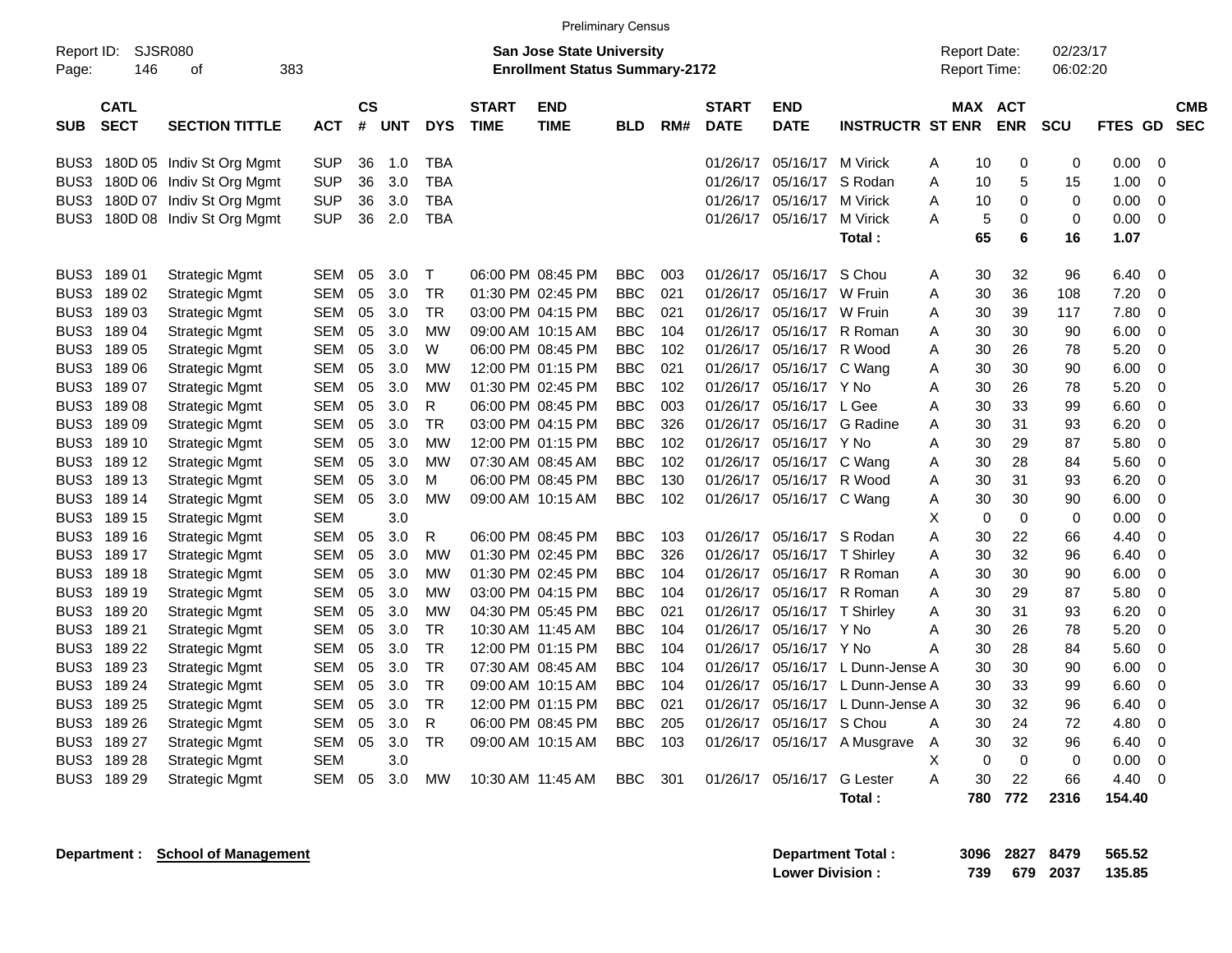|                     |                            |                       |         |                  |            |                             |                                                                           | <b>Preliminary Census</b> |     |                             |                           |                                                     |                                     |                       |                      |                |     |
|---------------------|----------------------------|-----------------------|---------|------------------|------------|-----------------------------|---------------------------------------------------------------------------|---------------------------|-----|-----------------------------|---------------------------|-----------------------------------------------------|-------------------------------------|-----------------------|----------------------|----------------|-----|
| Report ID:<br>Page: | 147                        | SJSR080<br>of         | 383     |                  |            |                             | <b>San Jose State University</b><br><b>Enrollment Status Summary-2172</b> |                           |     |                             |                           |                                                     | <b>Report Date:</b><br>Report Time: |                       | 02/23/17<br>06:02:20 |                |     |
| <b>SUB</b>          | <b>CATL</b><br><b>SECT</b> | <b>SECTION TITTLE</b> | $ACT$ # | СS<br><b>UNT</b> | <b>DYS</b> | <b>START</b><br><b>TIME</b> | <b>END</b><br>TIME                                                        | <b>BLD</b>                | RM# | <b>START</b><br><b>DATE</b> | <b>END</b><br><b>DATE</b> | <b>INSTRUCTR ST ENR</b>                             |                                     | MAX ACT<br><b>ENR</b> | <b>SCU</b>           | FTES GD SEC    | СМВ |
|                     |                            |                       |         |                  |            |                             |                                                                           |                           |     |                             |                           | <b>Upper Division:</b><br><b>Graduate Division:</b> | 2357                                | 2148<br>0<br>0        | 6442<br>0            | 429.67<br>0.00 |     |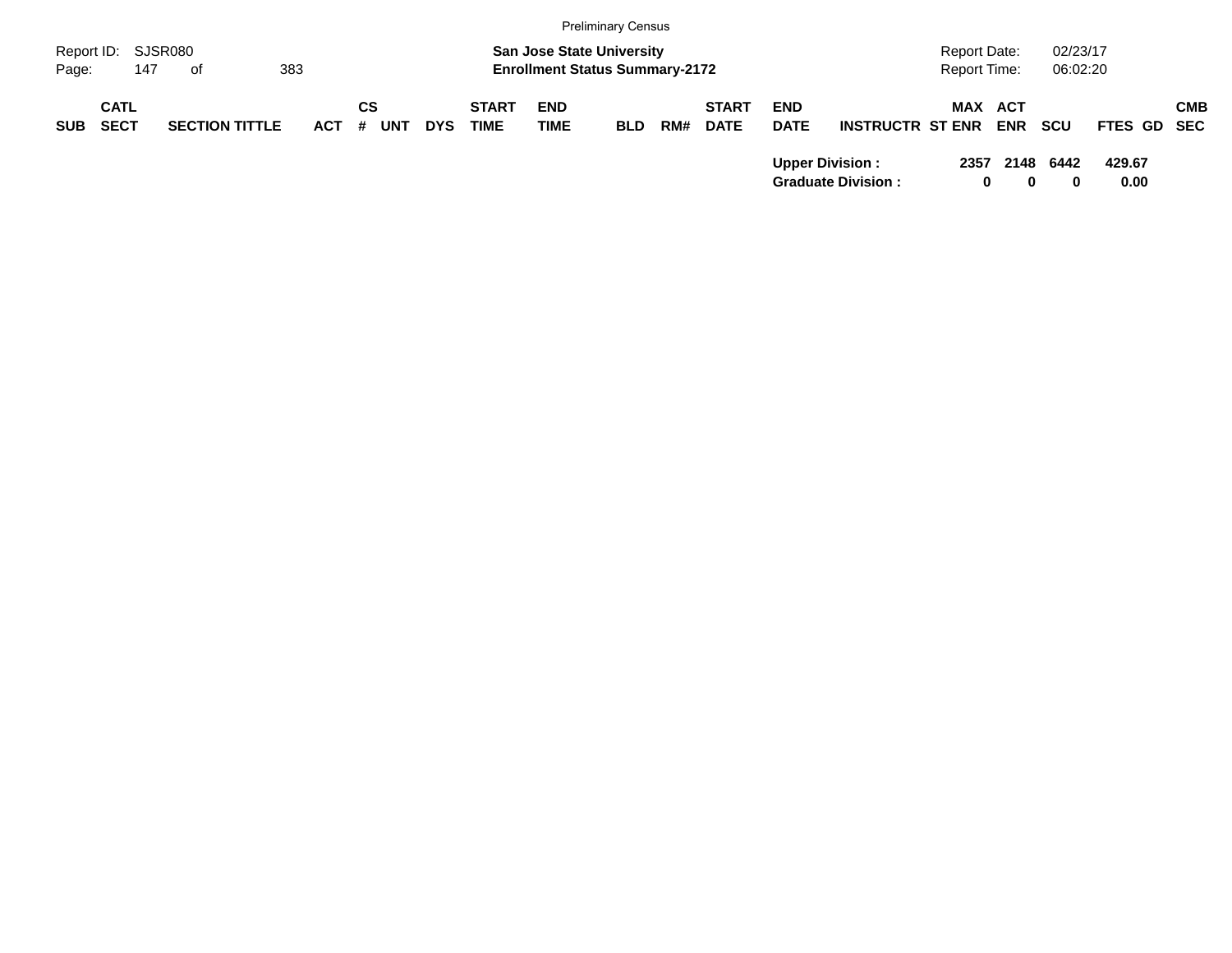|                     |                            |                                                       |            |                       |            |              |                             | <b>Preliminary Census</b>                                                 |            |     |                             |                           |                                |   |                                     |                       |                      |             |                          |                          |
|---------------------|----------------------------|-------------------------------------------------------|------------|-----------------------|------------|--------------|-----------------------------|---------------------------------------------------------------------------|------------|-----|-----------------------------|---------------------------|--------------------------------|---|-------------------------------------|-----------------------|----------------------|-------------|--------------------------|--------------------------|
| Report ID:<br>Page: | 148                        | <b>SJSR080</b><br>383<br>οf                           |            |                       |            |              |                             | <b>San Jose State University</b><br><b>Enrollment Status Summary-2172</b> |            |     |                             |                           |                                |   | <b>Report Date:</b><br>Report Time: |                       | 02/23/17<br>06:02:20 |             |                          |                          |
| <b>SUB</b>          | <b>CATL</b><br><b>SECT</b> | <b>SECTION TITTLE</b>                                 | <b>ACT</b> | $\mathsf{cs}$<br>$\#$ | <b>UNT</b> | <b>DYS</b>   | <b>START</b><br><b>TIME</b> | <b>END</b><br><b>TIME</b>                                                 | <b>BLD</b> | RM# | <b>START</b><br><b>DATE</b> | <b>END</b><br><b>DATE</b> | <b>INSTRUCTR ST ENR</b>        |   |                                     | MAX ACT<br><b>ENR</b> | <b>SCU</b>           | FTES GD     |                          | <b>CMB</b><br><b>SEC</b> |
| <b>College</b>      |                            | <b>Business</b>                                       |            |                       |            |              |                             |                                                                           |            |     |                             |                           |                                |   |                                     |                       |                      |             |                          |                          |
|                     | Department :               | <b>School of Information Systems &amp; Technology</b> |            |                       |            |              |                             |                                                                           |            |     |                             |                           |                                |   |                                     |                       |                      |             |                          |                          |
| BUS4                | 91L01                      | Comp Tools for Bus                                    | <b>LEC</b> | 01                    | 1.0        | $\top$       |                             | 06:00 PM 07:15 PM                                                         | <b>BBC</b> | 305 |                             | 01/31/17 04/11/17         | P Kwan                         | Α | 45                                  | 44                    | 44                   | $2.93$ 0    |                          |                          |
| BUS4                | 91L02                      | Comp Tools for Bus                                    | <b>LEC</b> | 01                    | 1.0        | $\top$       |                             | 07:30 PM 08:45 PM                                                         | <b>BBC</b> | 305 |                             | 01/31/17 04/11/17         | P Kwan                         | Α | 45                                  | 45                    | 45                   | 3.00        | - 0                      |                          |
| BUS4                | 91L03                      | Comp Tools for Bus                                    | <b>LEC</b> | 01                    | 1.0        | м            |                             | 01:30 PM 02:45 PM                                                         | <b>BBC</b> | 304 |                             | 02/13/17 04/24/17         | M Splane                       | Α | 45                                  | 47                    | 47                   | 3.13        | - 0                      |                          |
| BUS4                | 91L04                      | Comp Tools for Bus                                    | <b>LEC</b> | 01                    | 1.0        | M            |                             | 03:00 PM 04:15 PM                                                         | <b>BBC</b> | 304 |                             | 02/13/17 04/24/17         | M Splane                       | Α | 45                                  | 47                    | 47                   | 3.13        | - 0                      |                          |
| BUS4                | 91L05                      | Comp Tools for Bus                                    | <b>LEC</b> | 01                    | 1.0        | $\mathsf{T}$ |                             | 01:30 PM 02:45 PM                                                         | <b>BBC</b> | 305 |                             | 02/14/17 04/25/17         | M Splane                       | Α | 45                                  | 45                    | 45                   | 3.00        | - 0                      |                          |
| BUS4                | 91L06                      | Comp Tools for Bus                                    | <b>LEC</b> | 01                    | 1.0        | $\mathsf{T}$ |                             | 03:00 PM 04:15 PM                                                         | <b>BBC</b> | 305 |                             | 02/14/17 04/25/17         | M Splane                       | Α | 45                                  | 47                    | 47                   | 3.13        | $\overline{0}$           |                          |
| BUS4                | 91L07                      | Comp Tools for Bus                                    | <b>LEC</b> | 01                    | 1.0        | W            |                             | 01:30 PM 02:45 PM                                                         | <b>BBC</b> | 304 |                             | 02/15/17 04/26/17         | M Splane                       | Α | 45                                  | 46                    | 46                   | 3.07        | - 0                      |                          |
| BUS4                | 91L08                      | Comp Tools for Bus                                    | <b>LEC</b> | 01                    | 1.0        | W            |                             | 03:00 PM 04:15 PM                                                         | <b>BBC</b> | 304 |                             | 02/15/17 04/26/17         | M Splane                       | Α | 45                                  | 44                    | 44                   | 2.93        | - 0                      |                          |
| BUS4                | 91L09                      | Comp Tools for Bus                                    | <b>LEC</b> | 01                    | 1.0        | R            |                             | 01:30 PM 02:45 PM                                                         | <b>BBC</b> | 305 |                             | 02/16/17 04/27/17         | M Splane                       | Α | 45                                  | 45                    | 45                   | 3.00        | $\overline{0}$           |                          |
| BUS4                | 91L 10                     | Comp Tools for Bus                                    | <b>LEC</b> | 01                    | 1.0        | $\mathsf{R}$ |                             | 03:00 PM 04:15 PM                                                         | <b>BBC</b> | 305 |                             | 02/16/17 04/27/17         | M Splane                       | Α | 45                                  | 45                    | 45                   | 3.00        | 0                        |                          |
| BUS4                | 91L 11                     | Comp Tools for Bus                                    | <b>LEC</b> | 01                    | 1.0        | $\top$       |                             | 10:30 AM 11:45 AM                                                         | <b>BBC</b> | 305 |                             | 02/14/17 04/24/17         | M Splane                       | Α | 45                                  | 46                    | 46                   | 3.07        | $\overline{\phantom{0}}$ |                          |
|                     |                            |                                                       |            |                       |            |              |                             |                                                                           |            |     |                             |                           | Total:                         |   | 495                                 | 501                   | 501                  | 33.40       |                          |                          |
| BUS4                | 92 01                      | Intro Bus Prog                                        | <b>SEM</b> | 04                    | 3.0        | MW           |                             | 12:00 PM 01:15 PM                                                         | <b>BBC</b> | 305 | 01/26/17                    | 05/16/17                  | D Nehoran                      | A | 45                                  | 43                    | 129                  | 8.60        | $\overline{\mathbf{0}}$  |                          |
| BUS4                | 92 02                      | Intro Bus Prog                                        | <b>SEM</b> | 04                    | 3.0        | <b>MW</b>    |                             | 01:30 PM 02:45 PM                                                         | <b>BBC</b> | 305 |                             | 01/26/17 05/16/17         | D Nehoran                      | Α | 45                                  | 42                    | 126                  | 8.40        | $\overline{\phantom{0}}$ |                          |
|                     |                            |                                                       |            |                       |            |              |                             |                                                                           |            |     |                             |                           | Total:                         |   | 90                                  | 85                    | 255                  | 17.00       |                          |                          |
|                     |                            |                                                       |            |                       |            |              |                             |                                                                           |            |     |                             |                           |                                |   |                                     |                       |                      |             |                          |                          |
| BUS4                | 96X 01                     | Adv Comp Tools Bus                                    | LEC        | -01                   | 1.0 T      |              |                             | 04:30 PM 05:45 PM                                                         | <b>BBC</b> | 304 |                             | 02/14/17 04/25/17         | M Splane                       | Α | 45                                  | 17                    | 17                   | $1.13 \ 0$  |                          |                          |
|                     |                            |                                                       |            |                       |            |              |                             |                                                                           |            |     |                             |                           | Total:                         |   | 45                                  | 17                    | 17                   | 1.13        |                          |                          |
|                     |                            |                                                       |            |                       |            |              |                             |                                                                           |            |     |                             |                           |                                |   |                                     |                       |                      |             |                          |                          |
|                     |                            | BUS4 110A 01 Fund Mgmt Info Sys                       | <b>SEM</b> |                       | 3.0        |              |                             |                                                                           |            |     |                             |                           |                                | Χ | 0                                   | 0                     | 0                    | 0.00        | $\overline{\phantom{0}}$ |                          |
| BUS4                | 110A 02                    | Fund Mgmt Info Sys                                    | SEM        | 04                    | 3.0        | <b>TR</b>    |                             | 12:00 PM 01:15 PM                                                         | <b>BBC</b> | 304 |                             | 01/26/17 05/16/17         | R Sessions                     | A | 45                                  | 48                    | 144                  | 9.60        | - 0                      |                          |
| BUS4                | 110A 03                    | Fund Mgmt Info Sys                                    | <b>SEM</b> |                       | 3.0        |              |                             |                                                                           |            |     |                             |                           |                                | X | 0                                   | 0                     | 0                    | 0.00        | $\mathbf 0$              |                          |
| BUS4                |                            | 110A 04 Fund Mgmt Info Sys                            | <b>SEM</b> | 04                    | 3.0        | MW           |                             | 10:30 AM 11:45 AM                                                         | <b>BBC</b> | 305 | 01/26/17                    | 05/16/17                  | D Nehoran                      | Α | 45                                  | 48                    | 144                  | 9.60        | 0                        |                          |
| BUS4                | 110A 05                    | Fund Mgmt Info Sys                                    | <b>SEM</b> | 04                    | 3.0        | <b>TR</b>    |                             | 09:00 AM 10:15 AM                                                         | <b>BBC</b> | 304 |                             | 01/26/17 05/16/17         | R Sessions                     | A | 45                                  | 39                    | 117                  | 7.80        | $\overline{\phantom{0}}$ |                          |
|                     |                            |                                                       |            |                       |            |              |                             |                                                                           |            |     |                             |                           | Total:                         |   | 135                                 | 135                   | 405                  | 27.00       |                          |                          |
|                     |                            |                                                       |            |                       |            |              |                             |                                                                           |            |     |                             |                           |                                |   |                                     |                       |                      |             |                          |                          |
|                     |                            | BUS4 110B 01 Sys Analysis & Desig SEM 04 3.0          |            |                       |            | MW           |                             | 09:00 AM 10:15 AM                                                         | <b>BBC</b> | 103 |                             | 01/26/17 05/16/17         | R Burkhard                     | A | 45                                  | 38                    | 114                  | 7.60 0      |                          |                          |
|                     |                            | BUS4 110B 02 Sys Analysis & Desig SEM 04 3.0 MW       |            |                       |            |              |                             | 10:30 AM 11:45 AM                                                         | BBC        | 103 |                             |                           | 01/26/17 05/16/17 R Burkhard   | A | 45                                  | 43                    | 129                  | $8.60$ 0    |                          |                          |
|                     |                            | BUS4 110B 03 Sys Analysis & Desig SEM 04 3.0 T        |            |                       |            |              |                             | 03:00 PM 05:45 PM                                                         | BBC        | 103 |                             |                           | 01/26/17 05/16/17 R Burkhard A |   | 45                                  | 38                    | 114                  | 7.60 0      |                          |                          |
|                     |                            |                                                       |            |                       |            |              |                             |                                                                           |            |     |                             |                           | Total:                         |   | 135                                 | 119                   | 357                  | 23.80       |                          |                          |
|                     |                            |                                                       |            |                       |            |              |                             |                                                                           |            |     |                             |                           |                                |   |                                     |                       |                      |             |                          |                          |
|                     | BUS4 111 01                | Networking & Data Co SEM 04 3.0                       |            |                       |            | МW           |                             | 12:00 PM 01:15 PM                                                         | <b>BBC</b> | 103 |                             | 01/26/17 05/16/17 S Dhar  |                                | A | 45                                  | 38                    | 114                  | 7.60 0      |                          |                          |
|                     | BUS4 111 02                | Networking & Data Co SEM 04 3.0                       |            |                       |            | M            |                             | 03:00 PM 05:45 PM                                                         | <b>BBC</b> | 108 |                             | 01/26/17 05/16/17 S Dhar  |                                | Α | 45                                  | 35                    | 105                  | $7.00 \t 0$ |                          |                          |
|                     | BUS4 111 03                | Networking & Data Co SEM 04 3.0 TR                    |            |                       |            |              |                             | 01:30 PM 02:45 PM                                                         | BBC 320    |     |                             |                           | 01/26/17 05/16/17 N Aggarwal   | A | 45                                  | 45                    | 135                  | $9.00 \t 0$ |                          |                          |
|                     |                            |                                                       |            |                       |            |              |                             |                                                                           |            |     |                             |                           | Total:                         |   |                                     | 135 118               | 354                  | 23.60       |                          |                          |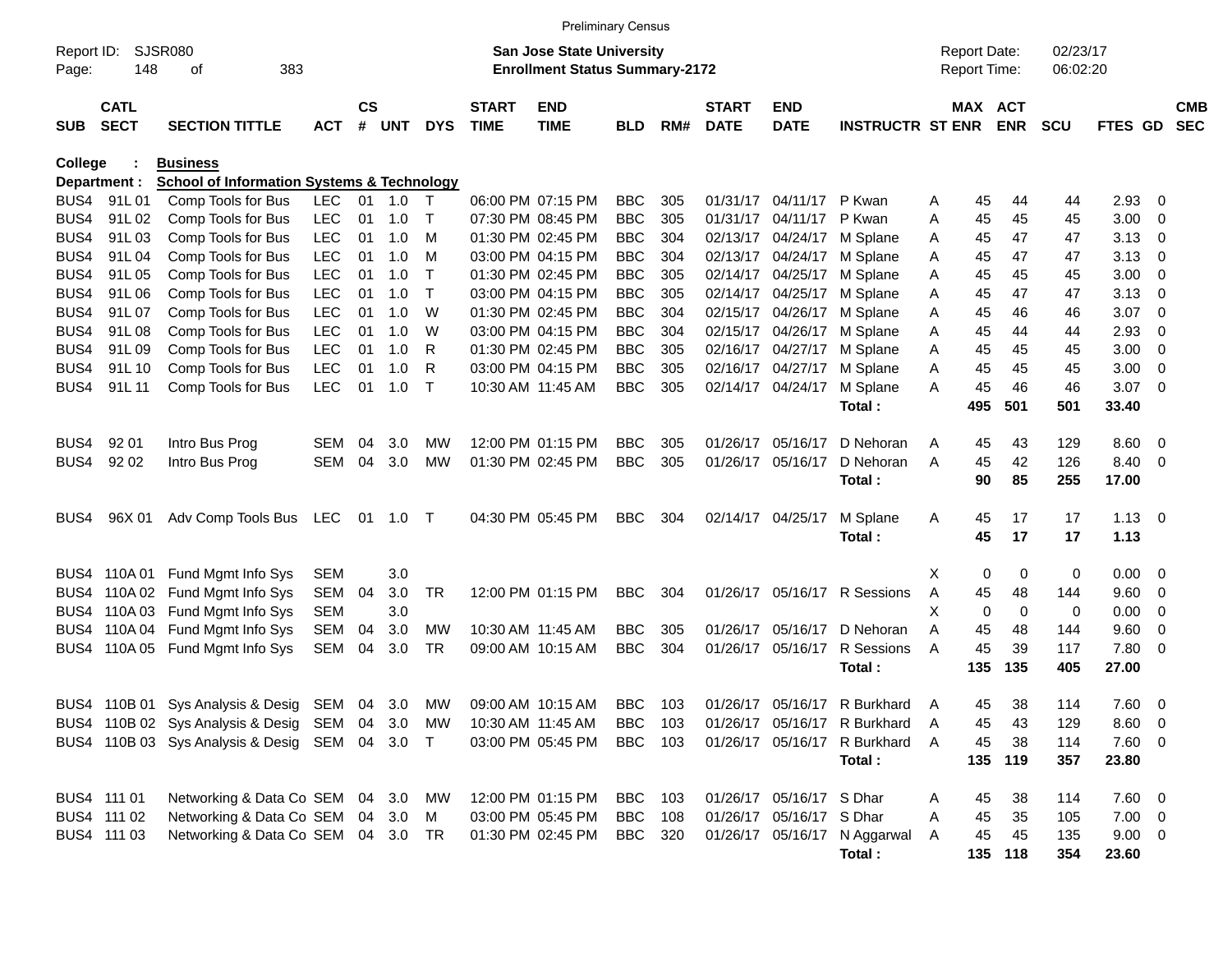| Page:      | Report ID:<br><b>SJSR080</b><br>149<br>383<br>оf |                                      |            |                    |            |            |                             | <b>San Jose State University</b><br><b>Enrollment Status Summary-2172</b> |            |     |                             |                             |                              | <b>Report Date:</b><br><b>Report Time:</b> |                       | 02/23/17<br>06:02:20             |                        |                         |            |
|------------|--------------------------------------------------|--------------------------------------|------------|--------------------|------------|------------|-----------------------------|---------------------------------------------------------------------------|------------|-----|-----------------------------|-----------------------------|------------------------------|--------------------------------------------|-----------------------|----------------------------------|------------------------|-------------------------|------------|
| <b>SUB</b> | <b>CATL</b><br><b>SECT</b>                       | <b>SECTION TITTLE</b>                | <b>ACT</b> | $\mathsf{cs}$<br># | <b>UNT</b> | <b>DYS</b> | <b>START</b><br><b>TIME</b> | <b>END</b><br><b>TIME</b>                                                 | <b>BLD</b> | RM# | <b>START</b><br><b>DATE</b> | <b>END</b><br><b>DATE</b>   | <b>INSTRUCTR ST ENR</b>      |                                            | MAX ACT<br><b>ENR</b> | <b>SCU</b>                       | FTES GD SEC            |                         | <b>CMB</b> |
|            | BUS4 112 01                                      | Database ManagementSEM               |            |                    | 04 3.0     | TR         |                             | 03:00 PM 04:15 PM                                                         | <b>BBC</b> | 320 |                             | 01/26/17 05/16/17 A Shirani |                              | Α                                          | 45<br>41              | 123                              | 8.25                   | - 1                     |            |
|            | BUS4 112 02                                      | Database ManagementSEM               |            | 04                 | 3.0        | $\top$     |                             | 06:00 PM 08:45 PM                                                         | <b>BBC</b> | 320 | 01/26/17                    | 05/16/17                    | A Shirani                    | A                                          | 45<br>43              | 129                              | 8.75                   | $\overline{\mathbf{3}}$ |            |
|            | BUS4 112 03                                      | Database ManagementSEM               |            |                    | 04 3.0     | MW         |                             | 12:00 PM 01:15 PM                                                         | <b>BBC</b> | 304 |                             | 01/26/17 05/16/17           | A Shirani<br>Total:          | A<br>135                                   | 45<br>43<br>127       | 129<br>381                       | 8.75<br>25.75          | $\overline{\mathbf{3}}$ |            |
|            | BUS4 115 01                                      | Advanced Ntwrkng & DSEM 04 3.0 W     |            |                    |            |            |                             | 03:00 PM 05:45 PM                                                         | BBC        | 108 |                             | 01/26/17 05/16/17           | S Dhar<br>Total:             | Α                                          | 45<br>43<br>45<br>43  | 129<br>129                       | $8.60 \quad 0$<br>8.60 |                         |            |
|            | BUS4 116 01                                      | Adv DB Mgmt Sys                      | SEM 04     |                    | 3.0        | -R         |                             | 06:00 PM 08:45 PM                                                         | BBC        | 305 |                             | 01/26/17 05/16/17           | A Shirani<br>Total:          | A                                          | 45<br>44<br>45<br>44  | 132<br>132                       | 8.80 0<br>8.80         |                         |            |
|            |                                                  | BUS4 118S 01 Special Topics MIS      | <b>SEM</b> | 02                 | 3.0        | TR         |                             | 12:00 PM 01:15 PM                                                         | <b>BBC</b> | 326 |                             | 01/26/17 05/16/17 S Jensen  |                              | A                                          | 30<br>45              | 90                               | $6.00 \t 0$            |                         |            |
|            |                                                  | BUS4 118S 02 Special Topics MIS      | <b>SEM</b> | 02                 | 3.0        | <b>TR</b>  |                             | 03:00 PM 04:15 PM                                                         | <b>BBC</b> | 304 |                             | 01/26/17 05/16/17 S Jensen  |                              | A                                          | 45<br>19              | 57                               | 3.80 0                 |                         |            |
|            |                                                  | BUS4 118S 03 Special Topics MIS      | <b>SEM</b> | 02                 | 3.0        | M          |                             | 03:00 PM 05:45 PM                                                         | <b>BBC</b> | 103 |                             | 01/26/17 05/16/17           | J Sawyer                     | А                                          | 20<br>15              | 45                               | $3.00 \ 0$             |                         |            |
|            |                                                  |                                      |            |                    |            |            |                             |                                                                           |            |     |                             |                             | Total:                       | 110                                        | 64                    | 192                              | 12.80                  |                         |            |
|            |                                                  | BUS4 118W 01 Web Based Computing SEM |            |                    | 04 3.0     | <b>MW</b>  |                             | 09:00 AM 10:15 AM                                                         | <b>BBC</b> | 304 |                             | 01/26/17 05/16/17           | S Venkatsubr A               |                                            | 45<br>32              | 96                               | $6.40\ 0$              |                         |            |
|            |                                                  | BUS4 118W 02 Web Based Computing SEM |            |                    | 04 3.0     | MW         |                             | 10:30 AM 11:45 AM                                                         | <b>BBC</b> | 304 |                             | 01/26/17 05/16/17           | S Venkatsubr A<br>Total:     |                                            | 45<br>46<br>90<br>78  | 138<br>234                       | $9.20 \ 0$<br>15.60    |                         |            |
|            | BUS4 119A 01                                     | <b>Practicum in MIS</b>              | <b>SEM</b> | 05                 | 3.0        | $\top$     |                             | 06:00 PM 08:45 PM                                                         | <b>BBC</b> | 322 |                             | 01/26/17 05/16/17 L Gee     |                              |                                            | 38<br>45              | 114                              | 7.60 0                 |                         |            |
|            |                                                  | BUS4 119A 02 Practicum in MIS        | <b>SEM</b> | 05                 | 3.0        | W          |                             | 03:00 PM 05:45 PM                                                         | <b>BBC</b> | 320 |                             | 01/26/17 05/16/17 R Sridar  |                              | Α<br>A                                     | 45<br>45              | 135                              | $9.00 \t 0$            |                         |            |
|            |                                                  |                                      |            |                    |            |            |                             |                                                                           |            |     |                             |                             | Total:                       |                                            | 90<br>83              | 249                              | 16.60                  |                         |            |
|            |                                                  | BUS4 119B 01 Bus Strat Info Sys      | <b>SEM</b> | 05                 | 3.0        | TR         |                             | 10:30 AM 11:45 AM                                                         | <b>BBC</b> | 103 |                             | 01/26/17 05/16/17           | R Sessions                   | A                                          | 46<br>45              | 138                              | $9.20 \ 0$             |                         |            |
|            |                                                  | BUS4 119B 02 Bus Strat Info Sys      | <b>SEM</b> | 05                 | 3.0        | TR.        |                             | 01:30 PM 02:45 PM                                                         | <b>BBC</b> | 103 | 01/26/17                    | 05/16/17                    | R Sessions                   | A                                          | 45<br>44              | 132                              | 8.80 0                 |                         |            |
|            |                                                  | BUS4 119B 03 Bus Strat Info Sys      | <b>SEM</b> | 05                 | 3.0        | W          |                             | 06:00 PM 08:45 PM                                                         | <b>BBC</b> | 320 |                             | 01/26/17 05/16/17           | R Sessions                   | A                                          | 45<br>48              | 144                              | 9.60 0                 |                         |            |
|            |                                                  |                                      |            |                    |            |            |                             |                                                                           |            |     |                             |                             | Total:                       | 135                                        | 138                   | 414                              | 27.60                  |                         |            |
|            | BUS4 180 01                                      | Ind Studies MIS                      | <b>SUP</b> | 36                 | 3.0        | TBA        |                             |                                                                           |            |     |                             | 01/26/17 05/16/17           |                              | Α                                          | 0<br>0                | 0                                | $0.00 \t 0$            |                         |            |
|            | BUS4 180102                                      | Ind Studies MIS                      | <b>SUP</b> | 36                 | 1.0        | TBA        |                             |                                                                           |            |     |                             | 01/26/17 05/16/17 THill     |                              | Α                                          | 10                    | 2<br>2                           | $0.13 \quad 0$         |                         |            |
|            | BUS4 180103                                      | Ind Studies MIS                      | <b>SUP</b> |                    | 36 2.0     | <b>TBA</b> |                             |                                                                           |            |     |                             | 01/26/17 05/16/17 T Hill    |                              | Α                                          | 10                    | 0<br>0                           | $0.00 \t 0$            |                         |            |
|            | BUS4 180I 04                                     | Ind Studies MIS                      | <b>SUP</b> |                    | 36 3.0 TBA |            |                             |                                                                           |            |     |                             | 01/26/17 05/16/17 T Hill    | Total:                       | Α                                          | 10<br>0<br>30         | 0<br>$\mathbf{2}$<br>$\mathbf 2$ | $0.00 \t 0$<br>0.13    |                         |            |
|            | BUS4 188 01                                      | <b>Business Systems</b>              | LEC.       |                    | 02 3.0     | M          |                             | 03:00 PM 05:45 PM                                                         | BBC        | 102 |                             | 01/26/17 05/16/17 R Sridar  |                              | Α                                          | 45<br>47              | 141                              | $9.40 \quad 0$         |                         |            |
|            | BUS4 188 02                                      | <b>Business Systems</b>              | <b>LEC</b> |                    | 02 3.0 M   |            |                             | 06:00 PM 08:45 PM                                                         | <b>BBC</b> | 103 |                             | 01/26/17 05/16/17 L Gee     |                              | Α                                          | 45<br>44              | 132                              | 8.80 0                 |                         |            |
|            | BUS4 188 03                                      | <b>Business Systems</b>              | <b>LEC</b> |                    | 3.0        |            |                             |                                                                           |            |     |                             |                             |                              | X                                          | 0<br>0                | 0                                | $0.00 \t 0$            |                         |            |
|            | BUS4 188 04                                      | <b>Business Systems</b>              | <b>LEC</b> |                    | 02 3.0 TR  |            |                             | 10:30 AM 11:45 AM                                                         | BBC 320    |     |                             |                             | 01/26/17 05/16/17 N Aggarwal | A                                          | 45<br>47              | 141                              | $9.40 \ 0$             |                         |            |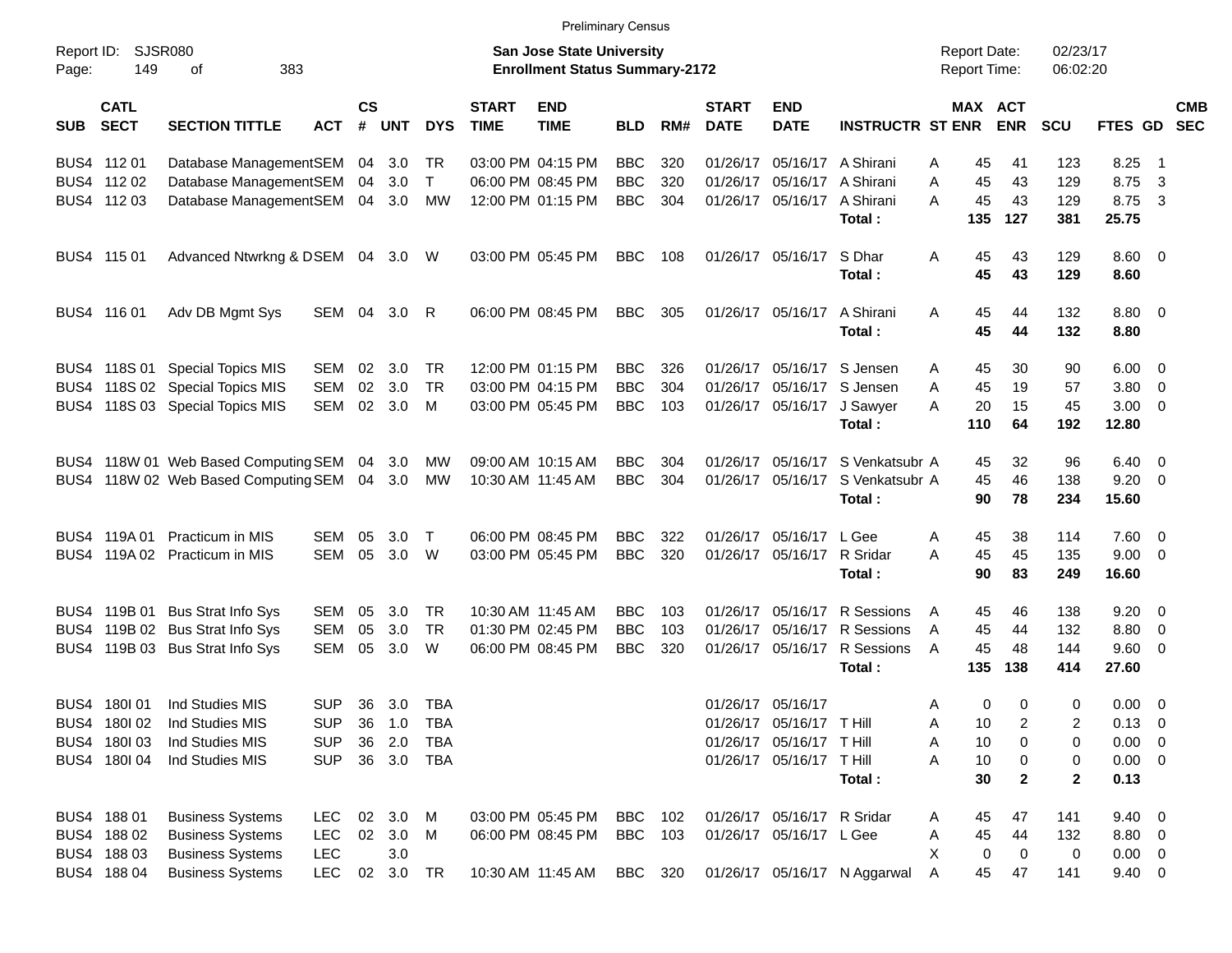| <b>Preliminary Census</b> |             |                         |            |           |            |            |              |                                       |            |     |              |             |                         |   |                     |            |            |                |            |
|---------------------------|-------------|-------------------------|------------|-----------|------------|------------|--------------|---------------------------------------|------------|-----|--------------|-------------|-------------------------|---|---------------------|------------|------------|----------------|------------|
| Report ID:                |             | SJSR080                 |            |           |            |            |              | <b>San Jose State University</b>      |            |     |              |             |                         |   | <b>Report Date:</b> |            | 02/23/17   |                |            |
| Page:                     | 150         | 383<br>οf               |            |           |            |            |              | <b>Enrollment Status Summary-2172</b> |            |     |              |             |                         |   | Report Time:        |            | 06:02:20   |                |            |
|                           | <b>CATL</b> |                         |            | <b>CS</b> |            |            | <b>START</b> | <b>END</b>                            |            |     | <b>START</b> | <b>END</b>  |                         |   | <b>MAX</b>          | <b>ACT</b> |            |                | <b>CMB</b> |
| <b>SUB</b>                | <b>SECT</b> | <b>SECTION TITTLE</b>   | <b>ACT</b> | #         | <b>UNT</b> | <b>DYS</b> | <b>TIME</b>  | TIME                                  | <b>BLD</b> | RM# | <b>DATE</b>  | <b>DATE</b> | <b>INSTRUCTR ST ENR</b> |   |                     | <b>ENR</b> | <b>SCU</b> | <b>FTES GD</b> | <b>SEC</b> |
| BUS4                      | 18805       | <b>Business Systems</b> | LEC.       | 02        | 3.0        | TR         |              | 12:00 PM 01:15 PM                     | <b>BBC</b> | 320 | 01/26/17     | 05/16/17    | N Aggarwal              | A | 45                  | 46         | 138        | $9.20 \quad 0$ |            |
| BUS4                      | 18806       | <b>Business Systems</b> | LEC.       | 02        | 3.0        |            |              | 06:00 PM 08:45 PM                     | <b>BBC</b> | 103 | 01/26/17     | 05/16/17    | S Jensen                | A | 45                  | 44         | 132        | $8.80\quad 0$  |            |
| BUS4                      | 188 07      | <b>Business Systems</b> | <b>LEC</b> | 02        | 3.0        | W          |              | 03:00 PM 05:45 PM                     | <b>BBC</b> | 202 | 01/26/17     | 05/16/17    | G Webb                  | A | 119                 | 116        | 348        | 23.20 0        |            |
| BUS4                      | 18808       | <b>Business Systems</b> | <b>LEC</b> | 02        | 3.0        | W          |              | 03:00 PM 05:45 PM                     | <b>BBC</b> | 103 | 01/26/17     | 05/16/17    | K Soohoo                | A | 45                  | 48         | 144        | $9.60 \quad 0$ |            |
| BUS4                      | 18809       | <b>Business Systems</b> | <b>LEC</b> | 02        | 3.0        | W          |              | 06:00 PM 08:45 PM                     | <b>BBC</b> | 103 | 01/26/17     | 05/16/17    | K Soohoo                | A | 45                  | 49         | 147        | $9.80 \quad 0$ |            |
| BUS4                      | 188 10      | <b>Business Systems</b> | <b>LEC</b> | 02        | 3.0        | W          |              | 06:00 PM 08:45 PM                     | <b>BBC</b> | 226 | 01/26/17     | 05/16/17    | L Gee                   | A | 45                  | 45         | 135        | $9.00 \quad 0$ |            |
| BUS4                      | 188 11      | <b>Business Systems</b> | <b>LEC</b> | 02        | 3.0        | <b>TR</b>  |              | 12:00 PM 01:15 PM                     | <b>BBC</b> | 103 | 01/26/17     | 05/16/17    | R Sridar                | A | 45                  | 48         | 144        | $9.60 \quad 0$ |            |
| BUS4                      | 188 12      | <b>Business Systems</b> | LEC.       | 02        | 3.0        | R          |              | 03:00 PM 05:45 PM                     | <b>BBC</b> | 103 | 01/26/17     | 05/16/17    | G Webb                  | A | 45                  | 45         | 135        | $9.00 \quad 0$ |            |
| BUS4                      | 188 13      | <b>Business Systems</b> | LEC.       | 02        | 3.0        | R          |              | 06:00 PM 08:45 PM                     | BBC.       | 304 | 01/26/17     | 05/16/17    | J Lake                  | A | 45                  | 44         | 132        | $8.80\quad 0$  |            |
| BUS4                      | 188 14      | <b>Business Systems</b> | <b>LEC</b> | 02        | 3.0        | M          |              | 06:00 PM 08:45 PM                     | <b>BBC</b> | 304 | 01/26/17     | 05/16/17    | S Wilde                 | A | 45                  | 43         | 129        | $8.60 \quad 0$ |            |
| BUS4                      | 188 15      | <b>Business Systems</b> | LEC.       | 02        | 3.0        | <b>TR</b>  |              | 09:00 AM 10:15 AM                     | BBC.       | 305 | 01/26/17     | 05/16/17    | N Aggarwal              | A | 45                  | 41         | 123        | $8.20 \ 0$     |            |
|                           |             |                         |            |           |            |            |              |                                       |            |     |              |             | Total :                 |   | 704                 | 707        | 2121       | 141.40         |            |

## **Department : School of Information Systems & Technology**

| <b>Department Total:</b>  |     | 2419 2261 5743 |     | 383.22 |
|---------------------------|-----|----------------|-----|--------|
| <b>Lower Division:</b>    | 630 | 603            | 773 | 51.53  |
| <b>Upper Division:</b>    |     | 1789 1658 4970 |     | 331.68 |
| <b>Graduate Division:</b> | 0   | $\mathbf{u}$   | o   | 0.00   |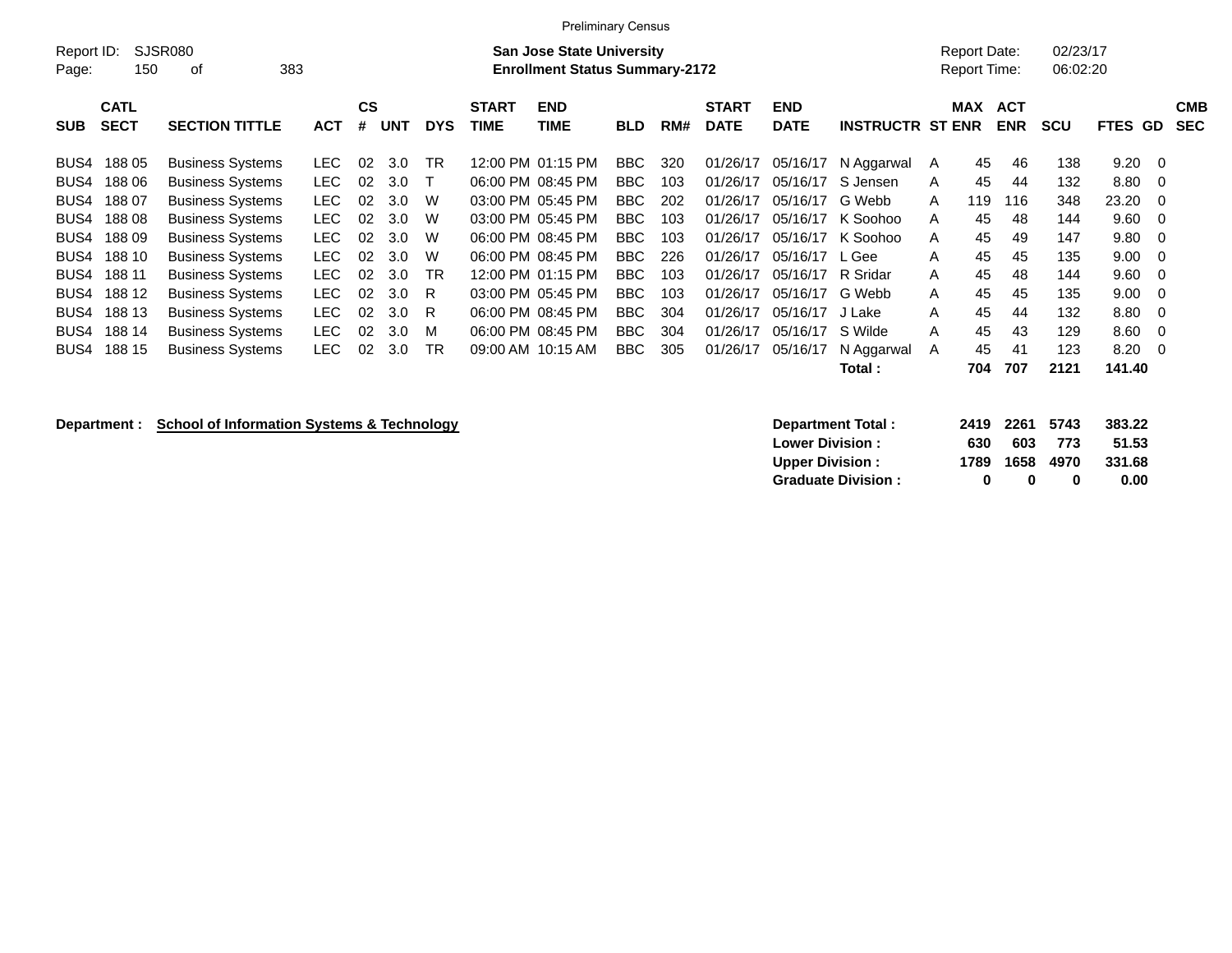|                     |                            |                                  |               |                    |     |            |                             |                                                                           | <b>Preliminary Census</b> |     |                             |                            |                                  |              |                                            |                |                      |                |                          |                          |
|---------------------|----------------------------|----------------------------------|---------------|--------------------|-----|------------|-----------------------------|---------------------------------------------------------------------------|---------------------------|-----|-----------------------------|----------------------------|----------------------------------|--------------|--------------------------------------------|----------------|----------------------|----------------|--------------------------|--------------------------|
| Report ID:<br>Page: | 151                        | SJSR080<br>383<br>οf             |               |                    |     |            |                             | <b>San Jose State University</b><br><b>Enrollment Status Summary-2172</b> |                           |     |                             |                            |                                  |              | <b>Report Date:</b><br><b>Report Time:</b> |                | 02/23/17<br>06:02:20 |                |                          |                          |
| <b>SUB</b>          | <b>CATL</b><br><b>SECT</b> | <b>SECTION TITTLE</b>            | <b>ACT</b>    | $\mathsf{cs}$<br># | UNT | <b>DYS</b> | <b>START</b><br><b>TIME</b> | <b>END</b><br><b>TIME</b>                                                 | <b>BLD</b>                | RM# | <b>START</b><br><b>DATE</b> | <b>END</b><br><b>DATE</b>  | <b>INSTRUCTR ST ENR ENR</b>      |              |                                            | MAX ACT        | <b>SCU</b>           | <b>FTES GD</b> |                          | <b>CMB</b><br><b>SEC</b> |
| <b>College</b>      |                            | <b>Business</b>                  |               |                    |     |            |                             |                                                                           |                           |     |                             |                            |                                  |              |                                            |                |                      |                |                          |                          |
|                     | Department :               | <b>Marketing</b>                 |               |                    |     |            |                             |                                                                           |                           |     |                             |                            |                                  |              |                                            |                |                      |                |                          |                          |
| BUS <sub>2</sub>    | 90 01                      | <b>Bus Statistics</b>            | SEM           | 04                 | 3.0 | МW         |                             | 12:00 PM 01:15 PM                                                         | <b>BBC</b>                | 204 | 01/26/17                    | 05/16/17                   | R Murray                         | A            | 119                                        | 116            | 348                  | 23.20          | -0                       |                          |
| BUS <sub>2</sub>    | 90 02                      | <b>Bus Statistics</b>            | <b>SEM</b>    | 04                 | 3.0 | МW         |                             | 03:00 PM 04:15 PM                                                         | <b>BBC</b>                | 224 | 01/26/17                    | 05/16/17 Y Ahuja           |                                  | A            | 45                                         | 47             | 141                  | 9.40           | -0                       |                          |
| BUS <sub>2</sub>    | 90 03                      | <b>Bus Statistics</b>            | SEM           | 04                 | 3.0 | TR         |                             | 07:30 AM 08:45 AM                                                         | <b>BBC</b>                | 324 | 01/26/17                    | 05/16/17                   | A Kalinowski                     | $\mathsf{A}$ | 45                                         | 55             | 165                  | 11.00          | 0                        |                          |
| BUS <sub>2</sub>    | 90 04                      | <b>Bus Statistics</b>            | SEM           | 04                 | 3.0 | TR.        |                             | 10:30 AM 11:45 AM                                                         | <b>BBC</b>                | 224 | 01/26/17                    | 05/16/17 S Tian            |                                  | A            | 45                                         | 42             | 126                  | 8.40           | $\overline{0}$           |                          |
| BUS <sub>2</sub>    | 90 05                      | <b>Bus Statistics</b>            | <b>SEM</b>    | 04                 | 3.0 | <b>TR</b>  |                             | 03:00 PM 04:15 PM                                                         | <b>BBC</b>                | 224 | 01/26/17                    | 05/16/17 S Tian            |                                  | A            | 45                                         | 42             | 126                  | 8.40           | $\overline{0}$           |                          |
| BUS <sub>2</sub>    | 90 06                      | <b>Bus Statistics</b>            | <b>SEM</b>    | 04                 | 3.0 | TR.        |                             | 09:00 AM 10:15 AM                                                         | <b>BBC</b>                | 105 |                             | 01/26/17 05/16/17 Y Ahuja  | Total:                           | A            | 45<br>344                                  | 44<br>346      | 132<br>1038          | 8.80<br>69.20  | - 0                      |                          |
|                     | BUS2 130 01                | Intro to Marketing               | <b>LEC</b>    | 02                 | 3.0 | МW         |                             | 09:00 AM 10:15 AM                                                         | <b>BBC</b>                | 224 | 01/26/17                    | 05/16/17                   | G Castro                         | Α            | 45                                         | 47             | 141                  | 9.40           | - 0                      |                          |
| BUS2                | 130 02                     | Intro to Marketing               | <b>LEC</b>    | 02                 | 3.0 | МW         |                             | 09:00 AM 10:15 AM                                                         | <b>BBC</b>                | 105 | 01/26/17                    | 05/16/17                   | B Makani                         | A            | 45                                         | 43             | 129                  | 8.60           | - 0                      |                          |
|                     | BUS2 130 03                | Intro to Marketing               | <b>LEC</b>    | 02                 | 3.0 | МW         |                             | 12:00 PM 01:15 PM                                                         | <b>BBC</b>                | 202 | 01/26/17                    | 05/16/17                   | G Castro                         | A            | 119                                        | 120            | 360                  | 24.05          | -1                       |                          |
|                     | BUS2 130 04                | Intro to Marketing               | <b>LEC</b>    | 02                 | 3.0 | TR         |                             | 09:00 AM 10:15 AM                                                         | <b>BBC</b>                | 202 | 01/26/17                    | 05/16/17 T Louie           |                                  | A            | 119                                        | 88             | 264                  | 17.65          | -1                       |                          |
|                     | BUS2 130 05                | Intro to Marketing               | <b>LEC</b>    | 02                 | 3.0 | TR         |                             | 10:30 AM 11:45 AM                                                         | <b>BBC</b>                | 202 | 01/26/17                    | 05/16/17 T Louie           |                                  | A            | 119                                        | 113            | 339                  | 22.60          | - 0                      |                          |
|                     | BUS2 130 06                | Intro to Marketing               | <b>LEC</b>    | 02                 | 3.0 | Т          |                             | 03:00 PM 05:45 PM                                                         | <b>BBC</b>                | 105 | 01/26/17                    | 05/16/17 M Kallis          |                                  | A            | 45                                         | 10             | 30                   | 2.00           | 0                        |                          |
|                     | BUS2 130 07                | Intro to Marketing               | <b>LEC</b>    | 02                 | 3.0 | Т          |                             | 06:00 PM 08:45 PM                                                         | <b>BBC</b>                | 105 | 01/26/17                    | 05/16/17 M Kallis          |                                  | A            | 45                                         | 7              | 21                   | 1.40           | $\overline{0}$           |                          |
|                     | BUS2 130 08                | Intro to Marketing               | <b>LEC</b>    | 02                 | 3.0 | W          |                             | 06:00 PM 08:45 PM                                                         | <b>BBC</b>                | 224 | 01/26/17                    | 05/16/17                   | S Lilienthal                     | A            | 45                                         | 45             | 135                  | 9.00           | $\overline{0}$           |                          |
|                     | BUS2 130 80                | Intro to Marketing               | <b>LEC</b>    | 02                 | 3.0 | TBA        |                             |                                                                           |                           |     | 01/26/17                    | 05/16/17                   | M Kallis                         | A            | 45                                         | 22             | 66                   | 4.40           | $\overline{0}$           |                          |
|                     | BUS2 130 81                | Intro to Marketing               | <b>LEC</b>    | 02                 | 3.0 | TBA        |                             |                                                                           |                           |     | 01/26/17                    | 05/16/17                   | M Kallis                         | A            | 45                                         | $\Omega$       | 0                    | 0.00           | $\overline{0}$           |                          |
|                     | BUS2 130 82                | Intro to Marketing               | <b>LEC</b>    | 02                 | 3.0 | TBA        |                             |                                                                           |                           |     | 01/26/17                    | 05/16/17                   | M Easter                         | A            | 45                                         | 23             | 69                   | 4.60           | $\overline{0}$           |                          |
|                     | BUS2 130 83                | Intro to Marketing               | <b>LEC</b>    | 02                 | 3.0 | TBA        |                             |                                                                           |                           |     | 01/26/17                    | 05/16/17                   | M Easter                         | A            | 45                                         | $\overline{4}$ | 12                   | 0.80           | 0                        |                          |
|                     | BUS2 130 84                | Intro to Marketing               | <b>LEC</b>    | 02                 | 3.0 | TBA        |                             |                                                                           |                           |     | 01/26/17                    | 05/16/17                   | M Merz                           | A            | 45                                         | 46             | 138                  | 9.20           | 0                        |                          |
|                     | BUS2 130 85                | Intro to Marketing               | <b>LEC</b>    | 02                 | 3.0 | TBA        |                             |                                                                           |                           |     | 01/26/17                    | 05/16/17                   | M Merz                           | A            | 45                                         | 45             | 135                  | 9.00           | 0                        |                          |
|                     | BUS2 130 86                | Intro to Marketing               | <b>LEC</b>    | 02                 | 3.0 | <b>TBA</b> |                             |                                                                           |                           |     |                             | 01/26/17 05/16/17          | M Merz                           | A            | 45                                         | 45             | 135                  | 9.00           | $\overline{\phantom{0}}$ |                          |
|                     |                            |                                  |               |                    |     |            |                             |                                                                           |                           |     |                             |                            | Total:                           |              | 897                                        | 658            | 1974                 | 131.70         |                          |                          |
|                     | BUS2 131A01                | Bus-to-Bus Mktg                  | <b>LEC</b>    | 02                 | 3.0 | TR         |                             | 09:00 AM 10:15 AM                                                         | <b>BBC</b>                | 022 |                             | 01/26/17 05/16/17          | R Vitale                         | Α            | 45                                         | 43             | 129                  | 8.60 0         |                          |                          |
|                     |                            |                                  |               |                    |     |            |                             |                                                                           |                           |     |                             |                            | Total:                           |              | 45                                         | 43             | 129                  | 8.60           |                          |                          |
|                     |                            | BUS2 131B 01 Retail Mktg Mgmt    |               |                    |     |            |                             | LEC 02 3.0 MW 01:30 PM 02:45 PM BBC 324                                   |                           |     |                             | 01/26/17 05/16/17 G Castro |                                  | Α            | 45                                         | 47             | 141                  | $9.40 \quad 0$ |                          |                          |
|                     |                            |                                  |               |                    |     |            |                             |                                                                           |                           |     |                             |                            | Total:                           |              | 45                                         | 47             | 141                  | 9.40           |                          |                          |
|                     |                            | BUS2 131D 01 Mkt in New Ventures | LEC 01 3.0 MW |                    |     |            |                             | 12:00 PM 01:15 PM BBC 105                                                 |                           |     |                             |                            | 01/26/17 05/16/17 D McFeely      | A            | 45                                         | 46             | 138                  | $9.20 \ 0$     |                          |                          |
|                     |                            | BUS2 131D 02 Mkt in New Ventures | LEC 01 3.0 MW |                    |     |            |                             | 01:30 PM 02:45 PM                                                         | <b>BBC</b> 105            |     |                             |                            | 01/26/17 05/16/17 J Giglierano A |              | 35                                         | 47             | 141                  | $9.40 \quad 0$ |                          |                          |
|                     |                            |                                  |               |                    |     |            |                             |                                                                           |                           |     |                             |                            | Total:                           |              | 80                                         | 93             | 279                  | 18.60          |                          |                          |
|                     |                            | BUS2 132B 01 Bus Logistics       | SEM 04 3.0 F  |                    |     |            |                             | 09:30 AM 12:15 PM BBC 302                                                 |                           |     |                             | 01/26/17 05/16/17 W Wang   |                                  | A            | 45                                         | 29             | 87                   | 5.80 0         |                          |                          |
|                     |                            |                                  |               |                    |     |            |                             |                                                                           |                           |     |                             |                            | Total:                           |              | 45                                         | 29             | 87                   | 5.80           |                          |                          |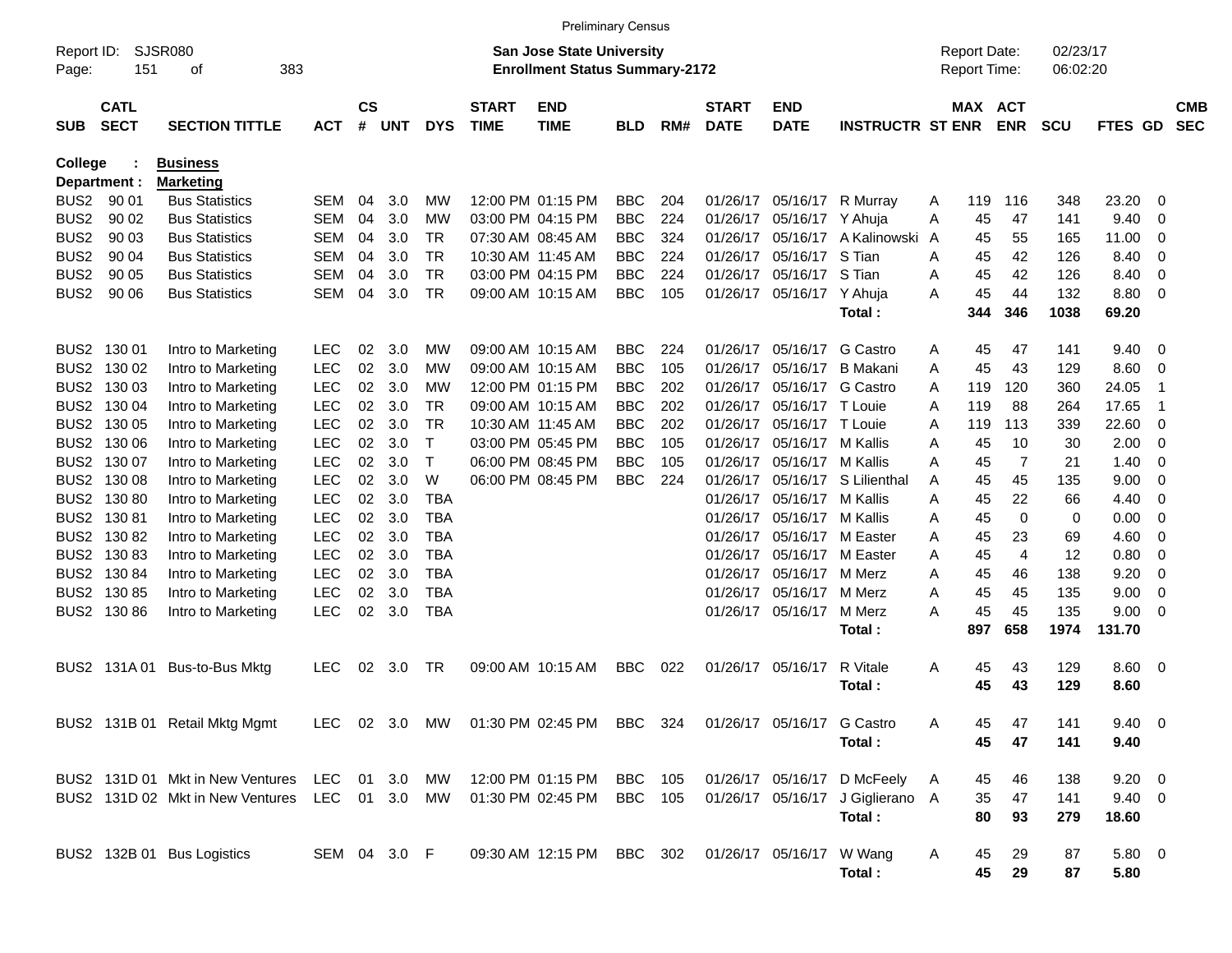|                     |                                      |                                                                                                                                      |                                        |                      |                          |                                              |                             | <b>Preliminary Census</b>                                                 |                          |            |                             |                                                             |                                                                        |                                                 |                             |                                 |                                                            |                          |                          |
|---------------------|--------------------------------------|--------------------------------------------------------------------------------------------------------------------------------------|----------------------------------------|----------------------|--------------------------|----------------------------------------------|-----------------------------|---------------------------------------------------------------------------|--------------------------|------------|-----------------------------|-------------------------------------------------------------|------------------------------------------------------------------------|-------------------------------------------------|-----------------------------|---------------------------------|------------------------------------------------------------|--------------------------|--------------------------|
| Report ID:<br>Page: | 152                                  | <b>SJSR080</b><br>383<br>οf                                                                                                          |                                        |                      |                          |                                              |                             | <b>San Jose State University</b><br><b>Enrollment Status Summary-2172</b> |                          |            |                             |                                                             |                                                                        | <b>Report Date:</b><br>Report Time:             |                             | 02/23/17<br>06:02:20            |                                                            |                          |                          |
| <b>SUB</b>          | <b>CATL</b><br><b>SECT</b>           | <b>SECTION TITTLE</b>                                                                                                                | АСТ                                    | $\mathsf{cs}$<br>#   | <b>UNT</b>               | <b>DYS</b>                                   | <b>START</b><br><b>TIME</b> | <b>END</b><br><b>TIME</b>                                                 | <b>BLD</b>               | RM#        | <b>START</b><br><b>DATE</b> | <b>END</b><br><b>DATE</b>                                   | <b>INSTRUCTR ST ENR ENR</b>                                            |                                                 | <b>MAX ACT</b>              | <b>SCU</b>                      | FTES GD                                                    |                          | <b>CMB</b><br><b>SEC</b> |
|                     | BUS2 133A01                          | <b>Interntl Marketing</b><br>BUS2 133A 02 Interntl Marketing                                                                         | SEM<br>SEM                             | 04<br>04             | 3.0<br>3.0               | TR<br>$\top$                                 |                             | 01:30 PM 02:45 PM<br>03:00 PM 05:45 PM                                    | <b>BBC</b><br><b>BBC</b> | 022<br>302 | 01/26/17                    |                                                             | 05/16/17 J Fadiman<br>01/26/17 05/16/17 R Sessions<br>Total:           | 45<br>A<br>45<br>A<br>90                        | 43<br>49<br>92              | 129<br>147<br>276               | $8.60 \quad 0$<br>9.80 0<br>18.40                          |                          |                          |
| ASIA                | BUS2 133B 01<br>133B 01              | Mktg: Pac Rim<br>Mktg: Pac Rim                                                                                                       | <b>LEC</b><br><b>LEC</b>               | 02<br>02             | 3.0<br>3.0               | W<br><b>W</b>                                |                             | 06:00 PM 08:45 PM<br>06:00 PM 08:45 PM                                    | <b>BBC</b><br><b>BBC</b> | 105<br>105 |                             |                                                             | 01/26/17 05/16/17 J Fadiman<br>01/26/17 05/16/17 J Fadiman<br>Total:   | 45<br>A<br>$\mathbf 0$<br>A<br>45               | 42<br>$\overline{c}$<br>44  | 126<br>6<br>132                 | 8.40<br>0.40<br>8.80                                       |                          | $0\,$ C<br>$0\,$ C       |
|                     |                                      | BUS2 134A 01 Consumer Behavior<br>BUS2 134A 02 Consumer Behavior<br>BUS2 134A 80 Consumer Behavior<br>BUS2 134A 81 Consumer Behavior | SEM<br><b>SEM</b><br><b>SEM</b><br>SEM | 04<br>04<br>04<br>04 | 3.0<br>3.0<br>3.0<br>3.0 | TR.<br><b>TR</b><br><b>TBA</b><br><b>TBA</b> |                             | 10:30 AM 11:45 AM<br>12:00 PM 01:15 PM                                    | <b>BBC</b><br><b>BBC</b> | 022<br>022 | 01/26/17                    | 01/26/17 05/16/17 J Zhang<br>05/16/17 J Zhang               | 01/26/17 05/16/17 J Bechkoff<br>01/26/17 05/16/17 J Bechkoff<br>Total: | 45<br>A<br>45<br>A<br>45<br>A<br>45<br>A<br>180 | 45<br>45<br>44<br>44<br>178 | 135<br>135<br>132<br>132<br>534 | $9.00 \quad 0$<br>$9.00 \t 0$<br>8.80 0<br>8.80 0<br>35.60 |                          |                          |
|                     |                                      | BUS2 134B 01 Marketing Com<br>BUS2 134B 02 Marketing Com<br>BUS2 134B 70 Marketing Com                                               | SEM<br><b>SEM</b><br>SEM               | 04<br>04<br>04       | 3.0<br>3.0<br>3.0        | <b>TR</b><br><b>TR</b><br><b>TBA</b>         |                             | 12:00 PM 01:15 PM<br>01:30 PM 02:45 PM                                    | <b>BBC</b><br><b>BBC</b> | 105<br>105 | 01/26/17<br>01/26/17        | 05/16/17 R Vitale<br>05/16/17 R Vitale<br>01/26/17 05/16/17 | Total:                                                                 | 45<br>A<br>45<br>A<br>45<br>A<br>135            | 44<br>46<br>39<br>129       | 132<br>138<br>117<br>387        | 8.80 0<br>9.20<br>7.80 0<br>25.80                          | $\overline{\phantom{0}}$ |                          |
|                     | BUS2 134C 01 SMM<br>BUS2 134C 02 SMM |                                                                                                                                      | <b>LEC</b><br><b>LEC</b>               | 02<br>02             | 3.0<br>3.0               | <b>TR</b><br><b>TR</b>                       |                             | 12:00 PM 01:15 PM<br>01:30 PM 02:45 PM                                    | <b>BBC</b><br><b>BBC</b> | 324<br>324 | 01/26/17                    | 05/16/17 H Lee<br>01/26/17 05/16/17 H Lee                   | Total:                                                                 | 45<br>A<br>45<br>A<br>90                        | 46<br>44<br>90              | 138<br>132<br>270               | $9.20 \ 0$<br>8.80 0<br>18.00                              |                          |                          |
|                     | BUS2 135 01                          | Sales Management                                                                                                                     | SEM 04 3.0 T                           |                      |                          |                                              |                             | 06:00 PM 08:45 PM                                                         | <b>BBC</b>               | 204        |                             | 01/26/17 05/16/17                                           | <b>B</b> Boveda<br>Total:                                              | A<br>119                                        | 119 112<br>112              | 336<br>336                      | 22.40 0<br>22.40                                           |                          |                          |
|                     | BUS2 136 01                          | Product Development SEM 04 3.0 MW                                                                                                    |                                        |                      |                          |                                              |                             | 12:00 PM 01:15 PM                                                         | BBC                      | 320        |                             |                                                             | 01/26/17 05/16/17 V Agarwal<br>Total:                                  | 45<br>A<br>45                                   | 46<br>46                    | 138<br>138                      | $9.20 \ 0$<br>9.20                                         |                          |                          |
|                     |                                      | BUS2 137A 80 Soft Skills                                                                                                             | LEC                                    |                      | 3.0                      |                                              |                             |                                                                           |                          |            |                             |                                                             | Total:                                                                 | Х<br>0<br>0                                     | 0<br>0                      | 0<br>0                          | $0.00 \t 0$<br>0.00                                        |                          |                          |
|                     |                                      | BUS2 137H 01 Mkt Honors Practicum LEC 02 3.0 M                                                                                       |                                        |                      |                          |                                              |                             | 06:00 PM 08:45 PM BBC 224                                                 |                          |            |                             | 01/26/17 05/16/17 R Vitale                                  | Total:                                                                 | 30<br>A<br>30                                   | 30<br>30                    | 90<br>90                        | $6.00 \t 0$<br>6.00                                        |                          |                          |
|                     |                                      | BUS2 137S 80 Mkt Special Topics<br>BUS2 137S 81 Mkt Special Topics                                                                   | LEC<br>LEC                             |                      | 3.0                      | 02 3.0 TBA                                   |                             |                                                                           |                          |            |                             |                                                             | 01/26/17 05/16/17 J Bechkoff<br>Total:                                 | 0<br>X.<br>A<br>45<br>45                        | 0<br>28<br>28               | 0<br>84<br>84                   | $0.00 \t 0$<br>$5.60$ 0<br>5.60                            |                          |                          |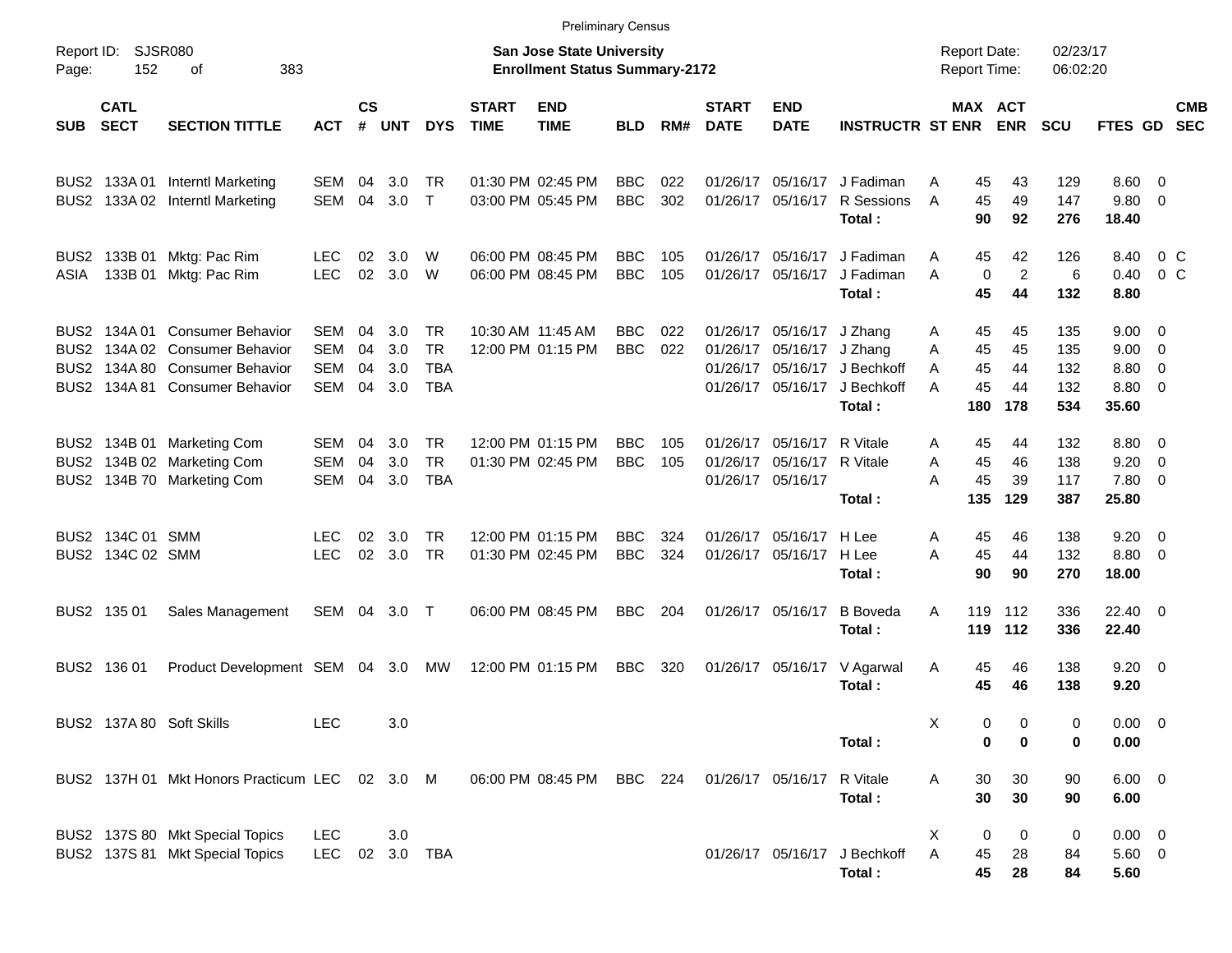|                     | <b>Preliminary Census</b>                 |                                                                                     |                                        |                    |                   |                          |                             |                                                                    |                                        |                   |                             |                                                             |                                                                                |                                     |                 |                       |                      |                               |                |                          |
|---------------------|-------------------------------------------|-------------------------------------------------------------------------------------|----------------------------------------|--------------------|-------------------|--------------------------|-----------------------------|--------------------------------------------------------------------|----------------------------------------|-------------------|-----------------------------|-------------------------------------------------------------|--------------------------------------------------------------------------------|-------------------------------------|-----------------|-----------------------|----------------------|-------------------------------|----------------|--------------------------|
| Report ID:<br>Page: | SJSR080<br>153                            | 383<br>οf                                                                           |                                        |                    |                   |                          |                             | San Jose State University<br><b>Enrollment Status Summary-2172</b> |                                        |                   |                             |                                                             |                                                                                | <b>Report Date:</b><br>Report Time: |                 |                       | 02/23/17<br>06:02:20 |                               |                |                          |
| <b>SUB</b>          | <b>CATL</b><br><b>SECT</b>                | <b>SECTION TITTLE</b>                                                               | <b>ACT</b>                             | $\mathsf{cs}$<br># | <b>UNT</b>        | <b>DYS</b>               | <b>START</b><br><b>TIME</b> | <b>END</b><br><b>TIME</b>                                          | <b>BLD</b>                             | RM#               | <b>START</b><br><b>DATE</b> | <b>END</b><br><b>DATE</b>                                   | <b>INSTRUCTR ST ENR</b>                                                        |                                     |                 | MAX ACT<br><b>ENR</b> | <b>SCU</b>           | FTES GD                       |                | <b>CMB</b><br><b>SEC</b> |
|                     | BUS2 138 01<br>BUS2 138 02                | <b>Mktg Research</b>                                                                | <b>SEM</b><br><b>SEM</b>               | 04<br>04           | 3.0<br>3.0        | $\mathsf T$<br>W         |                             | 03:00 PM 05:45 PM                                                  | <b>BBC</b><br><b>BBC</b>               | 324<br>324        |                             | 01/26/17 05/16/17<br>01/26/17 05/16/17                      | R Sibley<br>R Sibley                                                           | A<br>Α                              | 45              | 48<br>50              | 144<br>150           | 9.60<br>10.00                 | 0<br>0         |                          |
|                     | BUS2 138 80                               | <b>Mktg Research</b><br><b>Mktg Research</b>                                        | <b>SEM</b>                             | 04                 | 3.0               | <b>TBA</b>               |                             | 03:00 PM 05:45 PM                                                  |                                        |                   |                             | 01/26/17 05/16/17                                           | J Zhang<br>Total:                                                              | Α                                   | 45<br>45<br>135 | 45<br>143             | 135<br>429           | 9.00<br>28.60                 | 0              |                          |
|                     | BUS2 139 01                               | <b>Marketing Manage</b>                                                             | <b>SEM</b>                             | 04                 | 3.0               | TR                       |                             | 10:30 AM 11:45 AM                                                  | <b>BBC</b>                             | 105               |                             | 01/26/17 05/16/17                                           | K Gehrt                                                                        | Α                                   | 45              | 45                    | 135                  | 9.00                          | 0              |                          |
|                     | BUS2 139 02<br>BUS2 139 03                | <b>Marketing Manage</b><br><b>Marketing Manage</b>                                  | <b>SEM</b><br><b>SEM</b>               | 04                 | 3.0<br>3.0        | <b>TR</b>                |                             | 12:00 PM 01:15 PM                                                  | <b>BBC</b>                             | 224               |                             | 01/26/17 05/16/17 K Gehrt                                   |                                                                                | Α<br>X                              | 45<br>0         | 38<br>$\mathbf 0$     | 114<br>0             | 7.60<br>0.00                  | 0<br>0         |                          |
|                     | BUS2 139 04                               | <b>Marketing Manage</b>                                                             | <b>SEM</b>                             | 04                 | 3.0               | $\mathsf{T}$             |                             | 06:00 PM 08:45 PM                                                  | <b>BBC</b>                             | 324               |                             | 01/26/17 05/16/17                                           | R Sibley<br>Total:                                                             | Α                                   | 40<br>130       | 50<br>133             | 150<br>399           | 10.00<br>26.60                | $\overline{0}$ |                          |
|                     | BUS2 180F 01<br>BUS2 180F 02              | Indiv Study Mktg<br>Indiv Study Mktg                                                | <b>SUP</b><br><b>SUP</b>               | 36<br>36           | 3.0<br>1.0        | <b>TBA</b><br><b>TBA</b> |                             |                                                                    |                                        |                   |                             | 01/26/17 05/16/17                                           | 01/26/17 05/16/17 J Giglierano                                                 | Α<br>A                              | 0<br>10         | 0                     | 0<br>1               | 0.00<br>0.07                  | 0<br>0         |                          |
|                     | BUS2 180F 03<br>BUS2 180F 04              | Indiv Study Mktg<br>Indiv Study Mktg                                                | <b>SUP</b><br><b>SUP</b>               | 36<br>36           | 1.0<br>1.0        | <b>TBA</b><br><b>TBA</b> |                             |                                                                    |                                        |                   |                             | 01/26/17 05/16/17<br>01/26/17 05/16/17                      | J Giglierano<br>J Giglierano                                                   | A<br>A                              | 10<br>10        | 0<br>0                | 0<br>0               | 0.00<br>0.00                  | 0<br>0         |                          |
|                     | BUS2 180F 05<br>BUS2 180F 06              | Indiv Study Mktg<br>Indiv Study Mktg                                                | <b>SUP</b><br><b>SUP</b>               | 36<br>36           | 2.0<br>2.0        | <b>TBA</b><br><b>TBA</b> |                             |                                                                    |                                        |                   |                             | 01/26/17 05/16/17                                           | J Giglierano<br>01/26/17 05/16/17 J Giglierano                                 | A<br>A                              | 10<br>10        | 0<br>0                | 0<br>0               | 0.00<br>0.00                  | 0<br>0         |                          |
|                     | BUS2 180F 07<br>BUS2 180F 08              | Indiv Study Mktg<br>Indiv Study Mktg                                                | <b>SUP</b><br><b>SUP</b>               | 36<br>36           | 2.0<br>3.0        | <b>TBA</b><br><b>TBA</b> |                             |                                                                    |                                        |                   |                             | 01/26/17 05/16/17<br>01/26/17 05/16/17                      | J Giglierano<br>J Giglierano                                                   | A<br>A                              | 10<br>10        | 0<br>0                | 0<br>0               | 0.00<br>0.00                  | 0<br>0         |                          |
|                     | BUS2 180F 09                              | Indiv Study Mktg<br>BUS2 180F 10 Indiv Study Mktg                                   | <b>SUP</b><br><b>SUP</b>               | 36<br>36           | 3.0<br>3.0        | <b>TBA</b><br><b>TBA</b> |                             |                                                                    |                                        |                   |                             | 01/26/17 05/16/17<br>01/26/17 05/16/17                      | J Giglierano<br>J Giglierano A                                                 | A                                   | 10<br>10        | 0<br>$\mathbf 0$      | 0<br>0               | 0.00<br>0.00                  | 0<br>0         |                          |
|                     |                                           |                                                                                     |                                        |                    |                   |                          |                             |                                                                    |                                        |                   |                             |                                                             | Total:                                                                         |                                     | 90              | 1                     | 1                    | 0.07                          |                |                          |
|                     | BUS2 190 01<br>BUS2 190 02<br>BUS2 190 03 | <b>Quant Bus Analysis</b><br><b>Quant Bus Analysis</b><br><b>Quant Bus Analysis</b> | <b>SEM</b><br><b>SEM</b><br><b>SEM</b> | 04<br>04<br>04     | 3.0<br>3.0<br>3.0 | MW<br>MW<br>MW           |                             | 09:00 AM 10:15 AM<br>09:00 AM 10:15 AM<br>10:30 AM 11:45 AM        | <b>BBC</b><br><b>BBC</b><br><b>BBC</b> | 022<br>324<br>204 |                             | 01/26/17 05/16/17<br>01/26/17 05/16/17<br>01/26/17 05/16/17 | O Yu<br>R Murray<br>O Yu                                                       | Α<br>Α<br>A                         | 45<br>45<br>119 | 44<br>46<br>118       | 132<br>138<br>354    | 8.80<br>9.20<br>23.60         | 0<br>0<br>0    |                          |
|                     | BUS2 190 04<br>BUS2 190 05                | <b>Quant Bus Analysis</b><br><b>Quant Bus Analysis</b>                              | <b>SEM</b><br><b>SEM</b>               | 04<br>04           | 3.0<br>3.0        | MW<br><b>MW</b>          |                             | 01:30 PM 02:45 PM<br>01:30 PM 02:45 PM                             | <b>BBC</b><br><b>BBC</b>               | 103<br>224        |                             | 01/26/17 05/16/17 Y Ahuja<br>01/26/17 05/16/17              | R Murray                                                                       | Α<br>A                              | 45<br>45        | 34<br>47              | 102<br>141           | 6.80<br>9.40                  | 0<br>0         |                          |
|                     | BUS2 190 06<br>BUS2 190 07                | <b>Quant Bus Analysis</b><br><b>Quant Bus Analysis</b>                              | <b>SEM</b><br>SEM                      | 04<br>04           | 3.0<br>3.0        | TR<br>TR                 |                             | 09:00 AM 10:15 AM<br>12:00 PM 01:15 PM                             | <b>BBC</b><br>BBC                      | 324<br>106        |                             |                                                             | 01/26/17 05/16/17 A Kalinowski A<br>01/26/17 05/16/17 A Kalinowski A           |                                     | 45<br>45        | 43<br>45              | 129<br>135           | 8.60<br>9.00                  | 0<br>0         |                          |
|                     | BUS2 190 08<br>BUS2 190 80                | <b>Quant Bus Analysis</b><br><b>Quant Bus Analysis</b>                              | SEM<br>SEM                             | 04                 | 3.0<br>04 3.0     | R<br>TBA                 |                             | 03:00 PM 05:45 PM                                                  | BBC                                    | 107               |                             | 01/26/17 05/16/17 W Wang                                    | 01/26/17 05/16/17 B Boveda                                                     | A<br>Α                              | 45<br>45        | 48<br>42              | 144<br>126           | 9.60<br>8.40                  | 0<br>0         |                          |
|                     | BUS2 190 81<br>BUS2 190 82                | <b>Quant Bus Analysis</b><br><b>Quant Bus Analysis</b>                              | SEM<br>SEM                             |                    | 04 3.0<br>04 3.0  | TBA<br>TBA               |                             |                                                                    |                                        |                   |                             | 01/26/17 05/16/17 H Chen<br>01/26/17 05/16/17 H Chen        |                                                                                | Α<br>Α                              | 45<br>45        | 43<br>42              | 129<br>126           | 8.60<br>8.40                  | 0<br>0         |                          |
|                     | BUS2 190 83<br>BUS2 190 84                | <b>Quant Bus Analysis</b><br><b>Quant Bus Analysis</b>                              | SEM<br>SEM                             |                    | 04 3.0<br>04 3.0  | TBA<br>TBA               |                             |                                                                    |                                        |                   |                             |                                                             | 01/26/17 05/16/17 D Czerwinski A<br>01/26/17 05/16/17 D Czerwinski A<br>Total: |                                     | 45<br>45<br>659 | 45<br>45<br>642       | 135<br>135<br>1926   | 9.00<br>$9.00 \t 0$<br>128.40 | 0              |                          |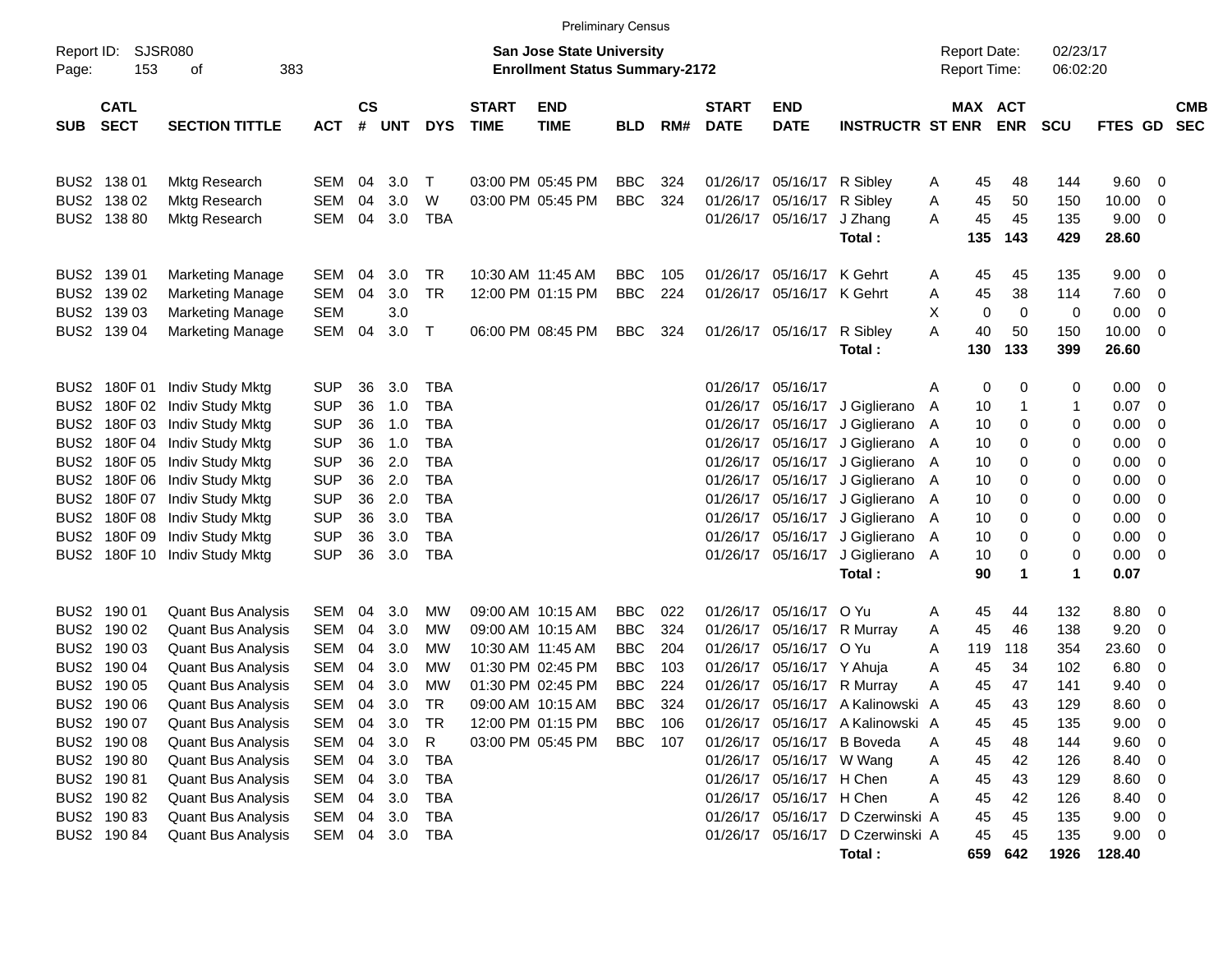|                     |                            |                           |            |                    |            |            |                             | <b>Preliminary Census</b>                                                 |            |     |                             |                           |                           |                                            |                              |                      |                    |                          |
|---------------------|----------------------------|---------------------------|------------|--------------------|------------|------------|-----------------------------|---------------------------------------------------------------------------|------------|-----|-----------------------------|---------------------------|---------------------------|--------------------------------------------|------------------------------|----------------------|--------------------|--------------------------|
| Report ID:<br>Page: | 154                        | SJSR080<br>383<br>оf      |            |                    |            |            |                             | <b>San Jose State University</b><br><b>Enrollment Status Summary-2172</b> |            |     |                             |                           |                           | <b>Report Date:</b><br><b>Report Time:</b> |                              | 02/23/17<br>06:02:20 |                    |                          |
| <b>SUB</b>          | <b>CATL</b><br><b>SECT</b> | <b>SECTION TITTLE</b>     | <b>ACT</b> | $\mathsf{cs}$<br># | <b>UNT</b> | <b>DYS</b> | <b>START</b><br><b>TIME</b> | <b>END</b><br><b>TIME</b>                                                 | <b>BLD</b> | RM# | <b>START</b><br><b>DATE</b> | <b>END</b><br><b>DATE</b> | <b>INSTRUCTR ST ENR</b>   |                                            | <b>MAX ACT</b><br><b>ENR</b> | <b>SCU</b>           | <b>FTES GD</b>     | <b>CMB</b><br><b>SEC</b> |
| BUS <sub>2</sub>    | 193 01                     | Data Mining               | LEC.       | 02                 | 3.0        | TR         |                             | 01:30 PM 02:45 PM                                                         | <b>BBC</b> | 302 | 01/26/17                    | 05/16/17                  | S Tian<br>Total :         | 45<br>A<br>45                              | 41<br>41                     | 123<br>123           | $8.20 \ 0$<br>8.20 |                          |
| BUS <sub>2</sub>    | 194B 01                    | <b>Business Analytics</b> | LEC.       | 02                 | 3.0        | <b>TR</b>  |                             | 10:30 AM 11:45 AM                                                         | BBC        | 324 | 01/26/17                    | 05/16/17                  | D Czerwinski A<br>Total:  | 45<br>45                                   | 42<br>42                     | 126<br>126           | 8.40 0<br>8.40     |                          |
| BUS <sub>2</sub>    | 195D 01                    | <b>Analytic Strategy</b>  | LEC.       | 02                 | 3.0        | <b>TR</b>  | 09:00 AM 10:15 AM           |                                                                           | BBC        | 224 | 01/26/17                    | 05/16/17                  | K Gehrt<br>Total :        | 45<br>$\mathsf{A}$<br>45                   | 13<br>13                     | 39<br>39             | 2.60<br>2.60       | $\overline{\phantom{0}}$ |
|                     | Department :               | <b>Marketing</b>          |            |                    |            |            |                             |                                                                           |            |     |                             | <b>Lower Division:</b>    | <b>Department Total:</b>  | 3384<br>344                                | 2980<br>346                  | 8938<br>1038         | 595.97<br>69.20    |                          |
|                     |                            |                           |            |                    |            |            |                             |                                                                           |            |     |                             | <b>Upper Division:</b>    | <b>Graduate Division:</b> | 3040                                       | 2634<br>0<br>0               | 7900<br>0            | 526.77<br>0.00     |                          |